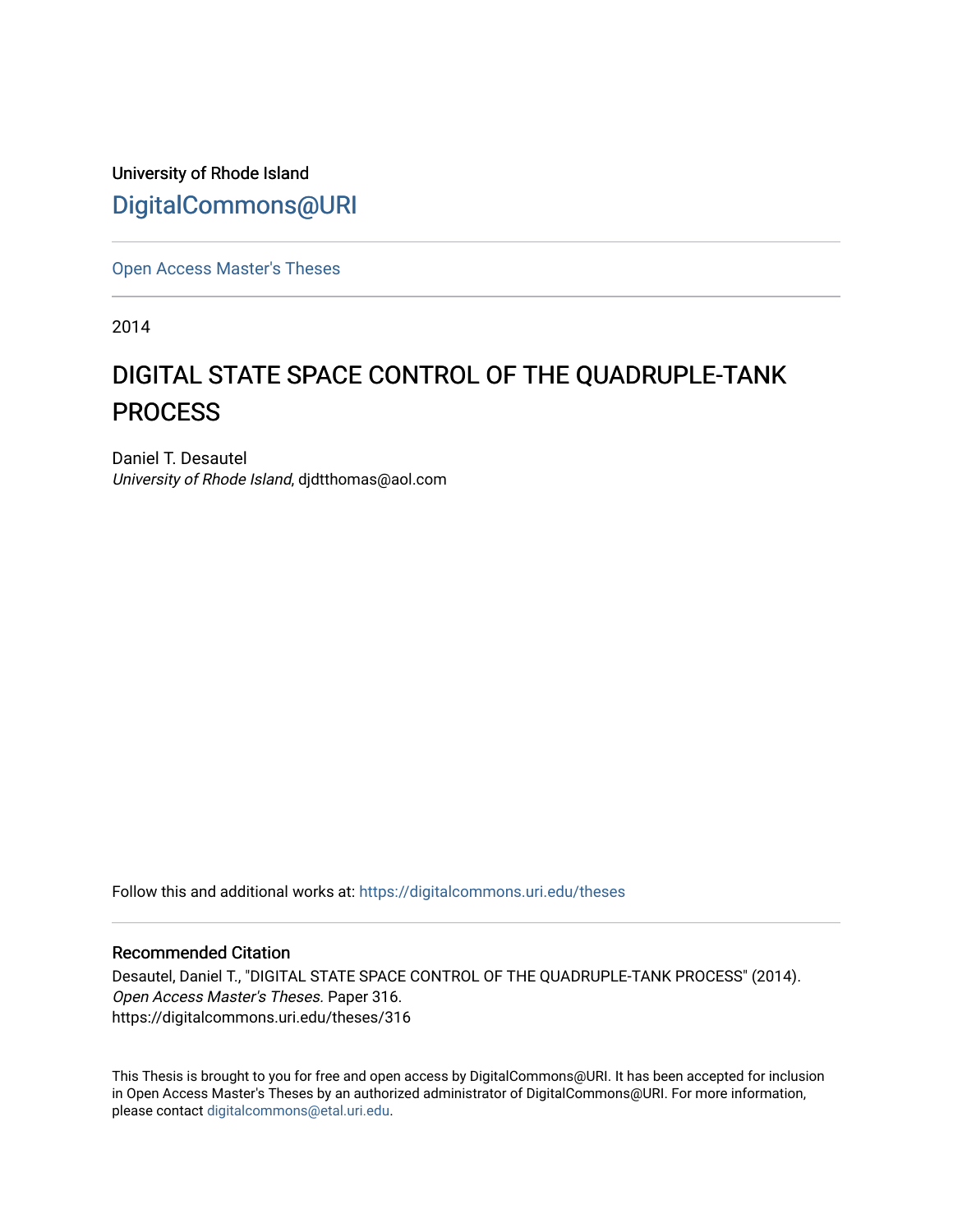# DIGITAL STATE SPACE CONTROL OF THE QUADRUPLE-TANK PROCESS

BY

DANIEL T DESAUTEL

# A THESIS SUBMITTED IN PARTIAL FULFILLMENT OF THE REQUIREMENTS FOR THE DEGREE OF MASTER OF SCIENCE

IN

MECHANICAL ENGINEERING

UNIVERSITY OF RHODE ISLAND

2014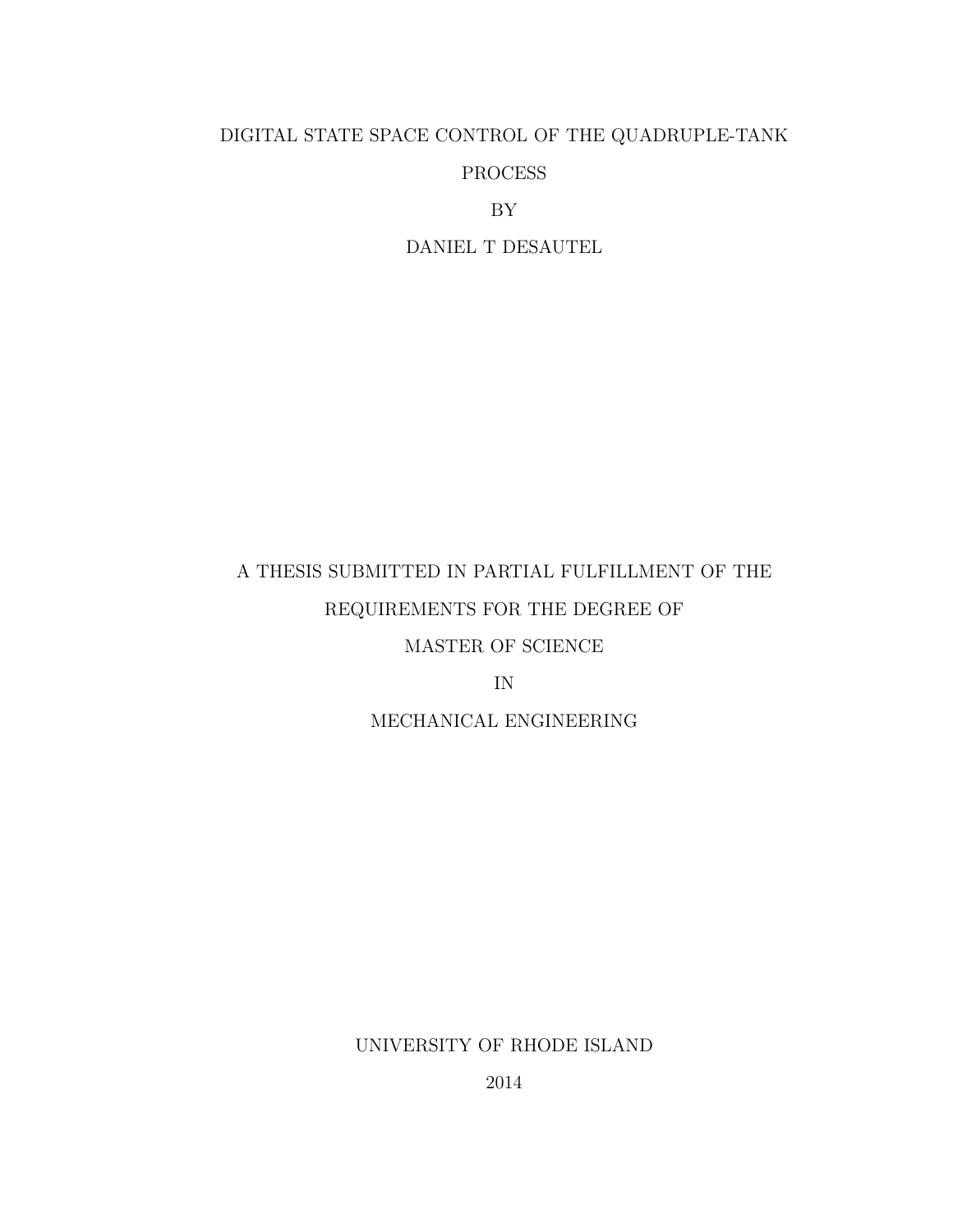### MASTER OF SCIENCE THESIS

OF

DANIEL T DESAUTEL

APPROVED:

Thesis Committee:

Major Professor Richard J. Vaccaro

Musa Jouaneh

David Chelidze

Nasser H. Zawia Dean of the Graduate School

UNIVERSITY OF RHODE ISLAND

2014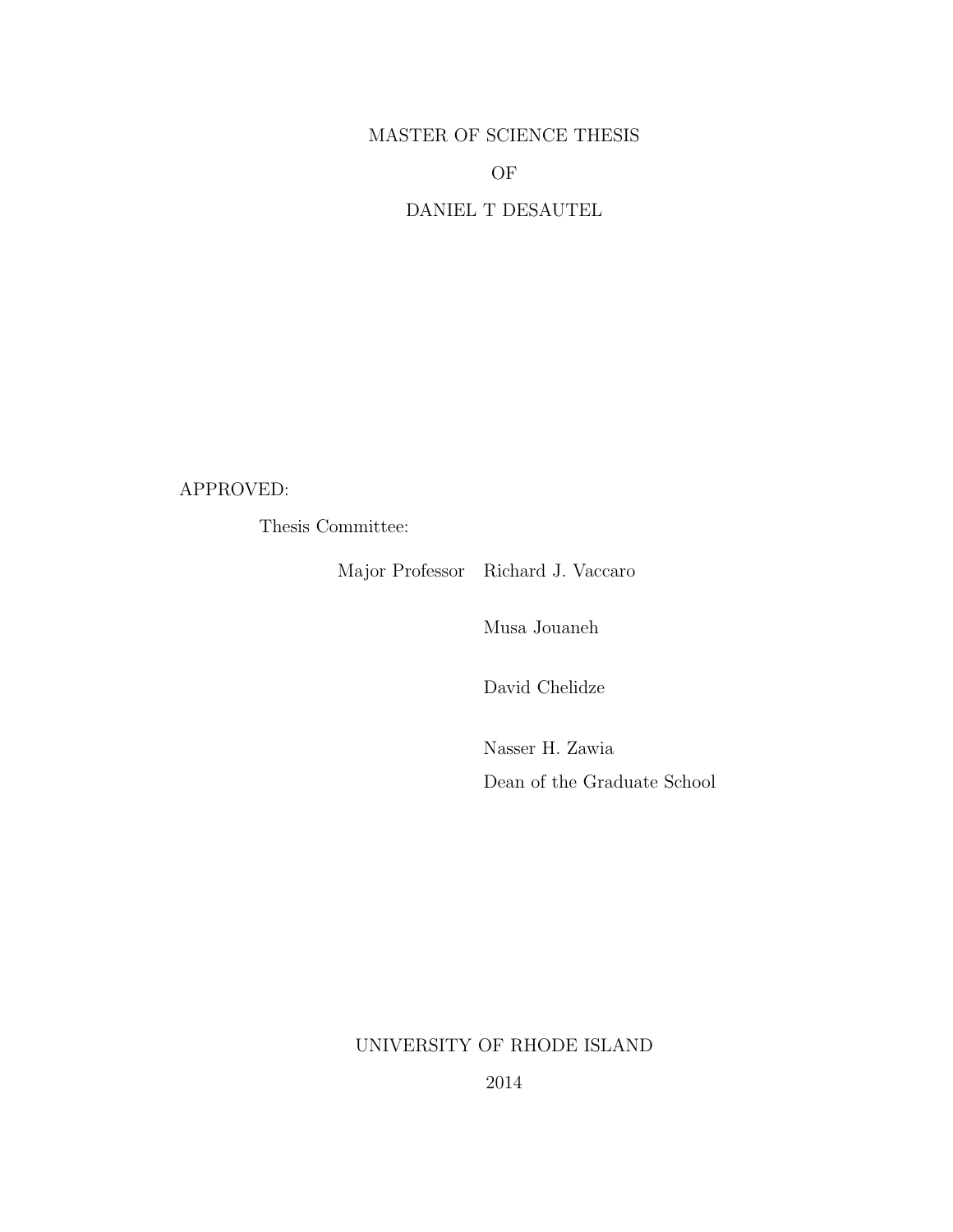#### ABSTRACT

<span id="page-3-0"></span>The research represented in this thesis pertains to applying digital control to that of a Quadruple-Tank Process via implementation of State-Space theory. Having arranged the tank apparatus into the desired configurations of both the Coupled and Quadruple-Tank Processes, a mathematical model was applied that properly represented each systems' dynamics. From these dynamical equations linearized state-space models were formed, which would be the basis for computer aided control and simulation. Through software application of a linear state feedback tracking system both tank processes were able to be successfully controlled. Complex control issues regarding plant saturation and integrator wind-up are addressed giving way to a more responsive system that is stable under a larger range of unanticipated modeling errors. Analysis of the systems performance has shown good results in both simulation and experimental application to the Quanser Lab Tank Systems.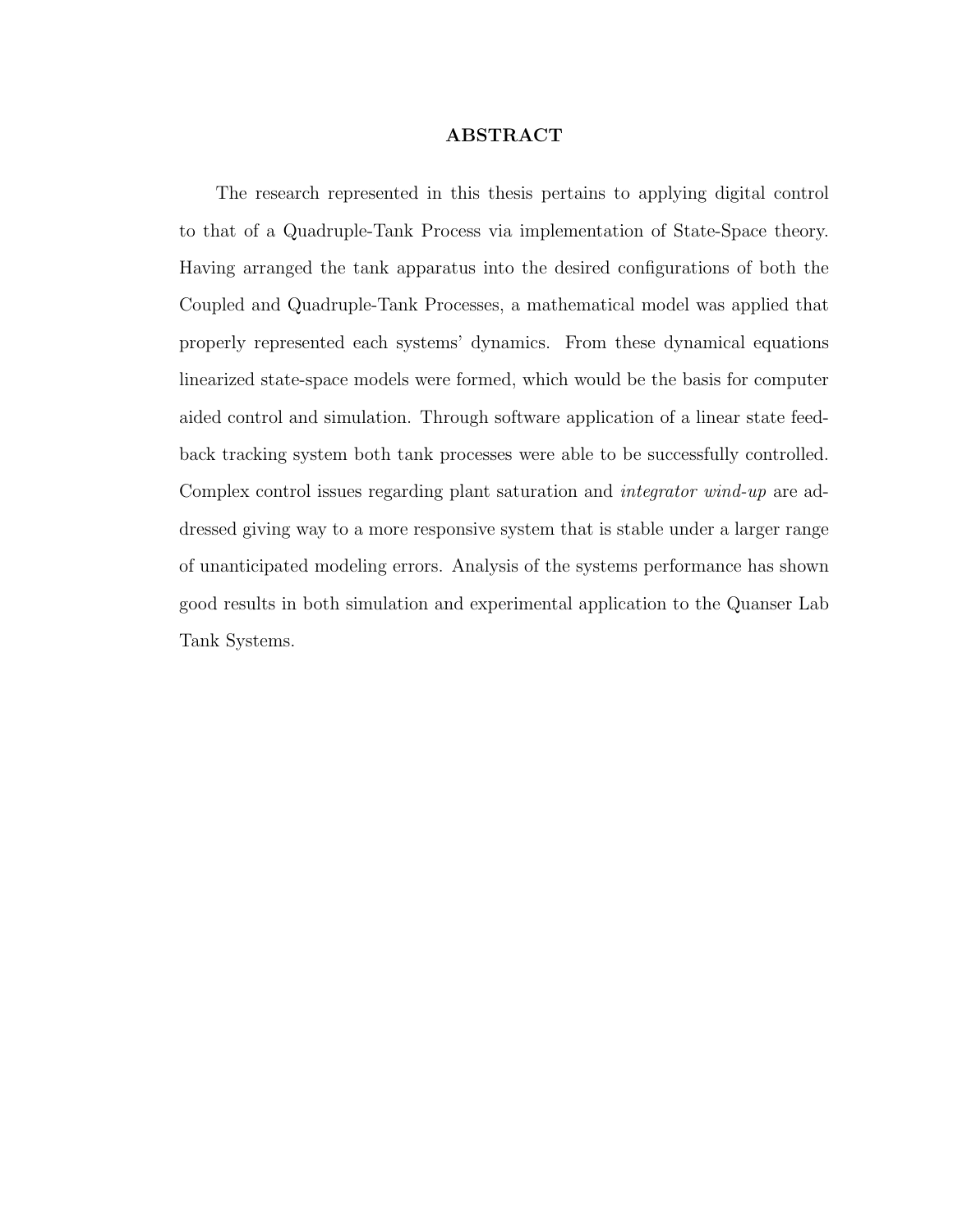#### ACKNOWLEDGMENTS

<span id="page-4-0"></span>This work would not have been possible without the continued support of my major advisor, Professor Richard J. Vaccaro. His willingness to guide me in the journey through my graduate studies has afforded me the opportunity to continue learning at a higher level. The instruction he has supplied over the past two years has answered many elusive questions. Through his teachings my perspective on the aspects of control have become substantially more thorough, and for that I am grateful.

I also wish to thank both of my committee chair members, Professor Musa Jouaneh and Professor David Chelidze. Their comments have improved both the level of understanding this thesis will bring to the outside reader and have shown me what is entailed when presenting material at a professional level.

I look now to continue my education in industry, where I may institute the teachings learned in academia toward real world problems.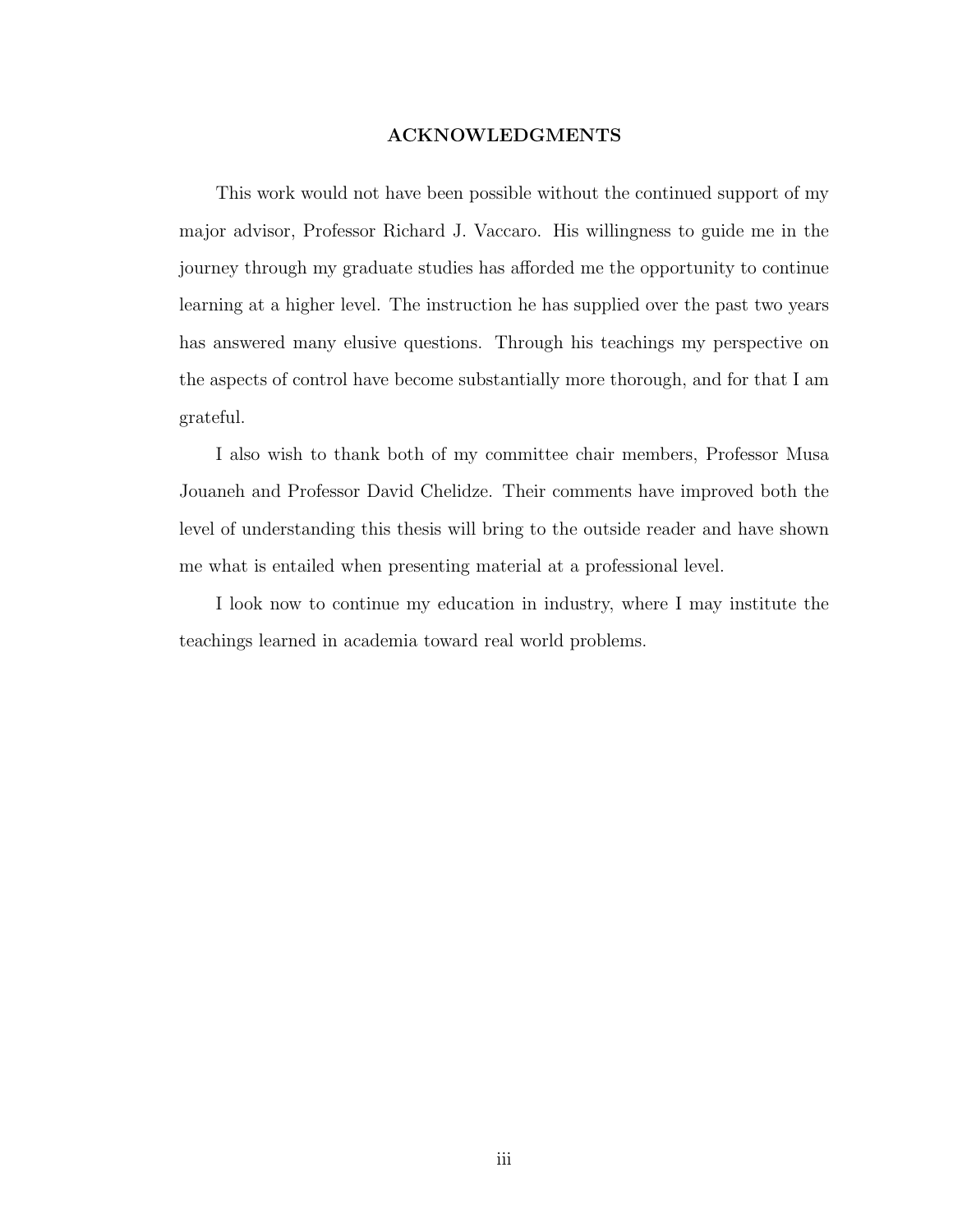### TABLE OF CONTENTS

<span id="page-5-0"></span>

| iii            |     |       |                                                                                          |                |  |  |
|----------------|-----|-------|------------------------------------------------------------------------------------------|----------------|--|--|
|                |     |       |                                                                                          |                |  |  |
|                |     |       |                                                                                          |                |  |  |
|                |     |       |                                                                                          |                |  |  |
| <b>CHAPTER</b> |     |       |                                                                                          |                |  |  |
| $\mathbf{1}$   |     |       |                                                                                          | 1              |  |  |
| $\overline{2}$ |     |       | Model Development and Auto-Calibration                                                   | $\overline{4}$ |  |  |
|                | 2.1 |       |                                                                                          | $\overline{4}$ |  |  |
|                |     | 2.1.1 | Coupled Tank Linearization                                                               | $\overline{4}$ |  |  |
|                | 2.2 |       |                                                                                          | $\overline{7}$ |  |  |
|                |     | 2.2.1 | Quad Tank Linearization 8                                                                |                |  |  |
|                | 2.3 |       |                                                                                          | 10             |  |  |
|                |     | 2.3.1 |                                                                                          | 12             |  |  |
| 3              |     |       | Coupled-Tank Process Control 19                                                          |                |  |  |
|                | 3.1 |       | Linear State-Feedback Tracking System $\hfill\ldots\ldots\ldots\ldots\ldots\ldots\ldots$ | 19             |  |  |
|                |     | 3.1.1 | State-Space Tracking System Architecture                                                 | 19             |  |  |
|                | 3.2 |       |                                                                                          | 24             |  |  |
|                |     | 3.2.1 |                                                                                          | 25             |  |  |
|                |     | 3.2.2 |                                                                                          | 26             |  |  |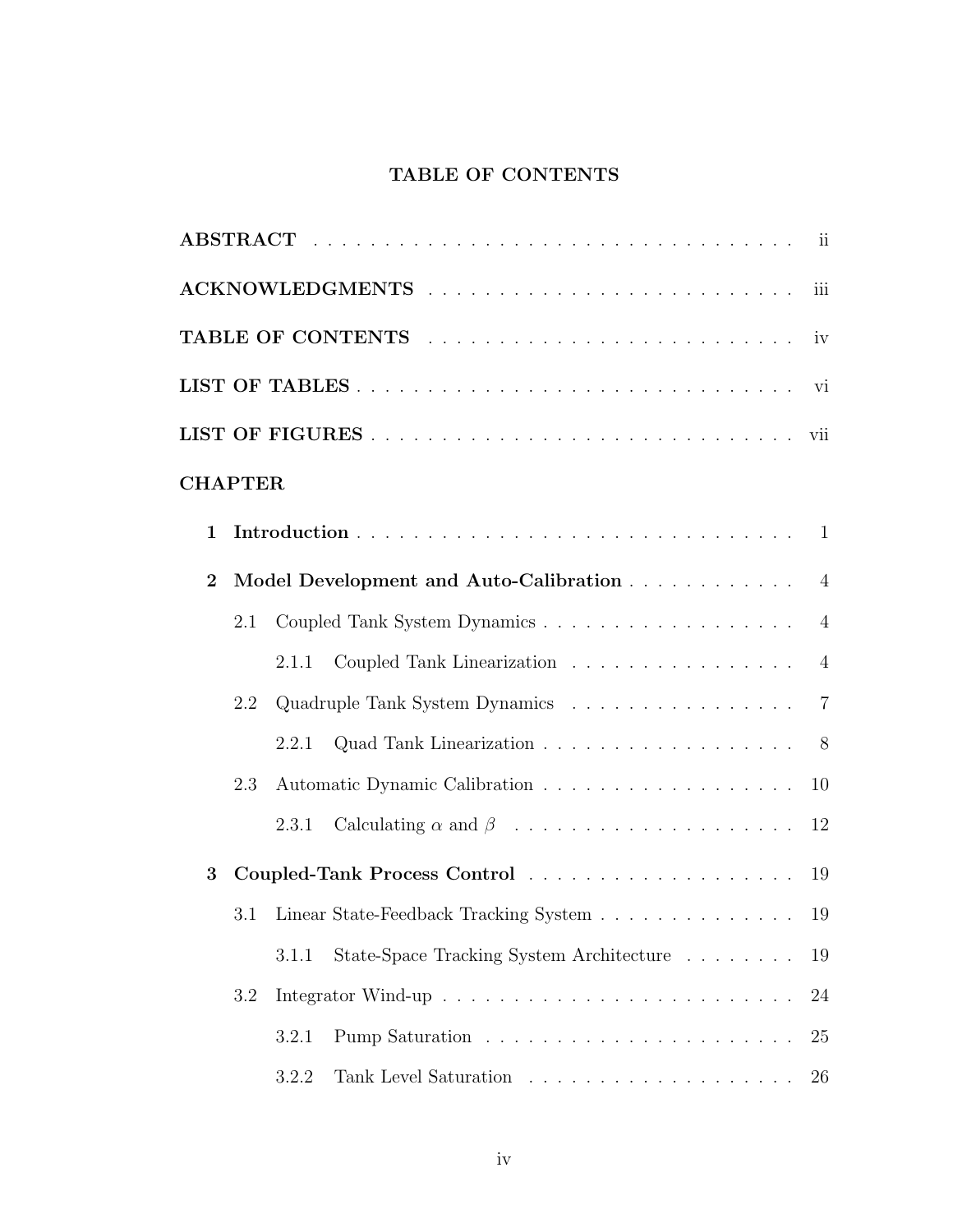### Page

|                  | 3.3 |                                                                     |  |  |  |
|------------------|-----|---------------------------------------------------------------------|--|--|--|
|                  | 3.4 | Application to Hardware - Simulink 31                               |  |  |  |
| $\boldsymbol{4}$ |     | Quadruple-Tank Process Control 38                                   |  |  |  |
|                  | 4.1 | Higher Order State Feedback Tracking System 38                      |  |  |  |
|                  |     | Multi-Variable State-Space Tracking System Architecture 38<br>4.1.1 |  |  |  |
|                  |     | Closed-Loop Pole Placement 40<br>4.1.2                              |  |  |  |
|                  |     | Robust Feedback Gain Calculation 42<br>4.1.3                        |  |  |  |
|                  |     |                                                                     |  |  |  |
| $5\overline{)}$  |     | Conclusion and Recommendations 48                                   |  |  |  |
|                  |     |                                                                     |  |  |  |
|                  |     |                                                                     |  |  |  |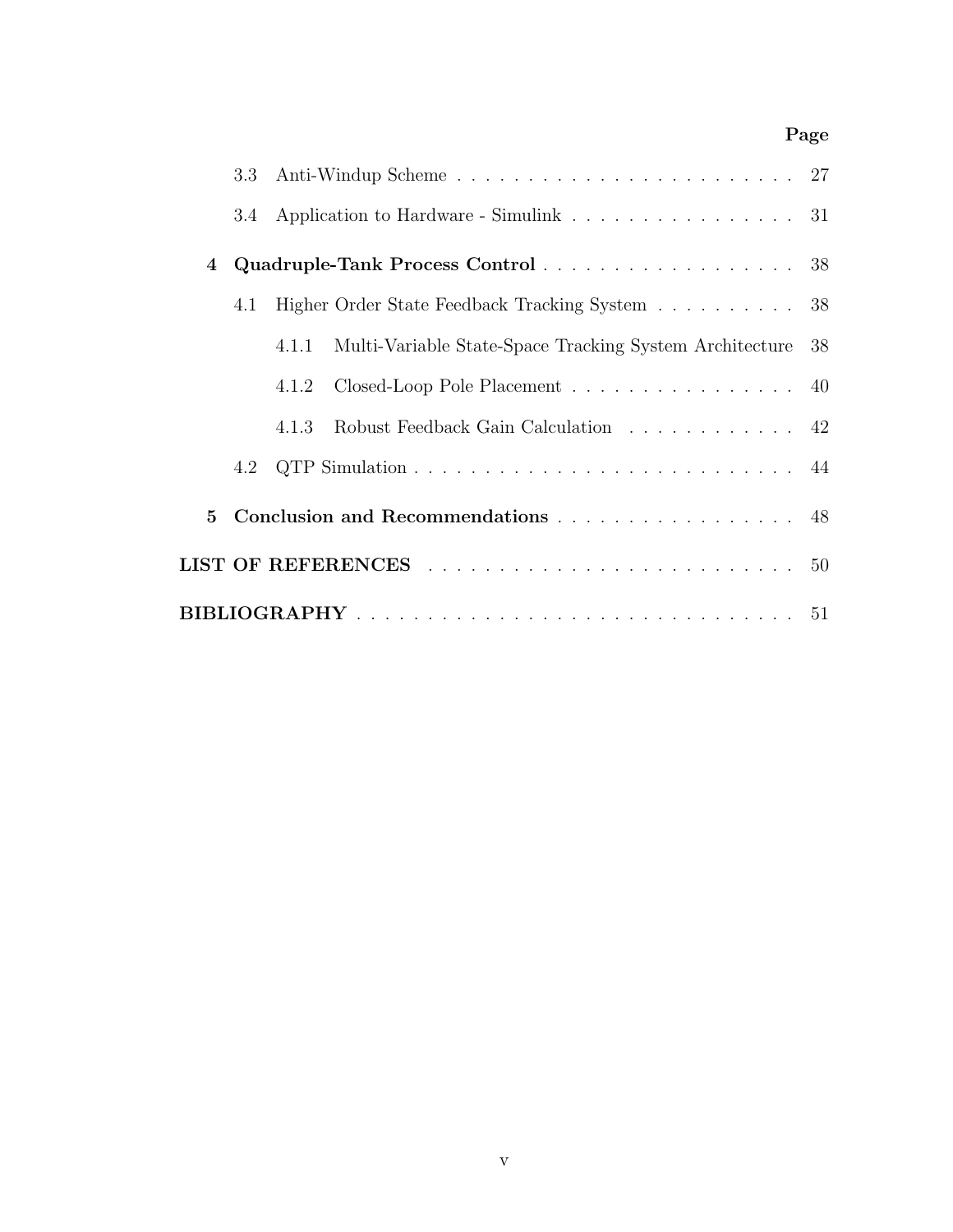### LIST OF TABLES

<span id="page-7-0"></span>

| <b>Table</b>                                                                                                                                                                    | Page |
|---------------------------------------------------------------------------------------------------------------------------------------------------------------------------------|------|
| $\mathbf{1}$<br>Steady state tank fluid heights recorded at constant pump voltage 11                                                                                            |      |
| $\overline{2}$<br>Steady state tank fluid heights recorded at constant pump volt-                                                                                               | 16   |
| 3<br>Parameter Values for the Quanser Lab Quadruple Tank Process                                                                                                                | 16   |
| $\overline{4}$<br>Steady state tank fluid heights recorded at constant pump volt-<br>$age - 2 + \ldots + \ldots + \ldots + \ldots + \ldots + \ldots + \ldots + \ldots + \ldots$ | 17   |
| $\overline{5}$<br>Parameter Values for the Quanser Lab Quadruple Tank Process                                                                                                   | 17   |
| 6<br>Steady state tank fluid heights recorded at constant pump volt-                                                                                                            | 17   |
| $\overline{7}$<br>Parameter Values for the Quanser Lab Quadruple Tank Process                                                                                                   | 17   |
| 8<br>Roots of Normalized Bessel Polynomials 1st thru 6th Order Sys-<br>tems With 1-Second Settling Time $[6]$                                                                   | 22   |
| 9<br>Parameter Values for the Quanser Lab Quadruple Tank Process                                                                                                                | 40   |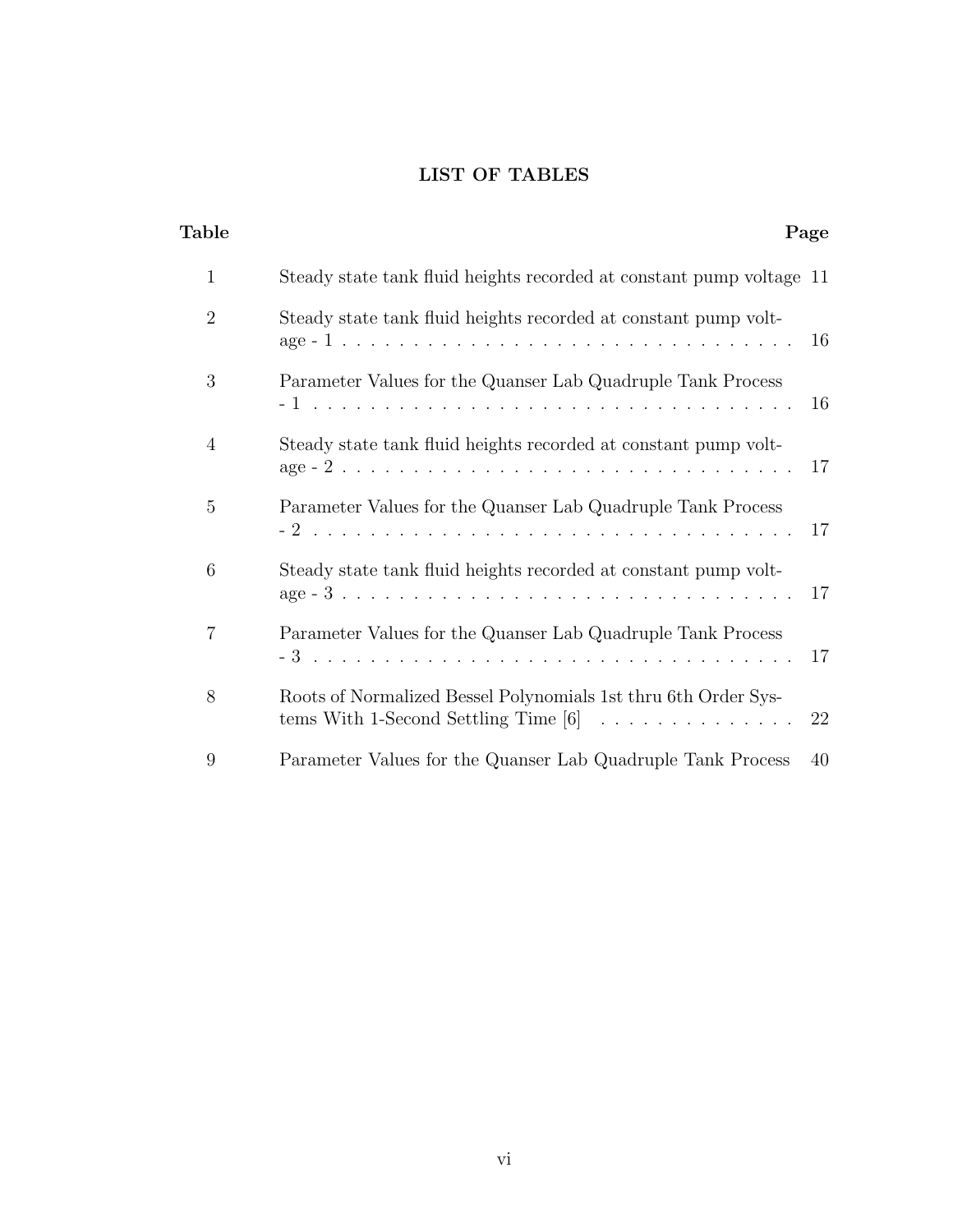### LIST OF FIGURES

<span id="page-8-0"></span>

| Figure         |                                                                                                              | Page         |
|----------------|--------------------------------------------------------------------------------------------------------------|--------------|
| $\mathbf{1}$   | Schematic of Quadruple Tank Process and Parameter Values. [1]                                                | $\mathbf{1}$ |
| $\overline{2}$ | Sensor voltage of Tank 1 under constant inlet flow and no outlet                                             | 13           |
| 3              | Calibrated sensor voltage to reflect fluid height of Tank 1 under<br>constant inlet flow and no outlet flow. | 14           |
| $\overline{4}$ | The connection between the nonlinear plant and linear control                                                | 22           |
| 5              | A tracking system for the linear plant model                                                                 | 23           |
| 6              | Tracking system applied to the nonlinear plant                                                               | 23           |
| $\overline{7}$ | Simulated tank heights without physical limits.                                                              | 28           |
| 8              | Simulated plant input with no consideration for physical limits.                                             | 29           |
| 9              | Plant input with physical limits and without xa updated                                                      | 30           |
| 10             | Input to plant using L3 antiwindup gain CTP                                                                  | 31           |
| 11             | Block Diagram of Tracking System in Simulink for CTP.                                                        | 32           |
| 12             |                                                                                                              | 33           |
| 13             | A comparison of commanded reference input to simulated fluid                                                 | 35           |
| 14             | Simulated comparison of tank fluid heights CTP.                                                              | 36           |
| 15             | A comparison of commanded reference input to actual fluid                                                    | 36           |
| 16             | Actual comparison of tank heights during experiment CTP                                                      | 37           |
| 17             | Model perturbation in state feedback tracking system                                                         | 42           |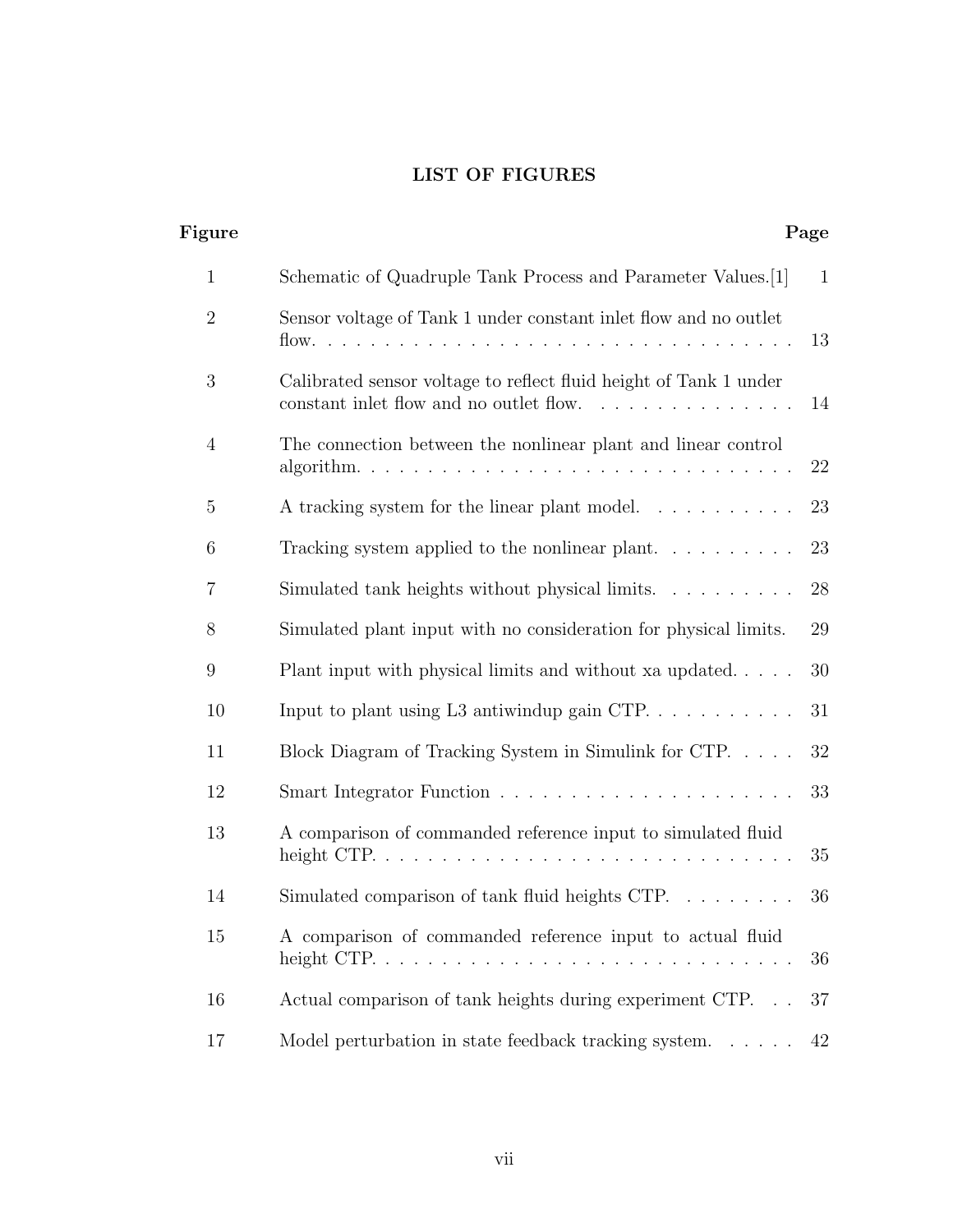#### Figure Page Page 2014 Page 2014 Page 2014 Page 2014 Page 2014 Page 2014 Page 2014

| 18 | A simulated comparison of commanded reference input to tank       |  |
|----|-------------------------------------------------------------------|--|
| 19 | Simulated tank fluid height responses QTP. $\dots \dots \dots$ 46 |  |
| 20 | Actual comparison of commanded reference input to tank fluid      |  |
| 21 | Actual tank fluid height responses QTP. 47                        |  |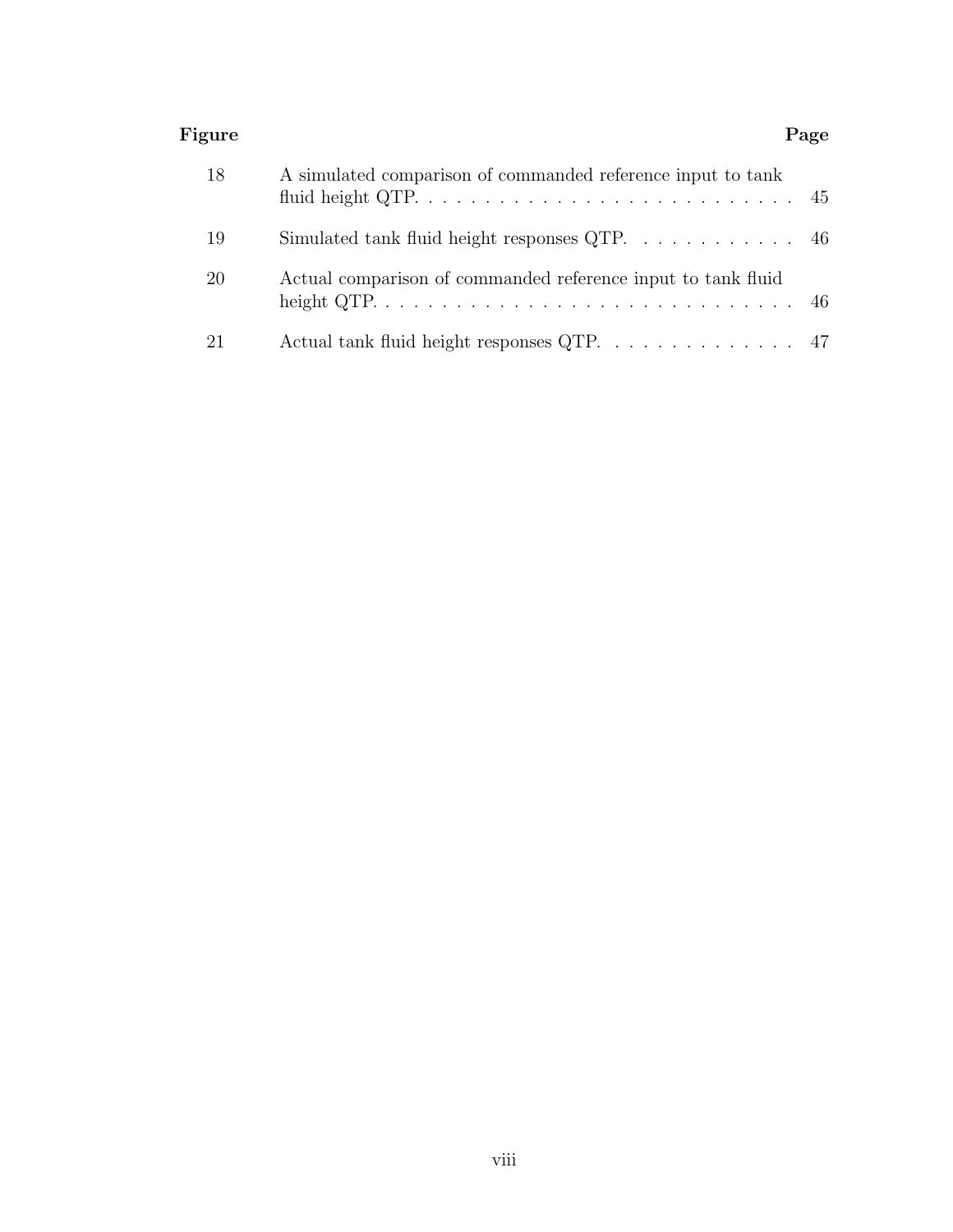#### CHAPTER 1

#### Introduction

<span id="page-10-0"></span>The Quadruple-Tank Process is a system which involves an interconnection of four fluid tanks. Each of these tanks has an orifice located in the bottom so that fluid may drain by way of gravity. These orifices are removable and constructed with various diameters allowing the system to have different sets of parameters. In this arrangement the tanks are split into two vertical sets so that one tank is positioned over another allowing fluid to drain from one tank to the second and then finally to a basin for recycling. The fluid flow from two positive displacement pumps is split between an upper tank and the opposing sets bottom tank as shown in Figure [1](#page-10-1) [\[1\]](#page-59-2). The main focus of this system is to mandate the height of fluid in the bottom two tanks via a control system. This control system uses the tanks current fluid height as input to make proper height adjustments by varying the output of pump voltage, which imparts an inlet flow to the tanks.



<span id="page-10-1"></span>Figure 1. Schematic of Quadruple Tank Process and Parameter Values.[\[1\]](#page-59-2)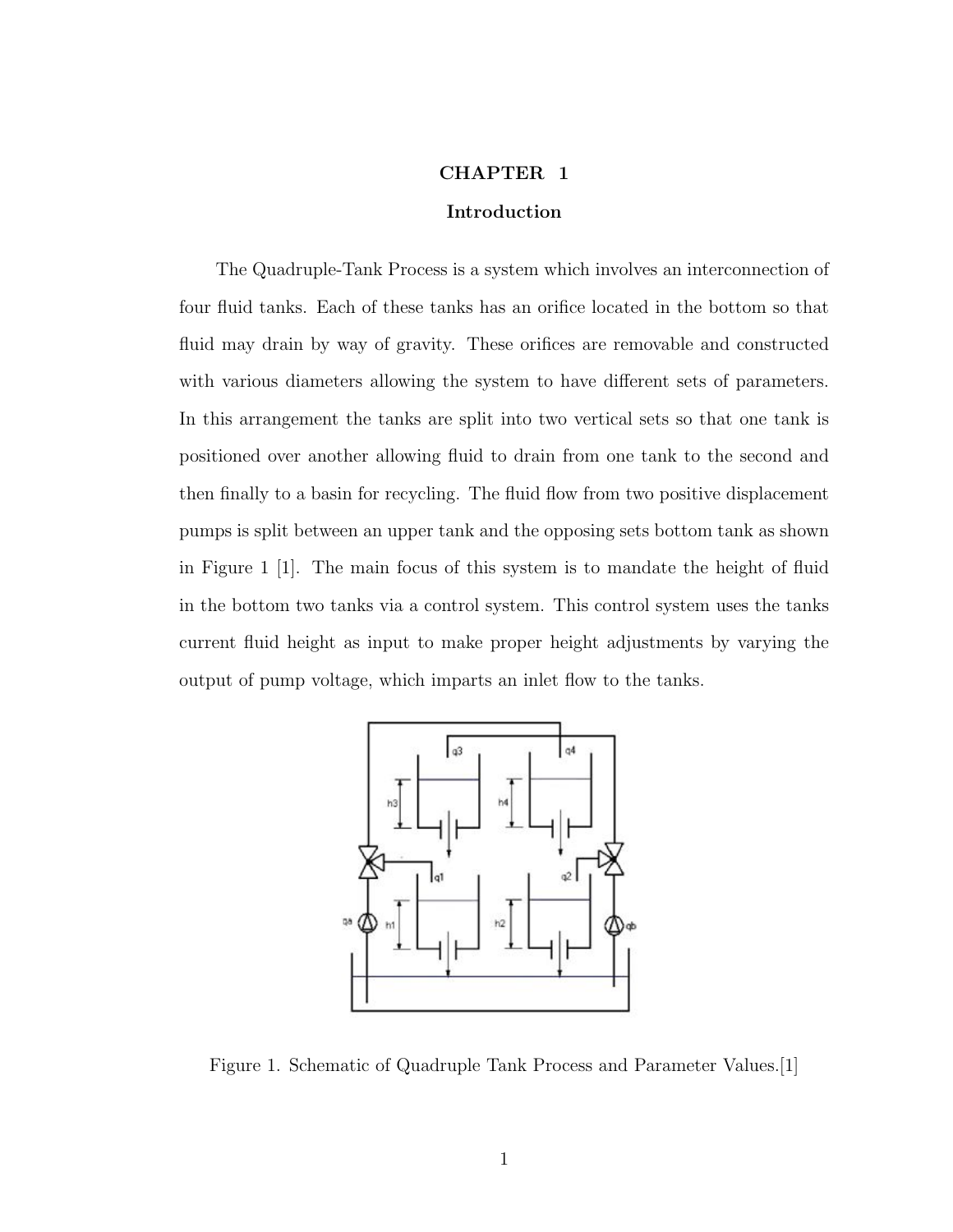Since its introduction in 1996 at the Lund Institute of Technology, Sweden the Quadruple-Tank Process (QTP) has been influential in illustrating several aspects of multi-variable control. Among these significant contributions is the systems ability to demonstrate the effects that multi-variable zero locations can cause in control design [\[2\]](#page-59-3). The traditional procedure for controlling the QTP has involved the use of predictive control, also referred to as cascade control. This mode of control is common because of its ability to actively adapt to both restrictions in modeling and physical capabilities of a system.

In predictive control the measured output from a system is fed to a control algorithm, which through a variety of methods attempts to predict the future state of the system given its current trajectory. The controller then adjusts the systems inputs in a manner to best satisfy the system approaching the desired state [\[3\]](#page-59-4). The desired result is a control system which responds faster than that of a standard feedback loop. However, this system is predicated on the accuracy and efficiency of the algorithm to predict the systems future state.

This current study seeks to employ digital state-space control on the QTP in the form of a full state feedback tracking system. In doing so the non-linear dynamics of the plant system will be linearized about an equilibrium point allowing a linear model to be introduced for analysis. Proper pole placement, gain calculation and stability will then be considered in order to produce both a working simulation in software as well as a working hardware model.

The hardware model used is constructed by Quanser Consulting and is commercially available as an open platform experimental apparatus. It is supplied with the necessary hardware items such as the pumps, amplifier, tanks and orifices to design a variety of tank processes. Also supplied with the module is the software drivers to interface between the control system and pressure sensors.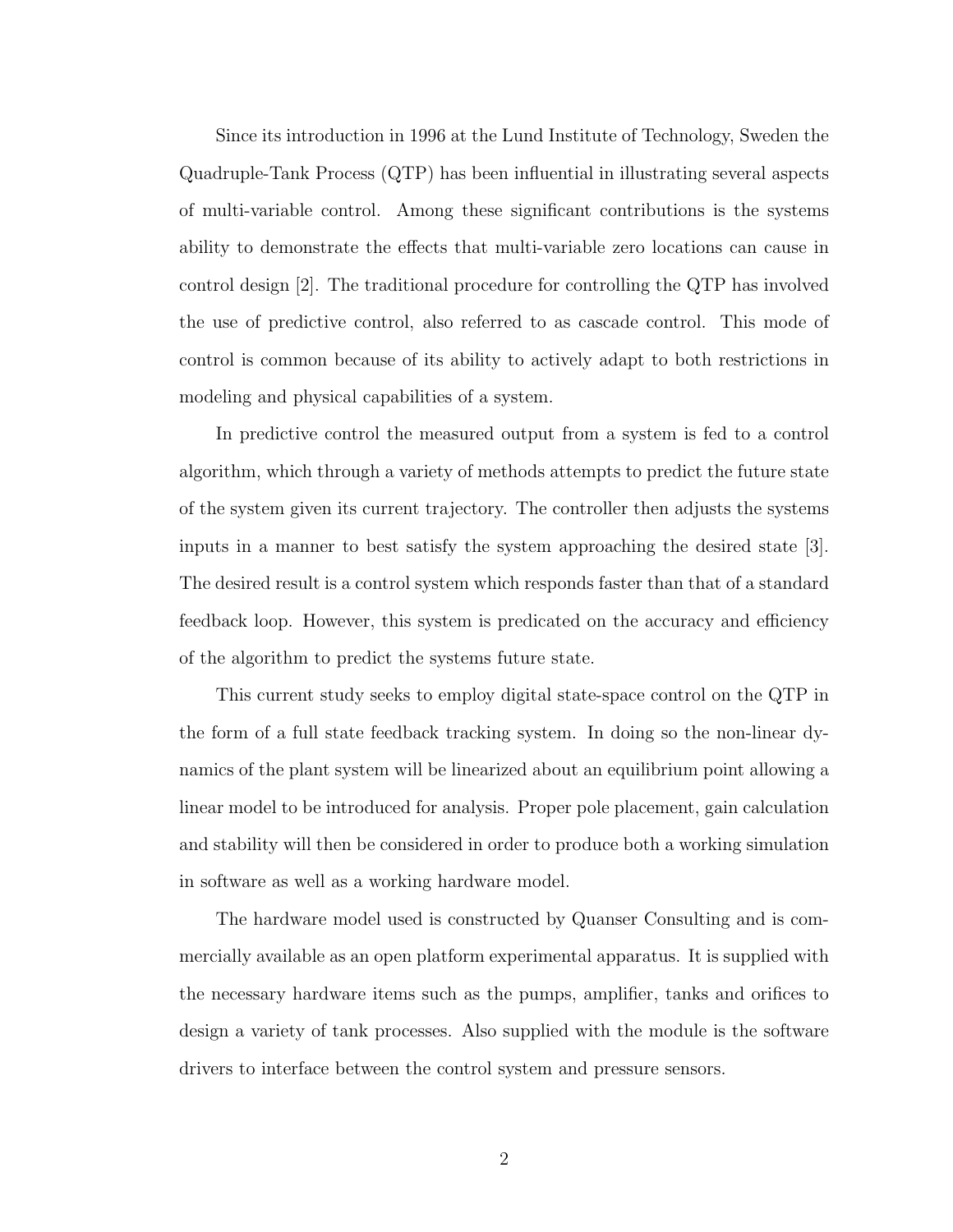Furthermore, the QTP is representative of a higher order multi-variable control problem whose characteristics are inherent in a wide array of other applications. Topics discussed in this research will have a far reaching scope beyond the limits of this model. In order to facilitate a more complete understanding of the fundamental factors at work, a simplification of the QTP is first examined. This simplification being the Coupled-Tank System or CTP. This system shares similar dynamics with the QTP, but the order of difficulty is reduced in the sense that there are two tanks and only one pump to source a single inlet flow. The key aspects discovered in the CTP are thus able to be carried over into the QTP.

Included in this study is the discussion of Integrator Windup, a scenario where the integrator of the control system integrates the error function faster than the system can respond, essentially commanding the system to act beyond its physical means [\[4\]](#page-59-5). This is represented in the QTP system by the commanded pump output voltage. The pump itself has a limited operating range and techniques have to be implemented to avoid saturation. This condition of *integrator windup* is a commonly misunderstood concept of control theory and yet it must be accounted for in almost every controller that uses an integrator. Further understanding of this phenomena and methods to counteract its effects are in high demand and thus discussed in the following report.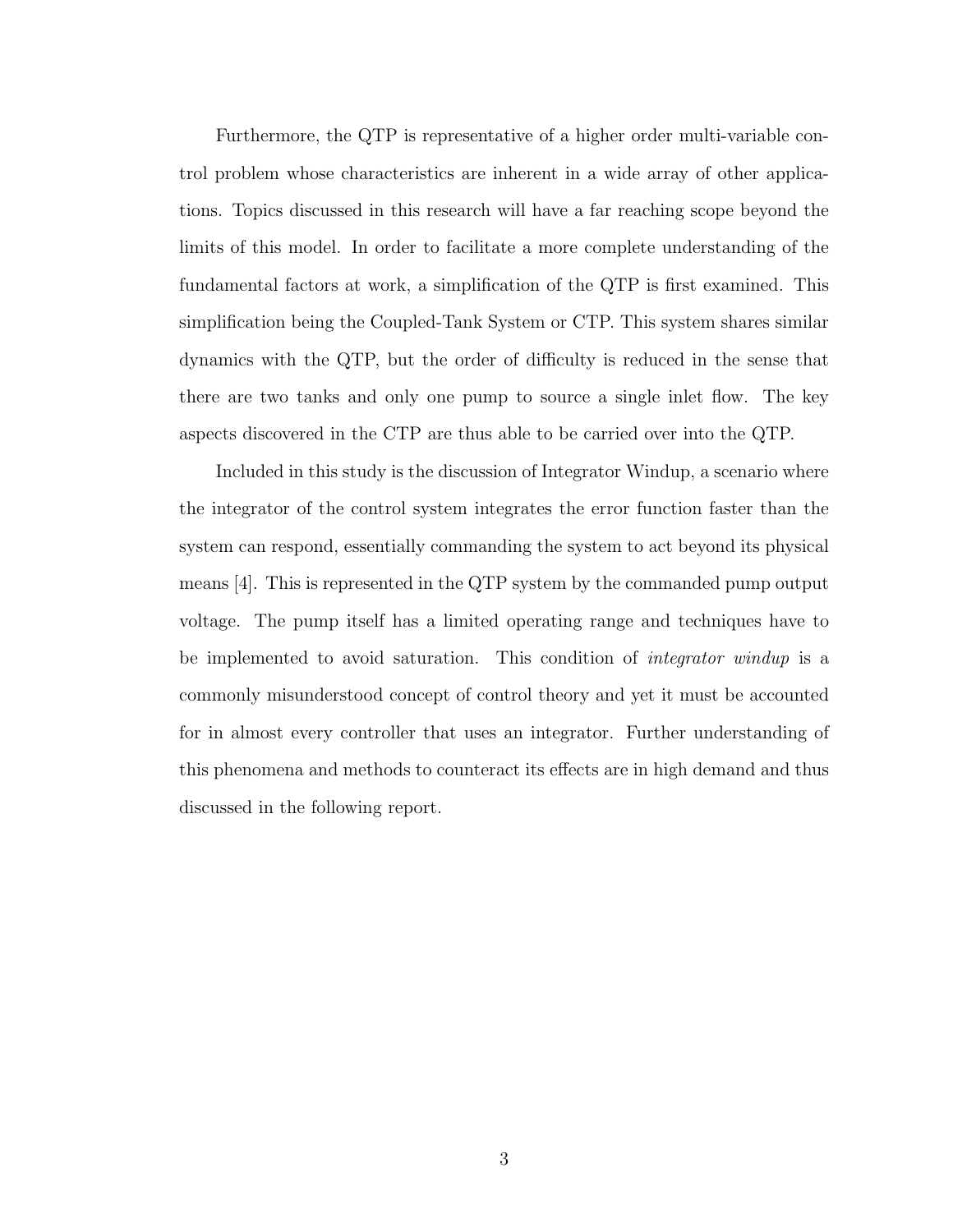#### CHAPTER 2

### Model Development and Auto-Calibration

#### <span id="page-13-1"></span><span id="page-13-0"></span>2.1 Coupled Tank System Dynamics

The coupled tank apparatus can be described by a 2nd order non-linear state space model. The state variables for this system are represented by the level of liquid in each tank as follows:

$$
x_1 = \text{liquid level upper tank 1} \tag{2.1.1}
$$
  

$$
x_2 = \text{liquid level bottom tank 2}
$$

In order to accurately model the physical characteristics of the system a basic mass rate balance is performed relating the rate of fluid both entering and exiting each respective tank. This equates to the overall rate of tank fluid level change represented by  $\dot{x_1}$  and  $\dot{x_2}$ .

Change in Tank Fluid Height = Mass Rate In - Mass Rate Out

<span id="page-13-3"></span>
$$
\dot{x}_1 = \beta_1 u_1 - \alpha_1 \sqrt{2gx_1} \tag{2.1.2}
$$
\n
$$
\dot{x}_2 = \alpha_1 \sqrt{2gx_1} - \alpha_2 \sqrt{2gx_2}
$$

Here g represents the acceleration due to gravity.  $\beta_1$  is the pump coefficient and u is the input voltage to the pump. Both  $\alpha_1$  and  $\alpha_2$  represent the respective tank orifice coefficients. Note that the model shows a nonlinear relation between the height of liquid in the tank and the rate at which it empties.

#### <span id="page-13-2"></span>2.1.1 Coupled Tank Linearization

In order to apply linear control theory to this nonlinear system the model must first be linearized. This is accomplished by selecting an equilibrium point about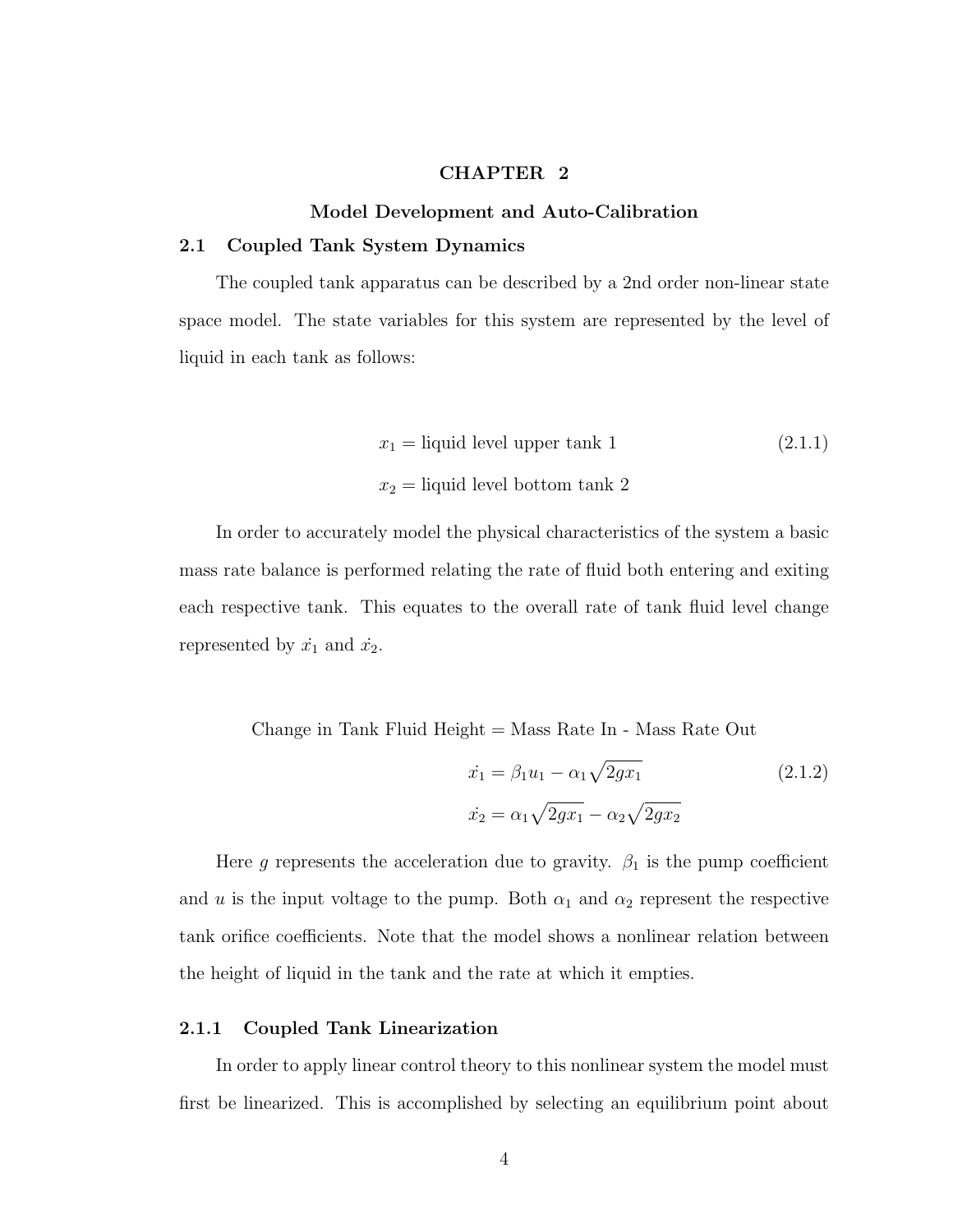which to linearize. A linear approximation such as this becomes less accurate the further away from the equilibrium point the system goes. Considering that each tank has a maximum height of 30 cm an equilibrium of 15 cm is chosen for tank one to best minimize the severity of error at both extremes of the tank. The equilibrium height for tank two can then be calculated.

$$
x_e = \begin{bmatrix} x_e(1) \\ x_e(2) \end{bmatrix} = \begin{bmatrix} 15 \\ x_e(2) \end{bmatrix}.
$$
 (2.1.3)

This constant equilibrium vector can then be plugged into the tank level rate Equation [2.1.2](#page-13-3) with  $u = u_e$ , an unknown constant equilibrium pump voltage. With the constant tank height mandated the rate of change of heights is zero.

$$
0 = \beta_1 u_e - \alpha_1 \sqrt{2gx_e(1)}
$$
  
\n
$$
0 = \alpha_1 \sqrt{2gx_e(1)} - \alpha_2 \sqrt{2gx_e(2)}
$$
\n(2.1.4)

Rearranging terms of the first equation yields the equilibrium pump voltage, or plant input:

<span id="page-14-0"></span>
$$
u_e = \frac{\alpha_1 \sqrt{2gx_e(1)}}{\beta_1} \tag{2.1.5}
$$

A similar rearrangement of the second equation yields the equilibrium height of tank two:

$$
x_e(2) = \frac{\alpha_1^2 x_e(1)}{\alpha_2^2} \tag{2.1.6}
$$

The linear control system implemented will control deviations of the plant state variables from the selected equilibrium point. In order to obtain a linear state space model for the deviations, let

$$
x = x_e + w
$$
, or  $x_1 = x_e(1) + w_1$  and  $x_2 = x_e(2) + w_2$  (2.1.7)

Here  $w$  is a vector of deviations from the equilibrium tank liquid levels. Similarly, deviations in the pump voltage, or plant input, from its equilibrium value can be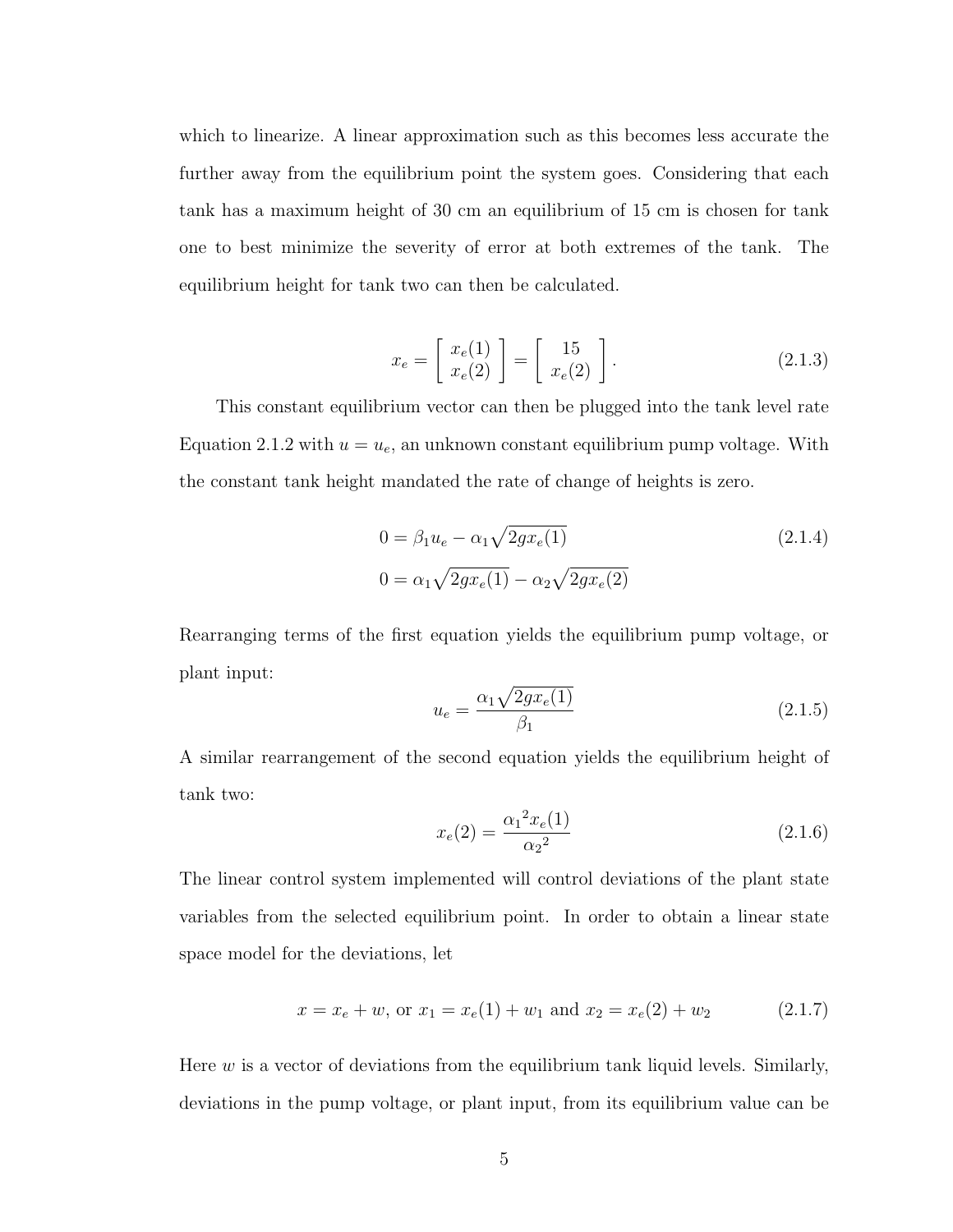modeled using a deviation term v.

$$
u = u_e + v \tag{2.1.8}
$$

Substituting these equations, which account for deviations from equilibrium, back into the original state space model yields:

$$
\dot{w_1} = \beta_1 (u_e + v) - \alpha_1 \sqrt{2gx_1} \tag{2.1.9}
$$
\n
$$
\dot{w_2} = \alpha_1 \sqrt{2gx_1} - \alpha_2 \sqrt{2gx_2}
$$

Using a Taylor series expansion of the square root functions in the previous equations, a linear approximation may be formed as follows:

$$
\sqrt{2gx_1} \approx \sqrt{2gx_e(1)} + \sqrt{\frac{g}{2x_e(1)}}w_1\tag{2.1.10}
$$

Thus substituting this approximation into the state space model yields:

$$
\dot{w}_1 = -\alpha_1 \sqrt{2gx_e(1)} - \alpha_1 \sqrt{\frac{g}{2x_e(1)}} w_1 + \beta_1 u_e + \beta_1 v
$$
\n
$$
\dot{w}_2 = \alpha_1 \sqrt{2gx_e(1)} + \alpha_1 \sqrt{\frac{g}{2x_e(1)}} w_1 - (\alpha_2 \sqrt{2gx_e(2)} + \alpha_2 \sqrt{\frac{g}{2x_e(2)}} w_2)
$$
\n(2.1.11)

Using the steady state relations of Equation [2.1.4](#page-14-0) the preceeding can be further simplified to:

$$
\dot{w}_1 = -\alpha_1 \sqrt{\frac{g}{2x_e(1)}} w_1 + \beta_1 v \qquad (2.1.12)
$$
\n
$$
\dot{w}_2 = \alpha_1 \sqrt{\frac{g}{2x_e(1)}} w_1 - \alpha_2 \sqrt{\frac{g}{2x_e(2)}} w_2
$$

The linearized state-space model that describes the deviations from the equilibrium point is

$$
\begin{bmatrix} \dot{w}_1 \\ \dot{w}_2 \end{bmatrix} = \begin{bmatrix} -\lambda_1 & 0 \\ \lambda_1 & -\lambda_2 \end{bmatrix} \begin{bmatrix} w_1 \\ w_2 \end{bmatrix} + \begin{bmatrix} \beta_1 \\ 0 \end{bmatrix} v
$$
\n(2.1.13)

where

<span id="page-15-0"></span>
$$
\lambda_1 = \alpha_1 \sqrt{\frac{g}{2x_e(1)}}, \quad \lambda_2 = \alpha_2 \sqrt{\frac{g}{2x_e(2)}}
$$
\n(2.1.14)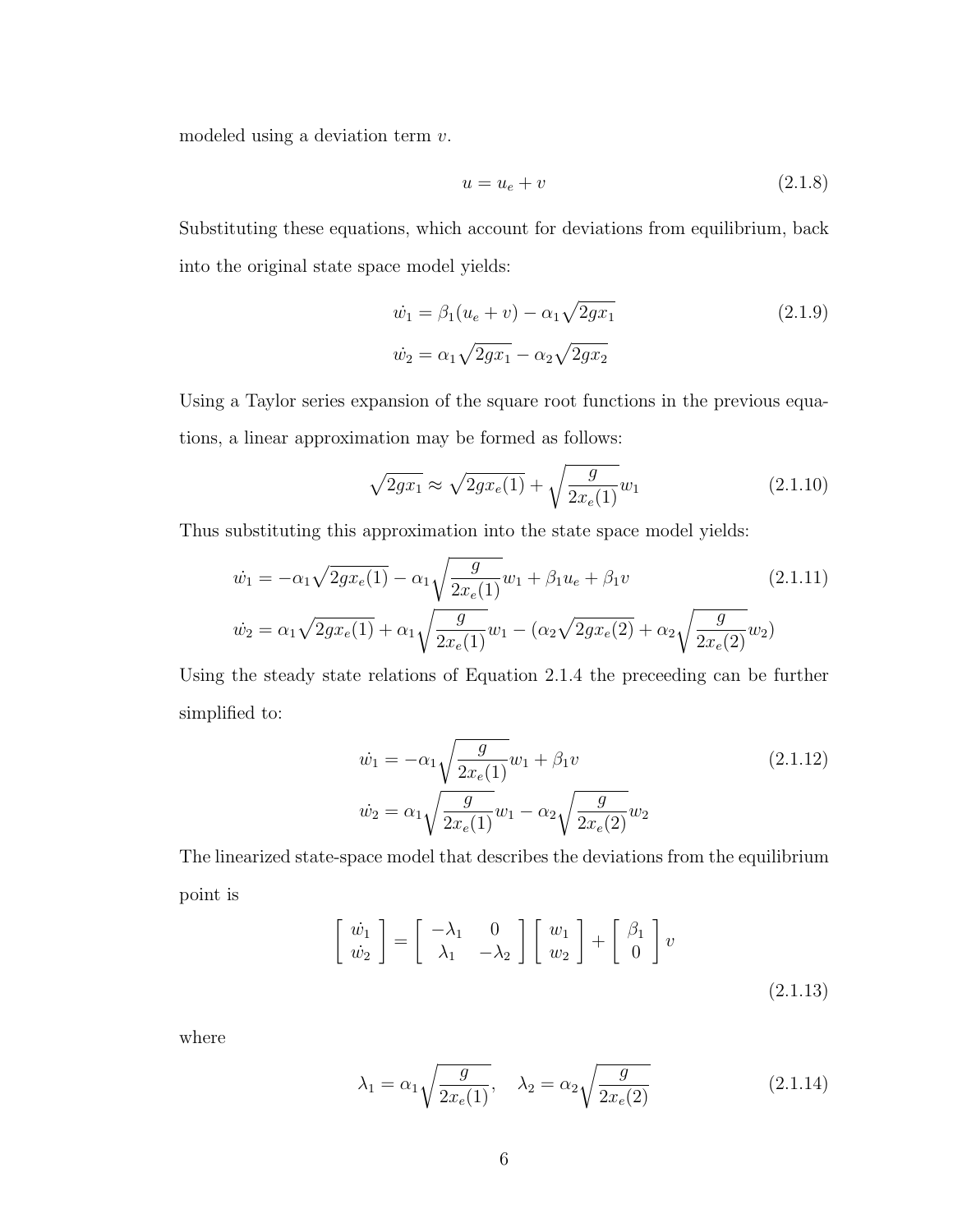#### <span id="page-16-0"></span>2.2 Quadruple Tank System Dynamics

As an expansion of the coupled tank the quadruple tank system is represented by a 4th order nonlinear state space model. The state variables are thus expanded to include:

> $x_1$  = liquid level tank 1  $x_2$  = liquid level tank 2  $x_3 =$  liquid level tank 3  $x_4$  = liquid level tank 4

Performing a similar mass rate balance as was done on the coupled tank for the quadruple tank system reveals a nonlinear state space model as follows.

$$
\begin{aligned}\n\dot{x}_1 &= \beta_1 u_1 - \alpha_1 \sqrt{2gx_1} + \alpha_3 \sqrt{2gx_3} \\
\dot{x}_2 &= \beta_2 u_2 - \alpha_2 \sqrt{2gx_2} + \alpha_4 \sqrt{2gx_4} \\
\dot{x}_3 &= \beta_3 u_2 - \alpha_3 \sqrt{2gx_3} \\
\dot{x}_4 &= \beta_4 u_1 - \alpha_4 \sqrt{2gx_4}\n\end{aligned} \tag{2.2.1}
$$

Here  $u_1$  and  $u_2$  represent two inputs to the system as voltages applied to pump one and pump two respectively.  $\alpha$  and  $\beta$  values represent the orifice and pump coefficients for each tank. As before, this system has a non-linearity with regard to each tank emptying proportional to the square root of tank level height.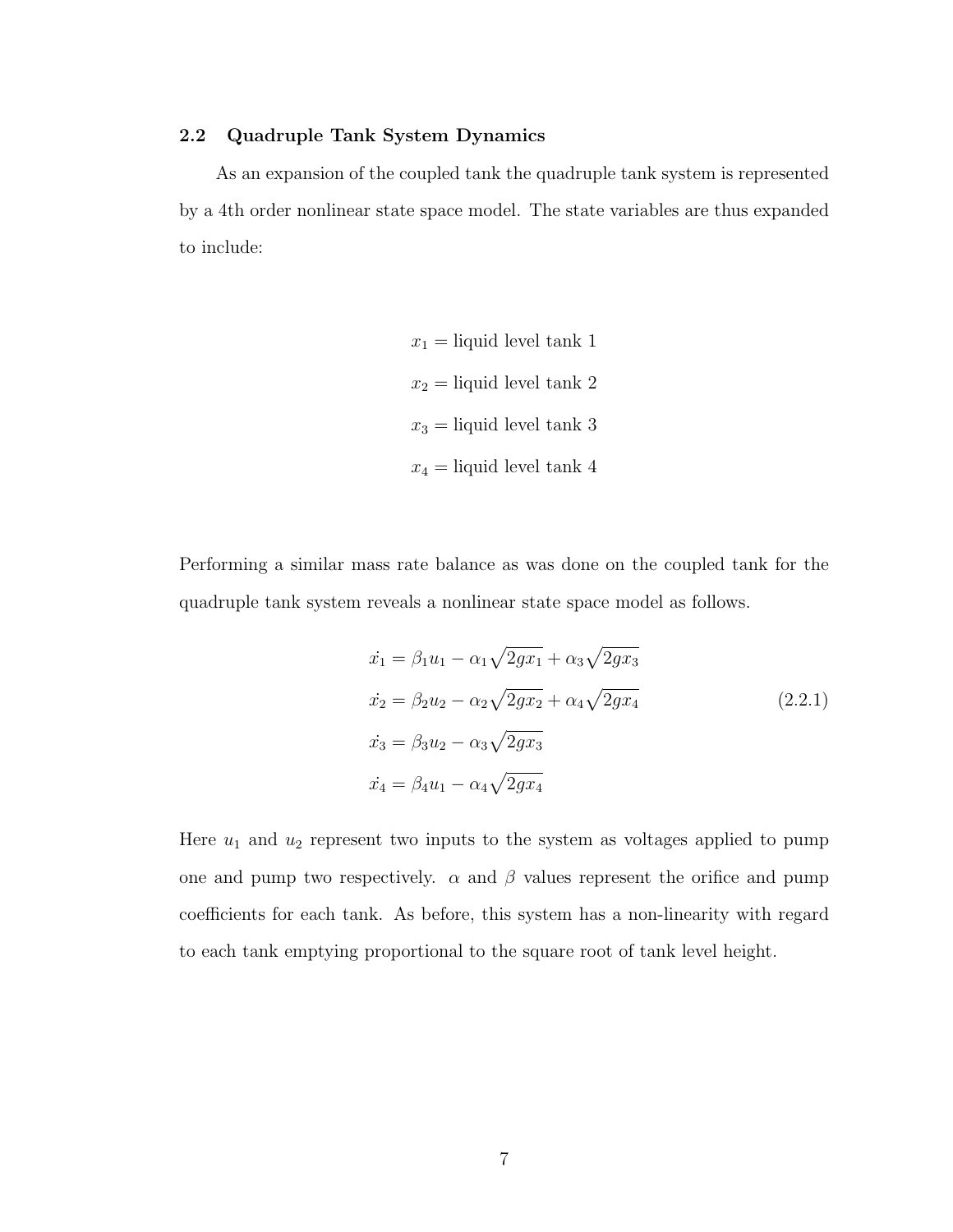#### <span id="page-17-0"></span>2.2.1 Quad Tank Linearization

The solution is then to choose an equilibrium point using a fixed input  $u<sub>e</sub>$  to obtain a constant state vector  $x_e$ .

$$
x_e = \begin{bmatrix} x_e(1) \\ x_e(2) \\ x_e(3) \\ x_e(4) \end{bmatrix}, u_e = \begin{bmatrix} u_{e1} \\ u_{e2} \end{bmatrix}
$$
 (2.2.2)

Inputing these equilibrium values into the state space model and assuming a steady state condition yields

<span id="page-17-1"></span>
$$
0 = \beta_1 u_{e1} + \alpha_3 \sqrt{2gx_e(3)} - \alpha_1 \sqrt{2gx_e(1)}
$$
  
\n
$$
0 = \beta_2 u_{e2} + \alpha_4 \sqrt{2gx_e(4)} - \alpha_2 \sqrt{2gx_e(2)}
$$
  
\n
$$
0 = \beta_3 u_{e2} - \alpha_3 \sqrt{2gx_e(3)}
$$
  
\n
$$
0 = \beta_4 u_{e1} - \alpha_4 \sqrt{2gx_e(4)}
$$
  
\n(2.2.3)

The elements of the constant state vector may now be solved through simple algebraic manipulation and substitution. These efforts together reveal the elements to be of the form:

$$
x_e(1) = \frac{1}{2g} \left( \frac{\beta_1 u_{e1} + \beta_3 u_{e2}}{\alpha_1} \right)^2
$$
  
\n
$$
x_e(2) = \frac{1}{2g} \left( \frac{\beta_2 u_{e2} + \beta_4 u_{e1}}{\alpha_2} \right)^2
$$
  
\n
$$
x_e(3) = \frac{1}{2g} \left( \frac{\beta_3 u_{e2}}{\alpha_3} \right)^2
$$
  
\n
$$
x_e(4) = \frac{1}{2g} \left( \frac{\beta_4 u_{e1}}{\alpha_4} \right)^2
$$
\n(2.2.4)

Having found the equilibrium point around which to linearize, a linear state space model can now be constructed, which approximately describes the deviations of the state variables and inputs from the equilibrium. Once again this is performed by equating the actual state vector x to that of the equilibrium state vector  $x_e$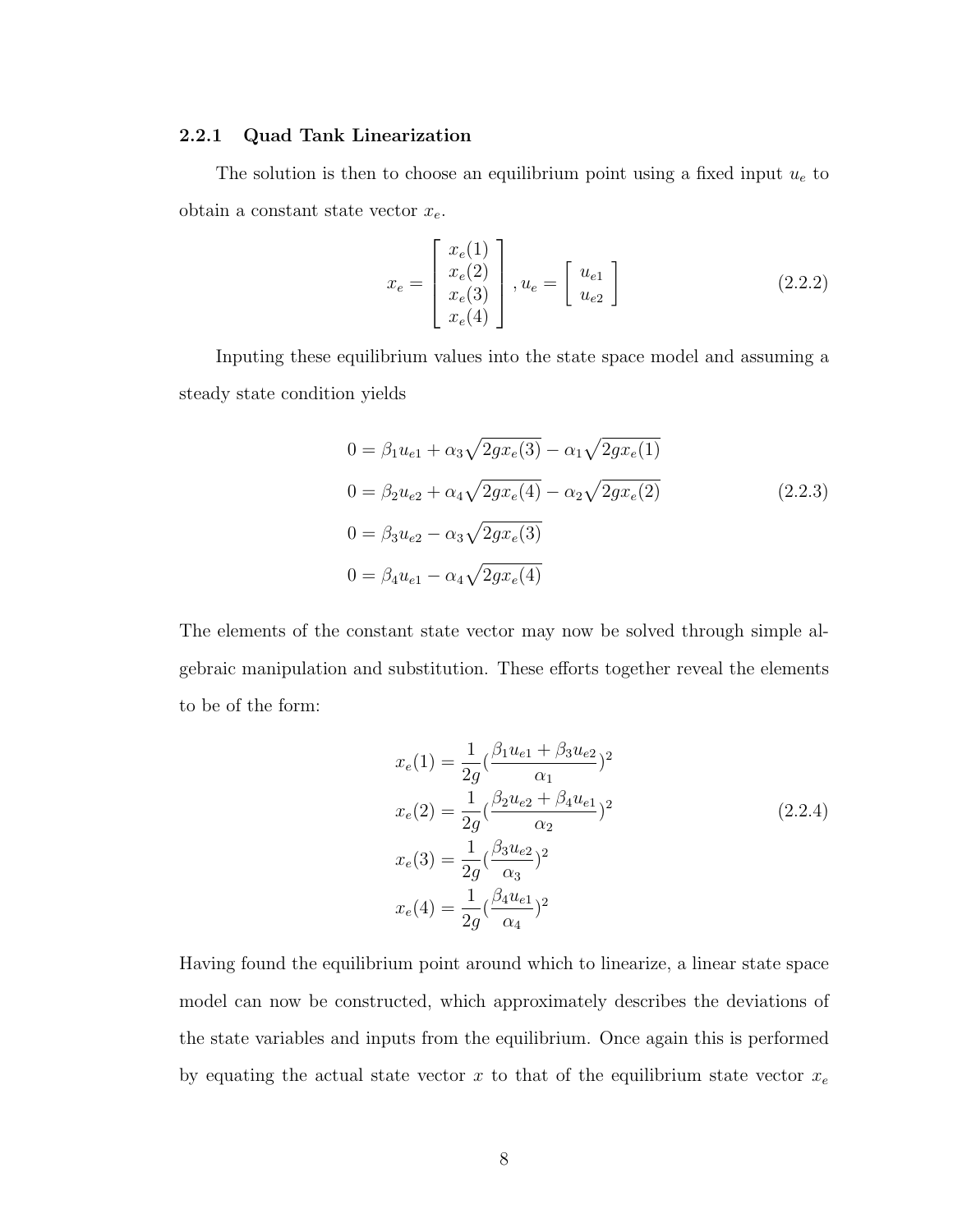plus some vector of deviations w.

$$
x(t) = x_e + w(t)
$$

The plant input vector  $u$  can also be described in this manner as the sum of equilibrium plant input vector  $u_e$  and deviations vector  $v$ .

$$
u(t) = u_e + v(t)
$$

Substituting these terms into the non-linear state space returns the following.

$$
\dot{w}_1 = \beta_1 (u_{e1} + v_1) - \alpha_1 \sqrt{2gx_1} + \alpha_3 \sqrt{2gx_3}
$$
\n
$$
\dot{w}_2 = \beta_2 (u_{e2} + v_2) - \alpha_2 \sqrt{2gx_2} + \alpha_4 \sqrt{2gx_4}
$$
\n
$$
\dot{w}_3 = \beta_3 (u_{e2} + v_2) - \alpha_3 \sqrt{2gx_3}
$$
\n
$$
\dot{w}_4 = \beta_4 (u_{e1} + v_1) - \alpha_4 \sqrt{2gx_4}
$$
\n(2.2.5)

Linear approximations for the powered terms can be found using the first order expansion of the Taylor series as follows.

$$
f(x) = (2gx)^{1/2} \approx \sqrt{2gx_e} + \sqrt{\frac{g}{2x_e}}(x - x_e)
$$
  
or  

$$
\sqrt{2gx_e} + \sqrt{\frac{g}{2x_e}}w
$$

Substituting these linear approximations back into the previously solved model with deviations from equilibrium yields

$$
\dot{w}_1 = \beta_1 u_{e1} + \beta_1 v_1 + \alpha_3 \sqrt{2gx_e(3)} + \alpha_3 \sqrt{\frac{g}{2x_e(3)}} w_3 - \alpha_1 \sqrt{2gx_e(1)} - \alpha_1 \sqrt{\frac{g}{2x_e(1)}} w_1
$$
  
\n
$$
\dot{w}_2 = \beta_2 u_{e2} + \beta_2 v_2 + \alpha_4 \sqrt{2gx_e(4)} + \alpha_4 \sqrt{\frac{g}{2x_e(4)}} w_4 - \alpha_2 \sqrt{2gx_e(2)} - \alpha_2 \sqrt{\frac{g}{2x_e(2)}} w_2
$$
  
\n
$$
\dot{w}_3 = \beta_3 u_{e2} + \beta_3 v_2 - \alpha_3 \sqrt{2gx_e(3)} - \alpha_3 \sqrt{\frac{g}{2x_e(3)}} w_3
$$
  
\n
$$
\dot{w}_4 = \beta_4 u_{e1} + \beta_4 v_1 - \alpha_4 \sqrt{2gx_e(4)} - \alpha_4 \sqrt{\frac{g}{2x_e(4)}} w_4
$$
\n(2.2.6)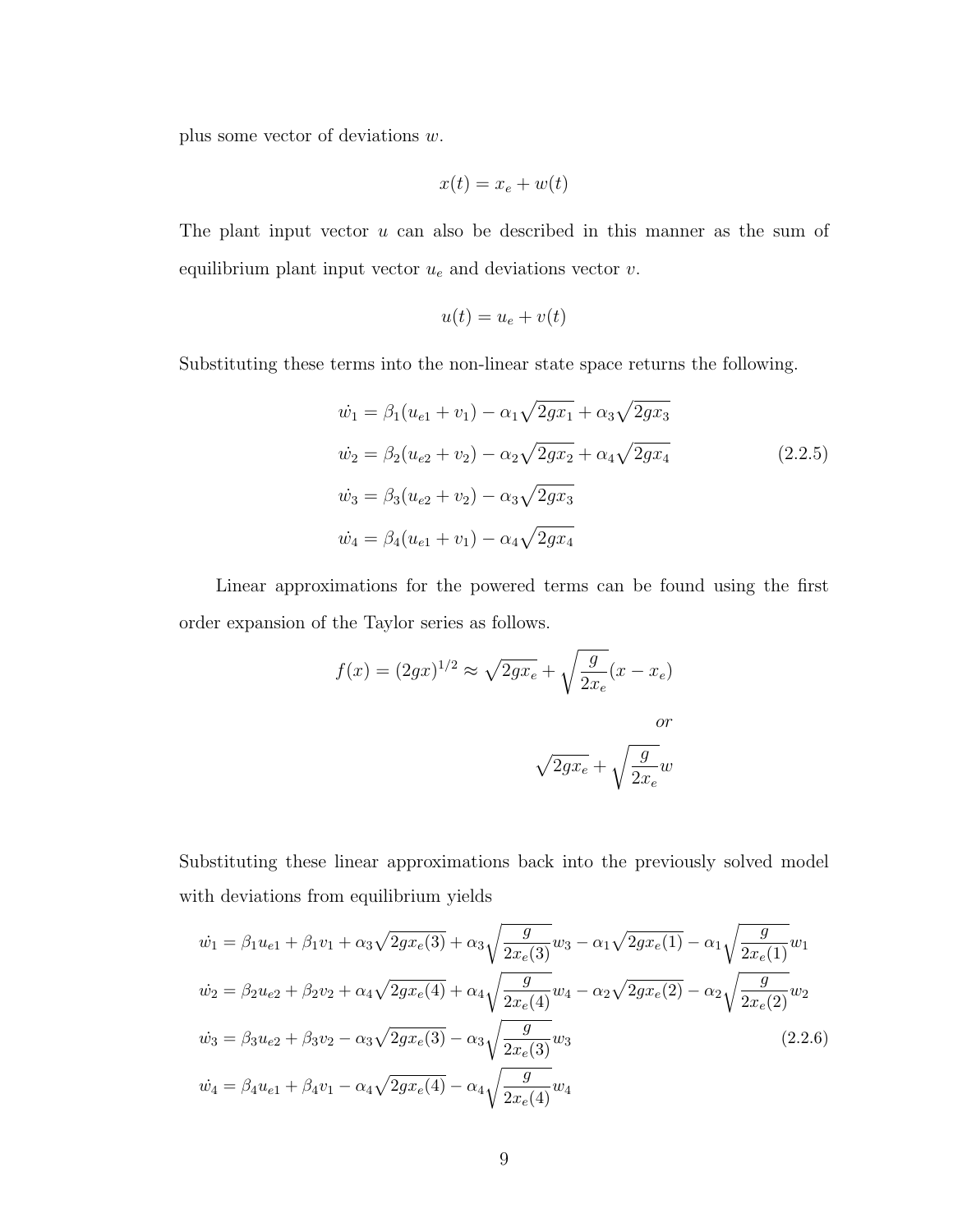Referencing back to the elements of constant state vector  $x_e$  in Equation [2.2.3,](#page-17-1) it can be shown that these equilibrium relations simplify the above deviatoric equations to the following:

$$
\dot{w}_1 = \beta_1 v_1 + \alpha_3 \sqrt{\frac{g}{2x_e(3)}} w_3 - \alpha_1 \sqrt{\frac{g}{2x_e(1)}} w_1
$$
  
\n
$$
= -\lambda_1 w_1 + \lambda_3 w_3 + \beta_1 v_1
$$
  
\n
$$
\dot{w}_2 = \beta_2 v_2 + \alpha_4 \sqrt{\frac{g}{2x_e(4)}} w_4 - \alpha_2 \sqrt{\frac{g}{2x_e(2)}} w_2
$$
  
\n
$$
= -\lambda_2 w_2 + \lambda_4 w_4 + \beta_2 v_2
$$
  
\n
$$
\dot{w}_3 = \beta_3 v_2 - \alpha_3 \sqrt{\frac{g}{2x_e(3)}} w_3
$$
  
\n
$$
= -\lambda_3 w_3 + \beta_3 v_2
$$
  
\n
$$
\dot{w}_4 = \beta_4 v_1 - \alpha_4 \sqrt{\frac{g}{2x_e(4)}} w_4
$$
  
\n
$$
= -\lambda_4 w_4 + \beta_4 v_1
$$
  
\n
$$
(2.2.7)
$$

where

$$
\lambda_1 = \alpha_1 \sqrt{\frac{g}{2x_e(1)}},
$$
,  $\lambda_2 = \alpha_2 \sqrt{\frac{g}{2x_e(2)}},$ ,  $\lambda_3 = \alpha_3 \sqrt{\frac{g}{2x_e(3)}},$ ,  $\lambda_4 = \alpha_4 \sqrt{\frac{g}{2x_e(4)}}$ 

From these simplified equations a linear state space model may be formed. This model will be the basis for the control of the Quadruple Tank.

<span id="page-19-1"></span>
$$
\dot{w} = \begin{bmatrix} -\lambda_1 & 0 & \lambda_3 & 0 \\ 0 & -\lambda_2 & 0 & \lambda_4 \\ 0 & 0 & -\lambda_3 & 0 \\ 0 & 0 & 0 & -\lambda_4 \end{bmatrix} w + \begin{bmatrix} \beta_1 & 0 \\ 0 & \beta_2 \\ 0 & \beta_3 \\ \beta_4 & 0 \end{bmatrix} v
$$
 (2.2.8)

#### <span id="page-19-0"></span>2.3 Automatic Dynamic Calibration

Due to uncontrollable variables such as barometric pressure and other environmental influences the sensors used in this system require calibration in order to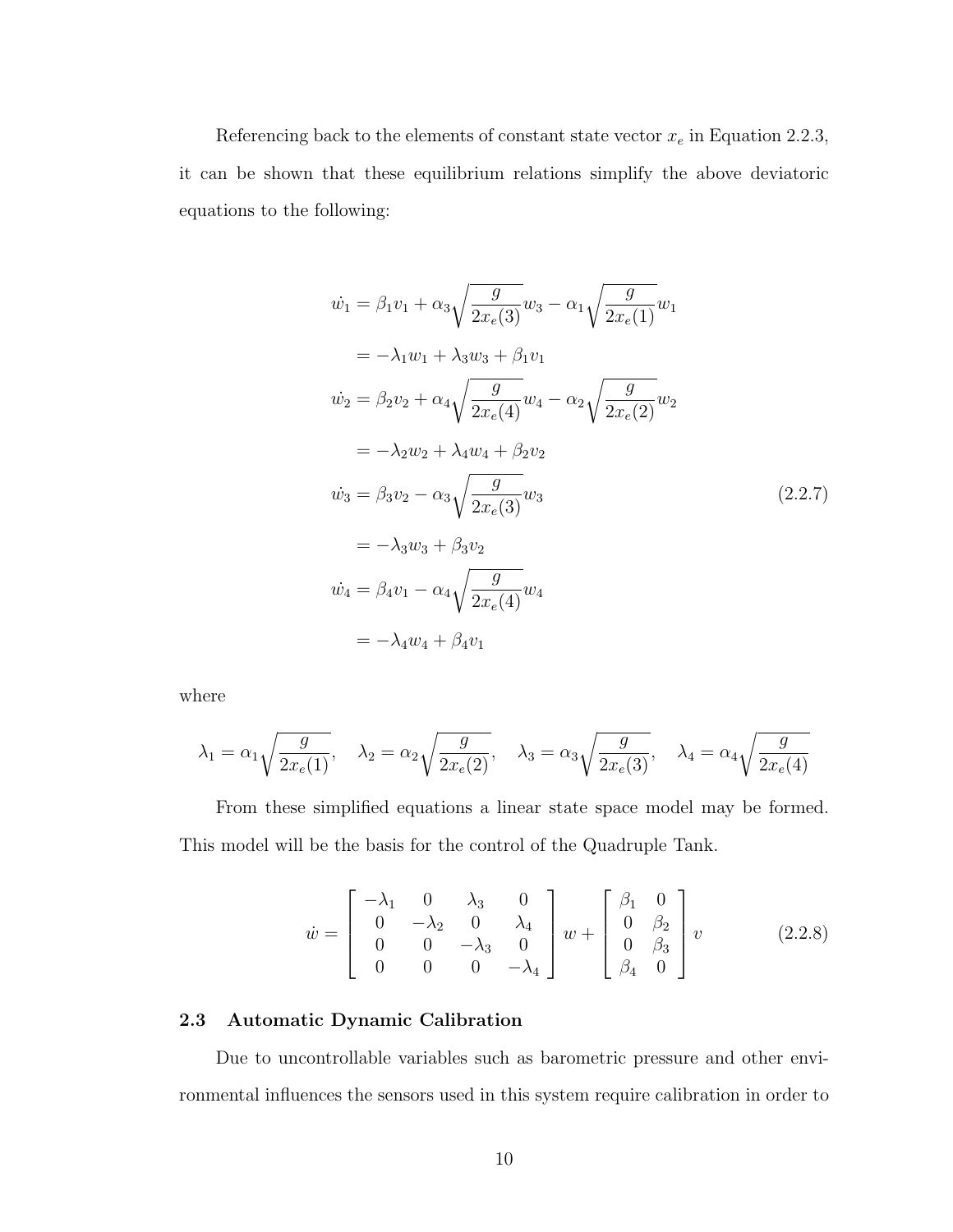supply accurate information to the control system. This calibration is performed in a dynamic nature in order to best simulate the real world use of the sensor. It is known that the sensor responds to water pressure in a linear manner i.e. the voltage signal sent from the sensor is linearly proportional to the height of water acting on the sensor. The pressure sensors signal voltage thus follows the form:

$$
x = g * SensorVoltage + b \tag{2.3.1}
$$

Here the variable  $x$  correlates to the height of water in the respective tank where the variables  $g$  and  $b$  represent the gain and offset of the pressure sensor signal voltage. By experimentally calculating these values the pressure sensors of the system can be effectively zeroed yielding a much more accurate measurement of the system to be fed to the control law.

The dynamic calculation of these values is performed by commanding a fixed voltage to the pump, which in turn supplies a fixed volumetric rate of water to both tanks. After an arbitrarily long time the height in both tanks reach their steady state values. This value along with the pressure sensor voltage is recorded and the experiment is repeated with a new fixed pump voltage. Table [1](#page-20-0) supplied below demonstrates the trend of data taken when the Quanser Consulting medium diameter orifices are inserted in both the upper and lower tanks of the CTP.

| Pump Voltage (V) | Time to SS (s) | Height 1 $\vert$ | Sensor $1$   Height $2$   Sensor $2$ |         |            |
|------------------|----------------|------------------|--------------------------------------|---------|------------|
|                  | 125            | 3.5cm            | $0.5864$ V                           | 3.25cm  | $0.2892$ V |
|                  | 250            | 7.5cm            | 1.3422 V                             | 7.25cm  | $1.0359$ V |
|                  | -375           | 12.25cm          | 2.2396 V                             | 12cm    | 1.9148 V   |
|                  | 500            | 17.75cm          | 3.2051 V                             | 17.75cm | 2.8947 V   |

<span id="page-20-0"></span>Table 1. Steady state tank fluid heights recorded at constant pump voltage

These four data points are then folded back into the linear equation solving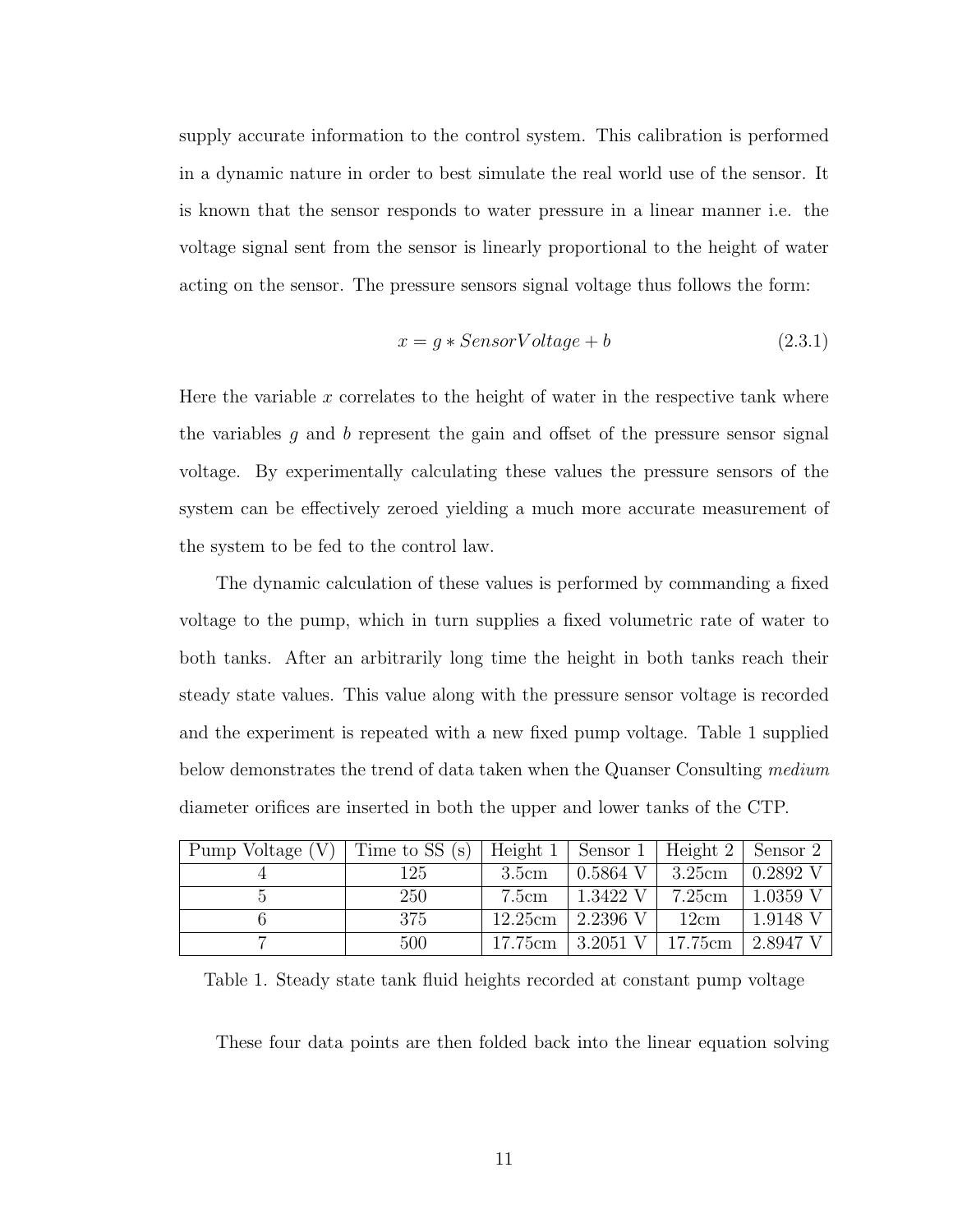for  $g$  and  $b$  with a least squares method:

$$
\begin{bmatrix} x_1 \\ x_2 \\ x_3 \\ x_4 \end{bmatrix} = \begin{bmatrix} v_1 & 1 \\ v_2 & 1 \\ v_3 & 1 \\ v_4 & 1 \end{bmatrix} \begin{bmatrix} g \\ b \end{bmatrix}
$$

For an arbitrary matrix A:  $[A]^{L} = (A^{T}A)^{-1}A^{T}$ 

$$
\begin{bmatrix} v_1 & 1 \\ v_2 & 1 \\ v_3 & 1 \\ v_4 & 1 \end{bmatrix}^L \begin{bmatrix} x_1 \\ x_2 \\ x_3 \\ x_4 \end{bmatrix} = \begin{bmatrix} g \\ b \end{bmatrix}
$$

Inputting the experimental values found in Table [1](#page-20-0) into this linear relation reveals gain and offset values for pressure sensors 1 and 2 as follows:

$$
\begin{bmatrix} 0.5864 & 1 \ 1.3422 & 1 \ 2.2396 & 1 \ 3.2051 & 1 \end{bmatrix}^{L} \begin{bmatrix} 3.5 \ 7.5 \ 12.25 \ 17.75 \end{bmatrix} = \begin{bmatrix} g_1 = 5.4310 \ b_1 = 0.2391 \end{bmatrix}
$$
 (2.3.2)

$$
\begin{bmatrix} 0.2892 & 1 \\ 1.0359 & 1 \\ 1.9148 & 1 \\ 2.8947 & 1 \end{bmatrix}^{L} \begin{bmatrix} 3.25 \\ 7.25 \\ 12 \\ 17.75 \end{bmatrix} = \begin{bmatrix} g_2 = 5.5558 \\ b_2 = 1.5420 \end{bmatrix}
$$
 (2.3.3)

These values can then be put back into the control system to properly scale the sensor voltage to tank height.

#### <span id="page-21-0"></span>2.3.1 Calculating  $\alpha$  and  $\beta$

As previously discussed the governing equations that represent the dynamics of the Coupled Tank System are as follows:

$$
\dot{x}_1 = -\alpha_1 \sqrt{2gx_1} + \beta u
$$

$$
\dot{x}_2 = \alpha_1 \sqrt{2gx_2} - \alpha_2 \sqrt{2gx_2}
$$

When constant pump voltage  $\bar{u}_1$  is supplied to the apparatus the height in Tank 1 and Tank 2 reach Steady State values  $\bar{x}_1$  and  $\bar{x}_2$ . The resulting dynamics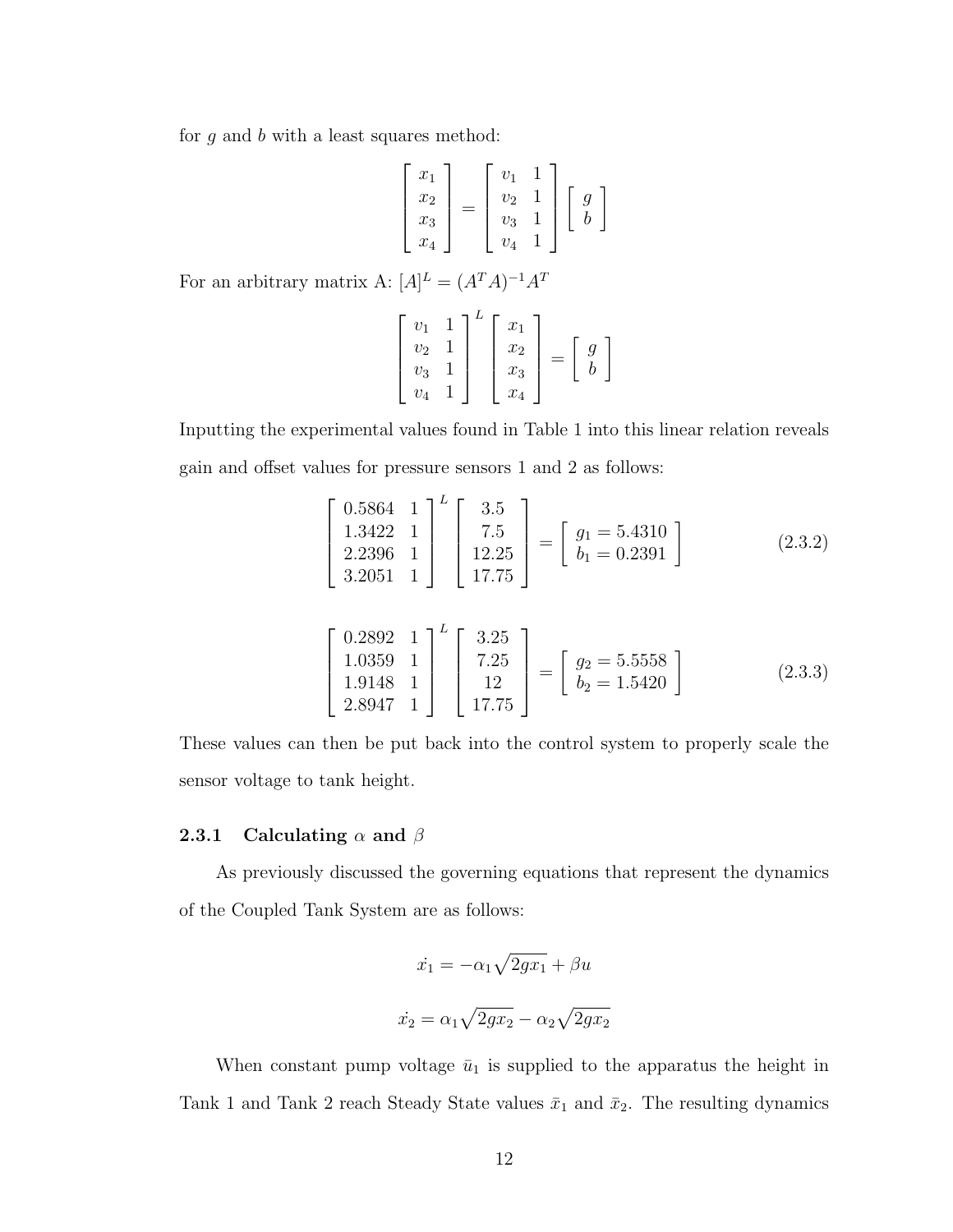then follow:

$$
0 = -\alpha_1 \sqrt{2g\bar{x}_1} + \beta \bar{u}_1
$$

$$
0 = \alpha_1 \sqrt{2g\bar{x}_2} - \alpha_2 \sqrt{2g\bar{x}_2}
$$

In order to solve for the orifice coefficients  $\alpha_1$  and  $\alpha_2$  the pump coefficient  $\beta$ must first be found through a separate analysis. Blocking the orifice at the bottom of Tank 1 limits the dynamics to a single equation with only one unknown. This equation relates the input voltage and pump volumetric coefficient linearly to the change in tank fluid height.

$$
\dot{x_1} = \beta \bar{u}_1
$$



<span id="page-22-0"></span>Figure 2. Sensor voltage of Tank 1 under constant inlet flow and no outlet flow.

By blocking the orifice of Tank 1 and applying a known fixed voltage to the pump, data from the pressure sensor can now be collected as shown in Figure 2. It is important to note that this voltage sensor data must first be scaled by the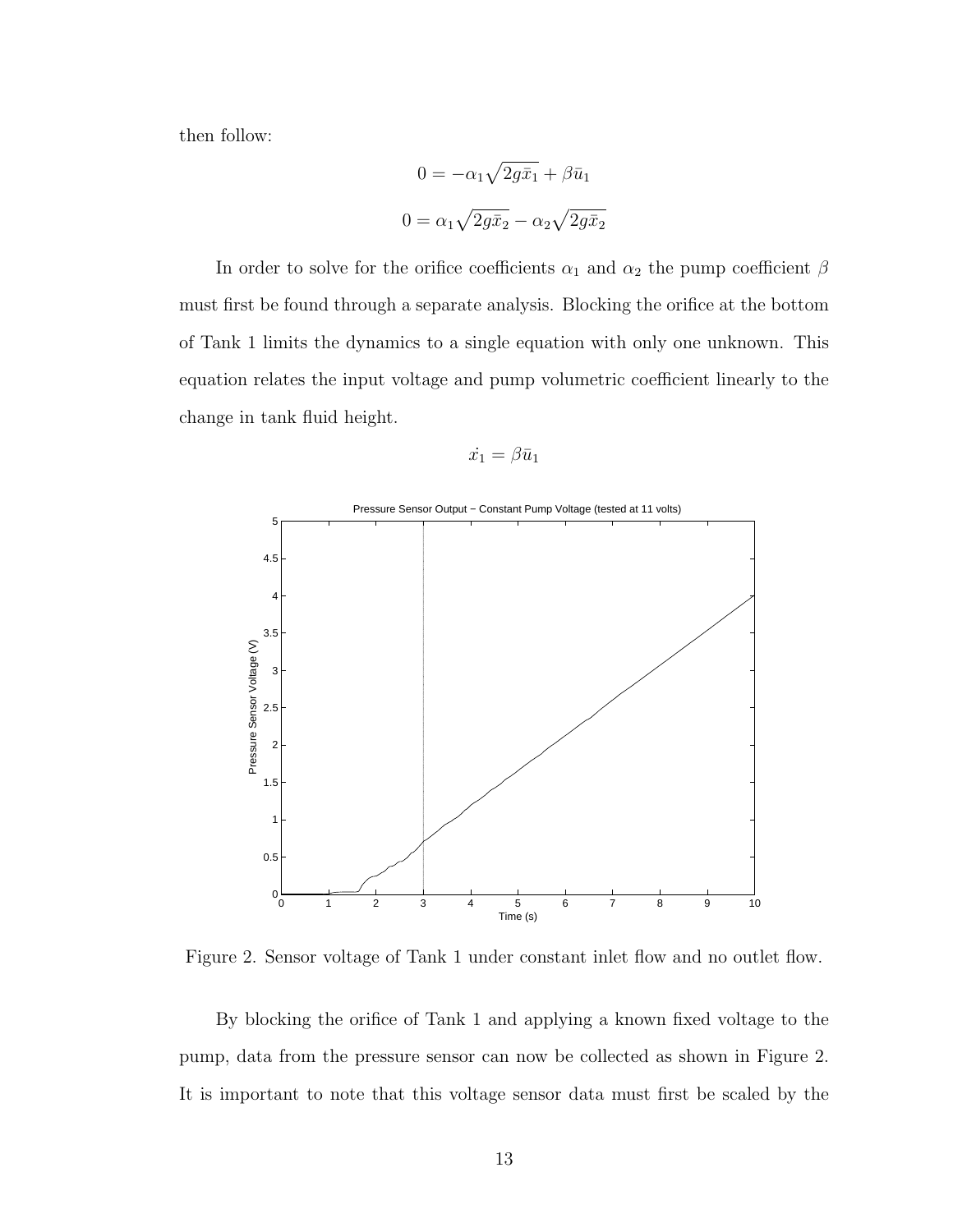gain and offset calculated previously in order for an accurate  $\beta$  calculation to be made. Performing this experiment at a constant voltage of 11 volts yields the linear data found in both Figure 2 and 3. Notice that due to the delay and turbulence experienced in the initial filling of the tank the first 3 seconds of data are stricken from this calculation. This cutoff represented in Figure 2 by the vertical line. Applying a linear fit to the cropped and calibrated data in Figure 3 reveals  $\dot{x}$ , which can then be divided by the constant voltage  $\bar{u}_1$ , or 11 volts, to solve for  $\beta$ .



<span id="page-23-0"></span>Figure 3. Calibrated sensor voltage to reflect fluid height of Tank 1 under constant inlet flow and no outlet flow.

Applying this methodology to the calibrated sensor data in Figure 3 yields a value of:

$$
\beta = 0.24813
$$

Calculation of  $\alpha_1$  and  $\alpha_2$  incorporates the data taken from Table [1](#page-20-0) also used to calculate  $g$  and  $b$  earlier for sensor calibration. However this time the relation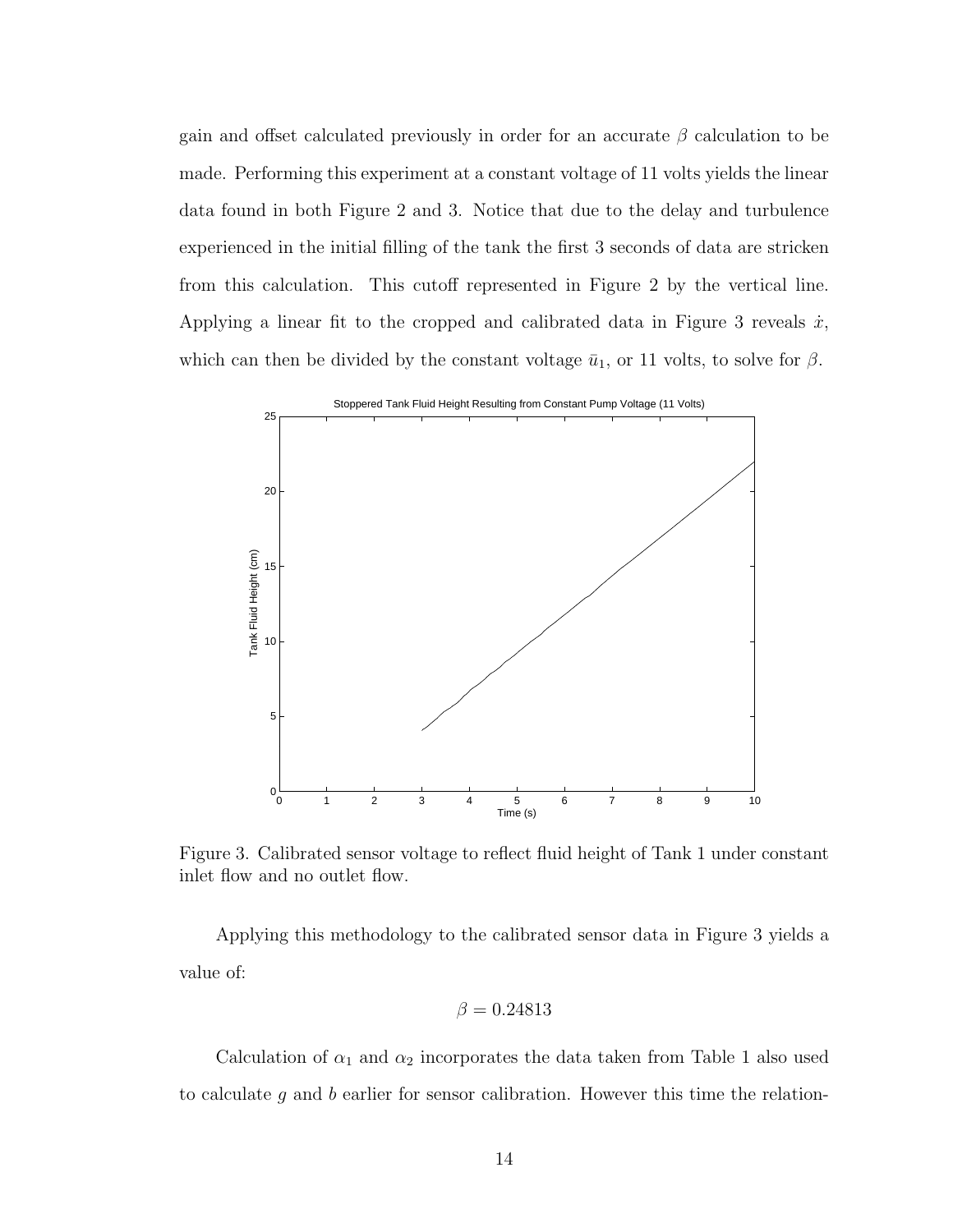ship between the pump voltage and resulting steady state height in the tanks is important. Re-writing the steady state equations of [2.1.4](#page-14-0) reveals:

$$
\alpha_1 \sqrt{2g\bar{x}_1} = \beta \bar{u}_1
$$

$$
\alpha_1 \sqrt{2g\bar{x}_1} - \alpha_2 \sqrt{2g\bar{x}_2} = 0
$$

These steady state equations can be formulated into a linear system as follows utilizing each of the four recorded data points.

$$
\begin{bmatrix} c_1 & 0 \ c_1 & -c_3 \ c_1 & 0 \ c_1 & 0 \ c_1 & 0 \ c_1 & 0 \ c_1 & -c_3 \ c_1 & 0 \ c_1 & 0 \ c_1 & -c_3 \ c_1 & -c_3 \end{bmatrix} \begin{bmatrix} \alpha_1 \\ \alpha_2 \end{bmatrix} = \beta \begin{bmatrix} c_2 \\ 0 \\ c_2 \\ c_2 \\ 0 \\ c_2 \\ 0 \end{bmatrix}
$$

where

$$
c_1 = \sqrt{2g\bar{x}_1}
$$

$$
c_2 = \bar{u}_1
$$

$$
c_3 = \sqrt{2g\bar{x}_2}
$$

Solving for  $\alpha_1$  and  $\alpha_2$  :

 c<sup>1</sup> 0 c<sup>1</sup> −c<sup>3</sup> c<sup>1</sup> 0 c<sup>1</sup> −c<sup>3</sup> c<sup>1</sup> 0 c<sup>1</sup> −c<sup>3</sup> c<sup>1</sup> 0 c<sup>1</sup> −c<sup>3</sup> L β c2 0 c2 0 c2 0 c2 0 = 82.867 0 82.867 −79.853 121.31 0 121.31 −119.27 155.03 0 155.03 −153.44 186.62 0 186.62 −186.62 L 0.24813 4 0 5 0 6 0 7 0 = α1 α2 α1 α2 = 0.0097909 <sup>0</sup>.<sup>0098811</sup>

Here the resulting values were:  $\alpha_1=0.0097909$  and  $\alpha_2=0.0098811$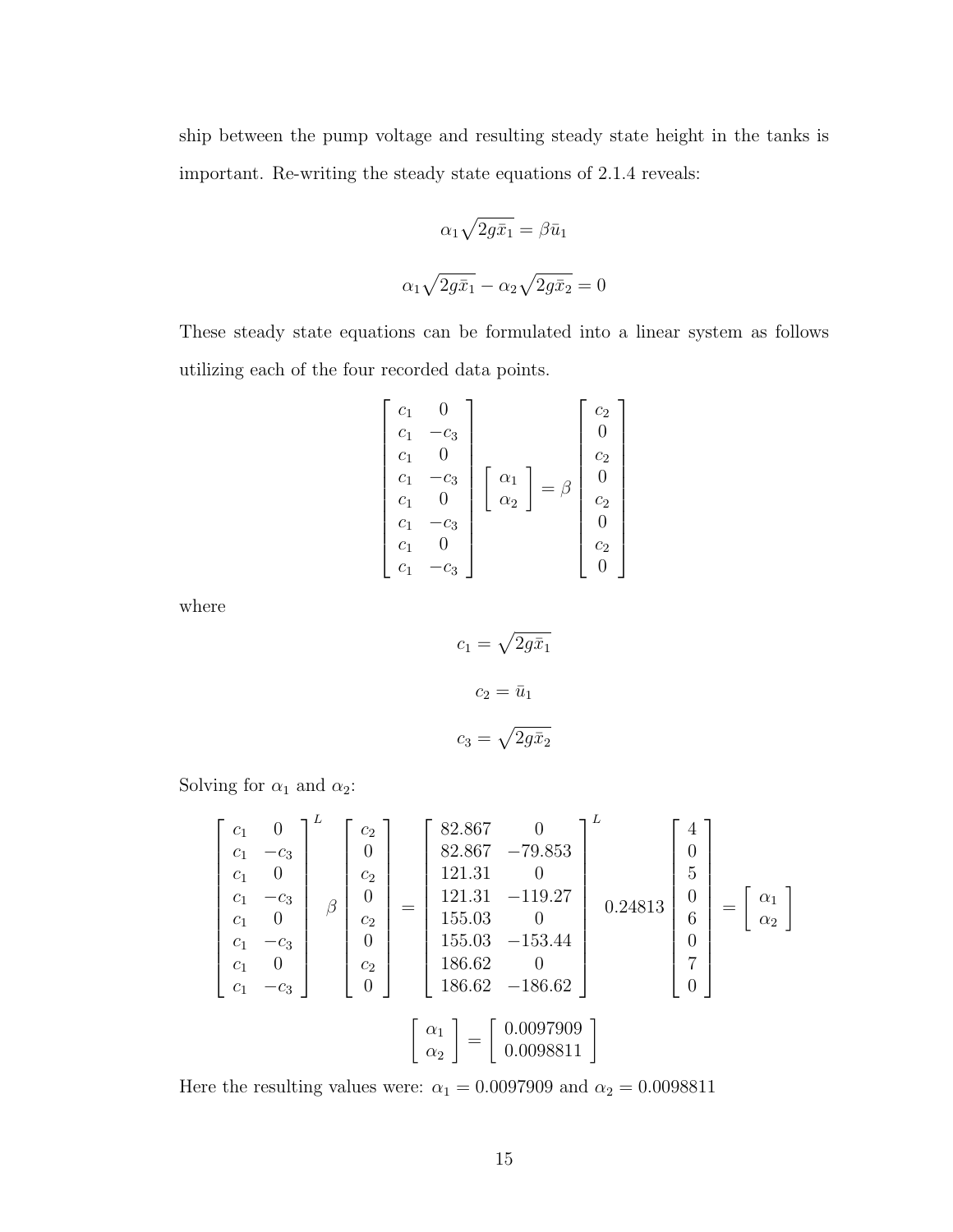Because of the structure of this dynamic calibration there exists a deviance of parameters each time they are calculated. As mentioned the pressure sensors are susceptible to deviation depending on ambient pressure on any given day. Also the pump's volumetric output  $\beta$  can vary slightly given changes in water viscosity, condition of seals and temperature. For these reasons the assumed constant  $\alpha$ values will also change simply because of the manner in which they are calculated. Quanser Consulting issues constant values for the supplied orifices, but given the nature of the system the newly calibrated and calculated parameters yield good results when used together. The tables below demonstrate the deviation experienced during calibration over an arbitrarily long length of time. The tables are grouped by raw experimental and the parameters that were calculated as a result.

| Pump Voltage $(V)$ | Time to SS (s)   Height 1   Sensor 1   Height 2   Sensor 2 |        |            |         |            |
|--------------------|------------------------------------------------------------|--------|------------|---------|------------|
|                    | 125                                                        | 3.75cm | $0.8044$ V | 3.5cm   | $0.1262$ V |
|                    | <b>250</b>                                                 | 7.75cm | 1.5890 V   | 7.5cm   | $0.9060$ V |
|                    | 375                                                        | 12cm   | 2.4885 V   | 11.75cm | 1.7185 V   |
|                    | 500                                                        | 17cm   | 3.5150 V   | 17cm    | 2.6663 V   |

<span id="page-25-0"></span>Table 2. Steady state tank fluid heights recorded at constant pump voltage - 1

| Parameter  | Value     |
|------------|-----------|
| $\alpha_1$ | 0.0092892 |
| $\alpha_2$ | 0.0093759 |
|            | 0.2337    |
| $g_1$      | 4.8693    |
| $b_{1}$    | $-0.0968$ |
| 92         | 5.3110    |
| h,         | 2.7415    |

<span id="page-25-1"></span>Table 3. Parameter Values for the Quanser Lab Quadruple Tank Process - 1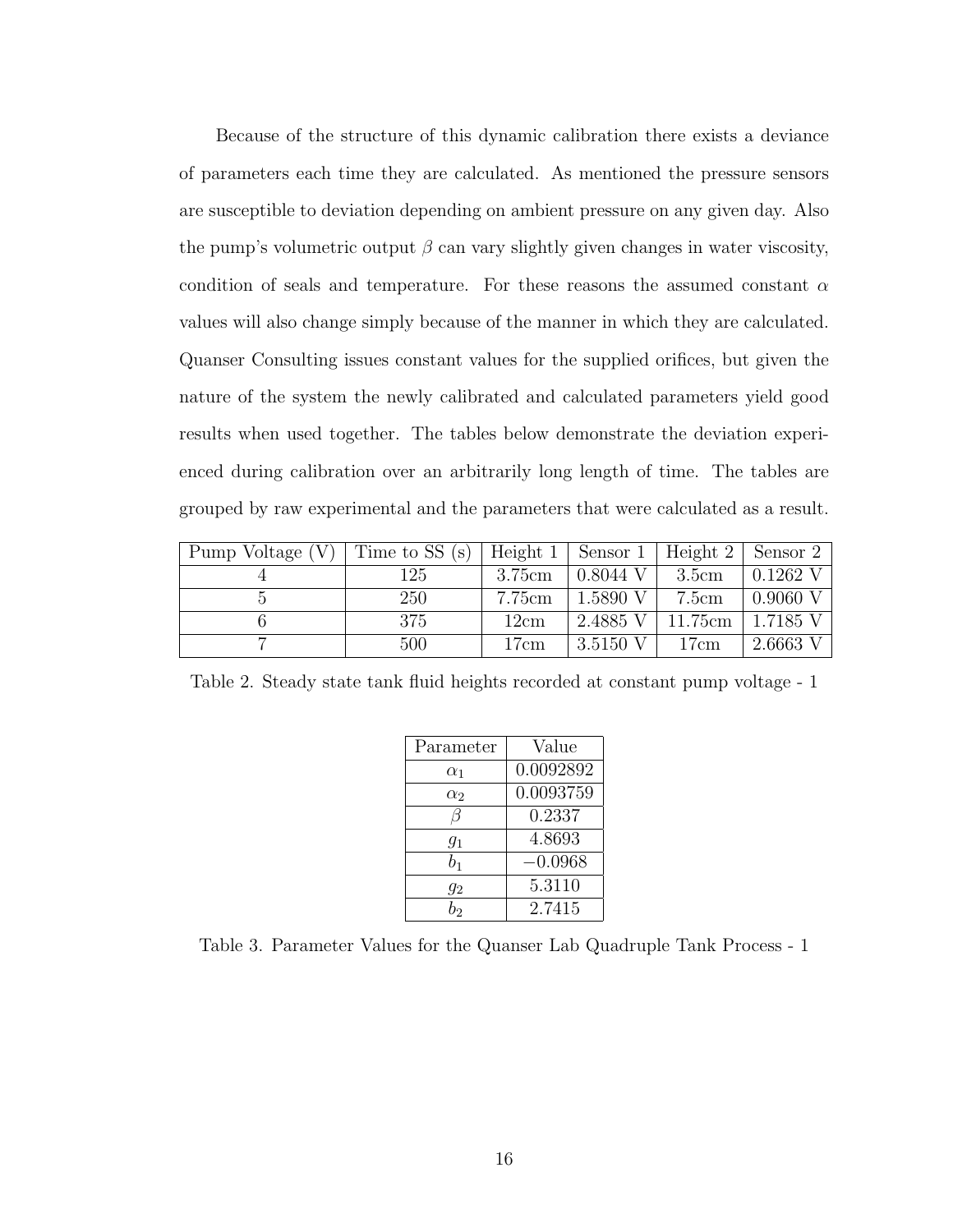| Pump Voltage $(V)$ | Time to SS (s)   Height 1   Sensor 1   Height 2   Sensor 2 |        |                          |                 |                       |
|--------------------|------------------------------------------------------------|--------|--------------------------|-----------------|-----------------------|
|                    | 125                                                        | 3.75cm | $\vert$ 0.6851 V $\vert$ | $3.25cm$        | $\overline{0.3134}$ V |
|                    | 250                                                        | 7.5cm  | 1.4334 V                 | 7cm             | 0.9491 V              |
|                    | 375                                                        | 11.5cm | 2.2809 V                 | 11cm            | 1.7293 V              |
|                    | 500                                                        |        | 16.75cm   3.2831 V       | $\vert$ 16.75cm | 2.7400 V              |

<span id="page-26-0"></span>Table 4. Steady state tank fluid heights recorded at constant pump voltage - 2

| Parameter  | Value     |  |
|------------|-----------|--|
| $\alpha_1$ | 0.0098486 |  |
| $\alpha_2$ | 0.0099109 |  |
|            | 0.2457    |  |
| $g_1$      | 5.2342    |  |
| $b_{1}$    | $-0.1155$ |  |
| $g_2$      | 5.6023    |  |
|            | 1.7846    |  |

<span id="page-26-1"></span>Table 5. Parameter Values for the Quanser Lab Quadruple Tank Process - 2

| Pump Voltage $(V)$ | Time to $SS(s)$ | Height $1$ | $\perp$ Sensor 1 | Height 2 | Sensor 2   |
|--------------------|-----------------|------------|------------------|----------|------------|
|                    | 125             | 3.25cm     | $0.5565$ V       | 3cm      | $0.0143$ V |
|                    | 250             | 7cm        | $1.3023$ V       | 6.75cm   | $0.7464$ V |
|                    | 375             | 11.5cm     | $2.1669$ V       | 11cm     | 1.5634 V   |
|                    | 500             | 16.5cm     | 3.0661 V         | 16.5cm   | 2.4875     |

<span id="page-26-2"></span>Table 6. Steady state tank fluid heights recorded at constant pump voltage - 3

| Parameter  | Value     |
|------------|-----------|
| $\alpha_1$ | 0.0099184 |
| $\alpha_2$ | 0.0099811 |
| В          | 0.2474    |
| $g_1$      | 5.5177    |
| $b_1$      | $-0.0935$ |
| $g_2$      | 5.6784    |
| b,         | 2.8914    |

<span id="page-26-3"></span>Table 7. Parameter Values for the Quanser Lab Quadruple Tank Process - 3

Though not shown here the  $\alpha$  and  $\beta$  values are calculated in a similar manner for the QTP. That is all tanks with an inlet flow have their orifices blocked in order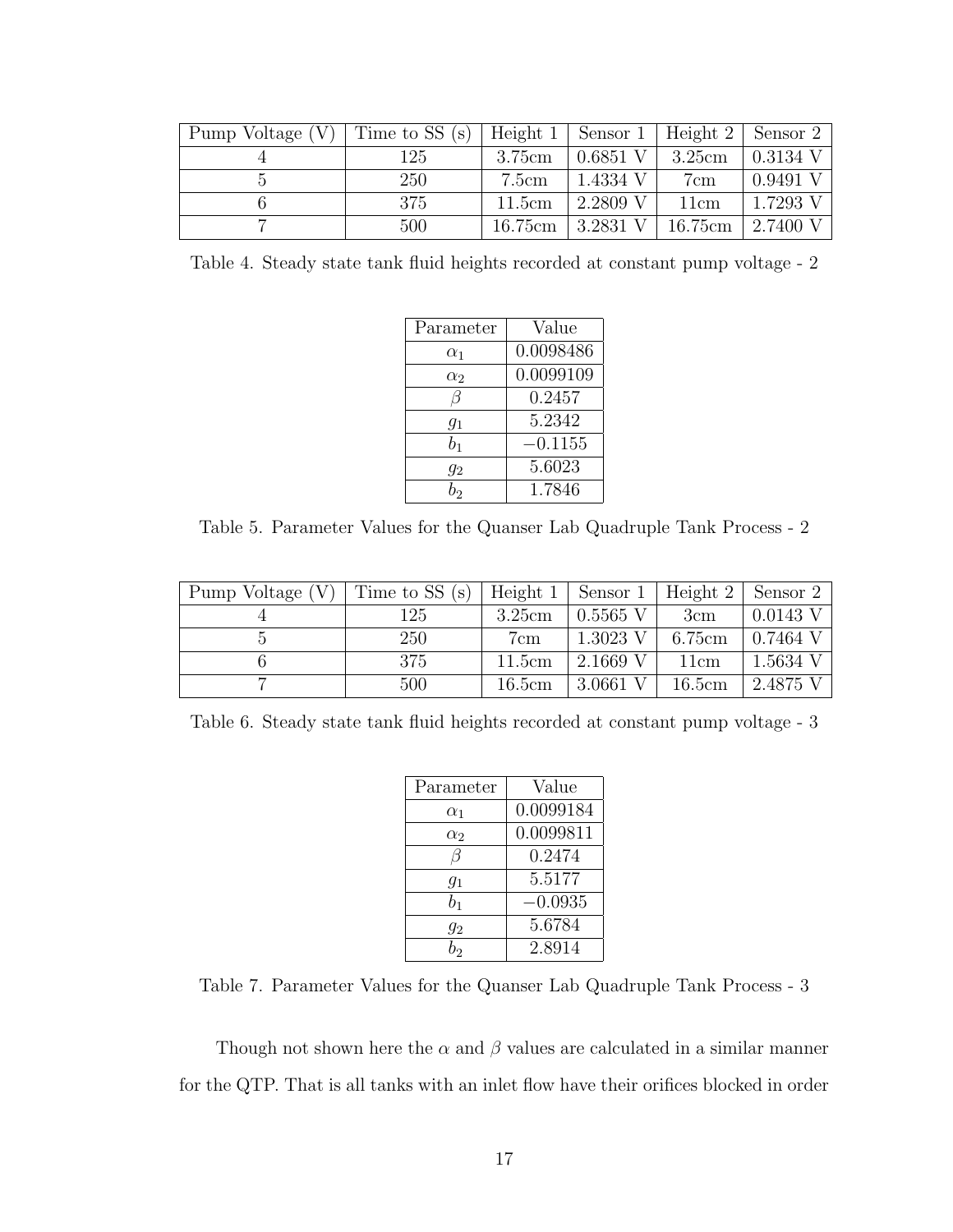to calculate their respective  $\beta$ . The gain, offset and  $\alpha$  values are then collected by examining the steady state heights as done with the CTP. Essentially the equations used in the CTP are extended to encompass the QTP.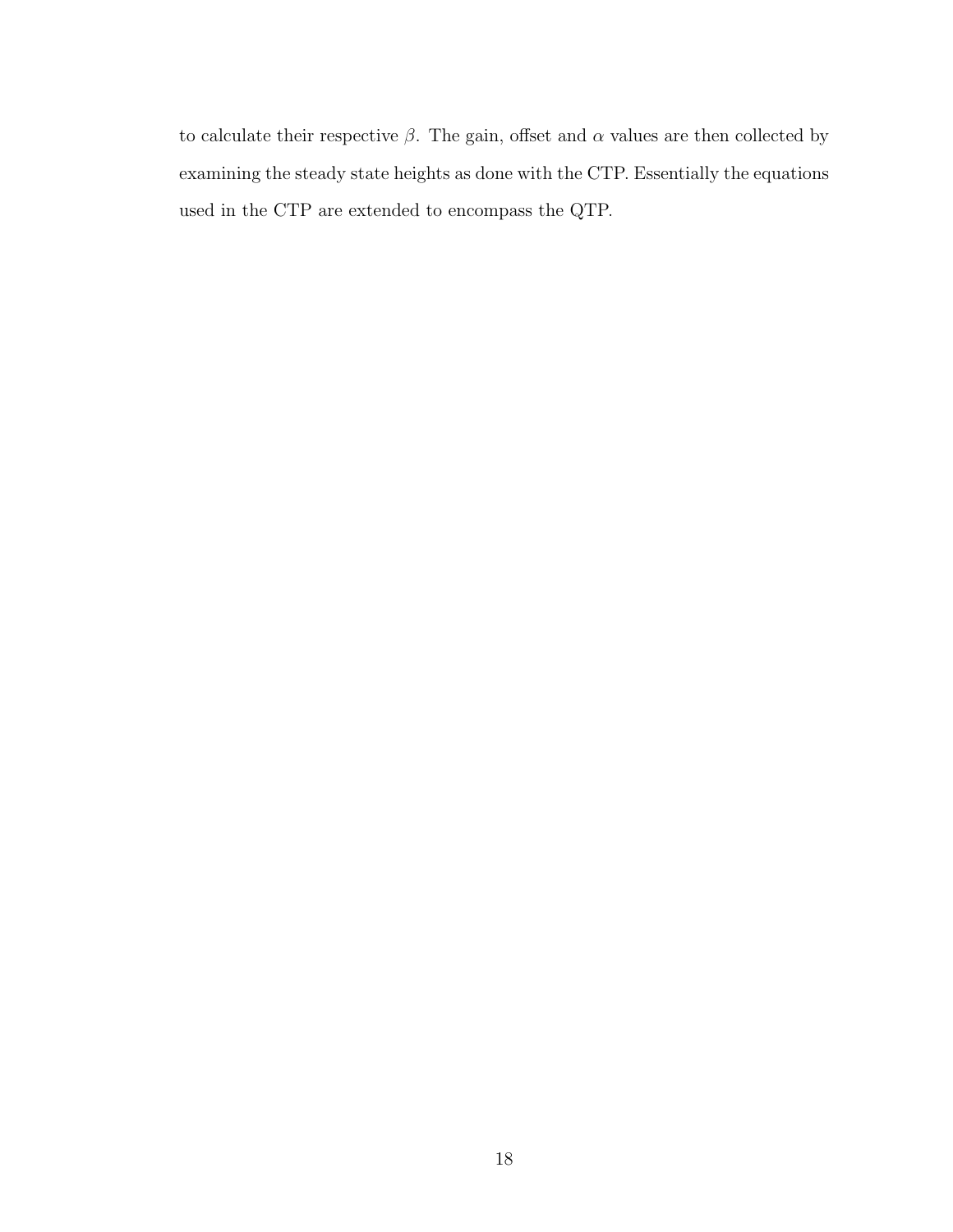#### CHAPTER 3

#### Coupled-Tank Process Control

#### <span id="page-28-1"></span><span id="page-28-0"></span>3.1 Linear State-Feedback Tracking System

In order to mandate the fluid level in the bottom tank of the coupled-tank apparatus a control method must first be determined. Since all state variables, or tank fluid heights, are directly measured via pressure sensors full state-feedback may be implemented using the linearized dynamics of the system. Because the bottom tank fluid level will be a mandated series of step commands a tracking based system is selected. In such systems a reference input is supplied to the control algorithm and the output of the system is required to be equal, or close to the value of the reference input. This follows the concept that once the reference or commanded height of the bottom tank is designated the control algorithm will track the system until the output reaches that of the reference value.

As previously stated in Chapter 2 the dynamics of the system have been linearized around an equilibrium point so that a linear control scheme may be applied. Considering the fact that these equilibrium values are known the tracking system is then best suited to track the specified heights as they relate to the determined equilibrium. This is to say that the control system will *track* deviations from the equilibrium values.

#### <span id="page-28-2"></span>3.1.1 State-Space Tracking System Architecture

A standard state-space tracking design may be created for the coupled tank system as introduced in [\[5\]](#page-59-6). An nth order linear, single input, single output plant has a state space model: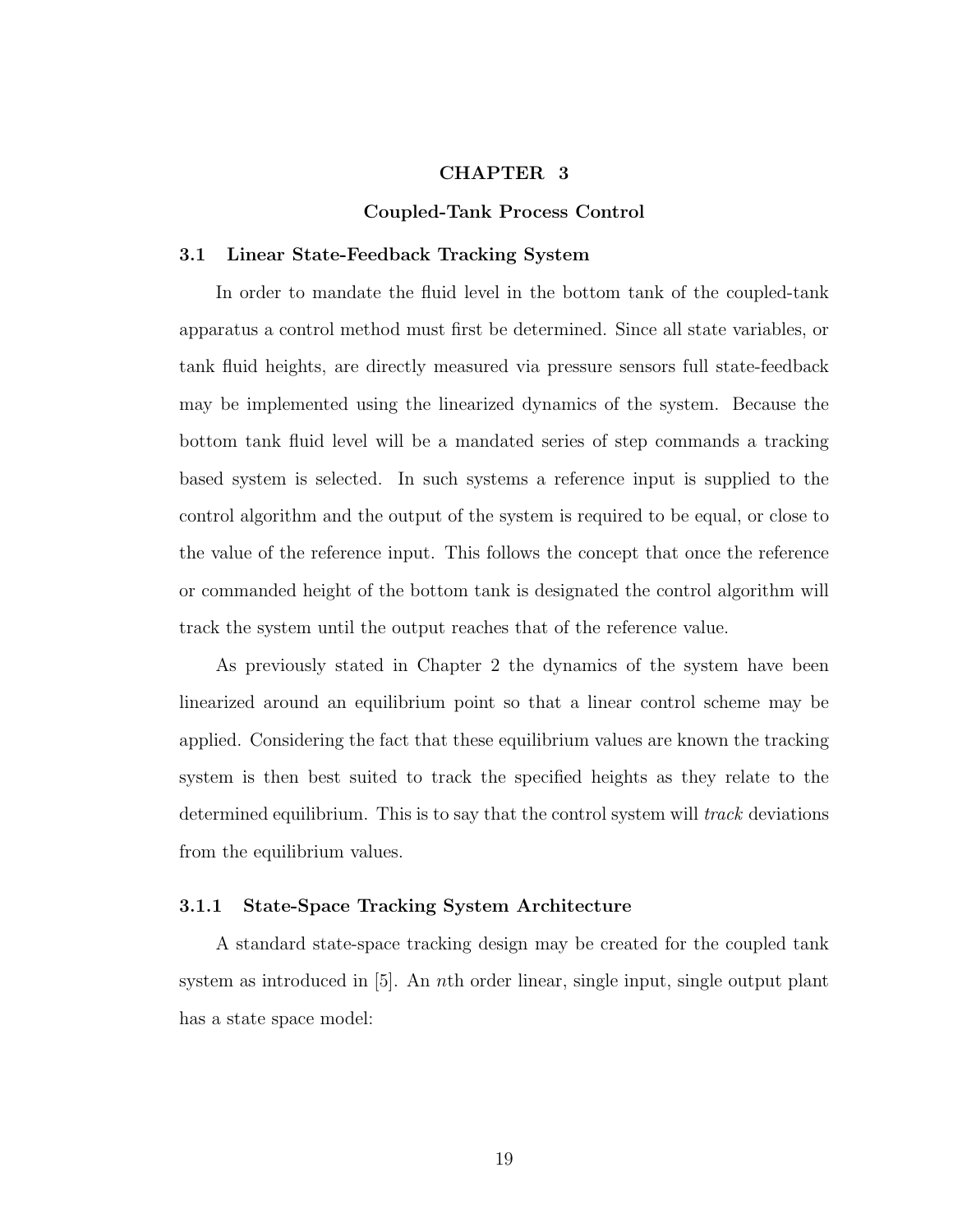$$
\dot{\mathbf{x}}(t) = \mathbf{A}\mathbf{x}(t) + \mathbf{b}u(t)
$$
\n
$$
y(t) = \mathbf{c}\mathbf{x}(t)
$$
\n(3.1.1)

Because the coupled tank process is controlled in discrete time the plant dynamics must be mapped into the z-plane using a zero order hold equivalent model. A zero order hold, or ZOH, model digitally represents an analog system with D/A and  $A/D$  converters operating with a sampling interval of T seconds. The equivalent model is produced through the following transformation of the plant:

$$
\Phi = e^{AT}
$$
\n
$$
\Gamma = \int_0^T e^{A\tau} d\tau
$$
\n(3.1.2)

For a sampling interval of  $T$  seconds the plant model then becomes:

<span id="page-29-0"></span>
$$
x[k+1] = \Phi x[k] + \Gamma u[k]
$$
\n
$$
y[k] = \operatorname{cx}[k]
$$
\n(3.1.3)

where

$$
x[k] = x(kT),
$$
  $y[k] = y(kT)$   
and

$$
u[k] = u(t), \quad kT \le t \le (k+1)T
$$

Additional dynamics must be introduced to this model in order to obtain a design where  $y[k]$  tracks the reference input r[k] with zero steady-state error. When cascaded with the plant dynamics these additional dynamics form an augmented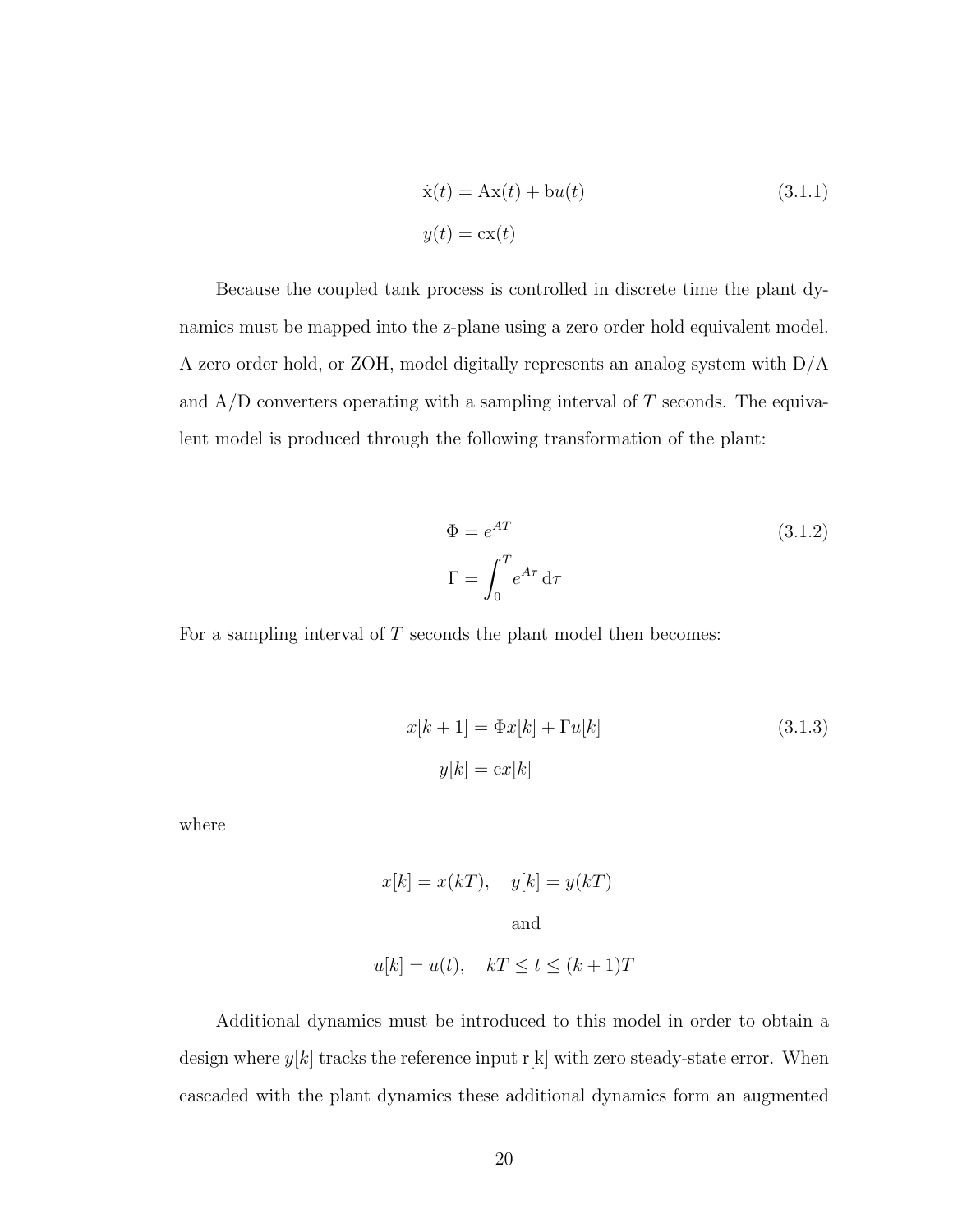design plant that allows exact tracking to a specified zero-input trajectory [\[6\]](#page-59-1). Essentially from these additional dynamics a regulator is able to be formed that instead of attenuating to zero allows the plant output to attain mandated levels. The additional dynamics are represented by:

<span id="page-30-0"></span>
$$
x_a[k+1] = \Phi_a x_a[k] + \Gamma_a u[k]
$$
\n
$$
y_a[k] = \operatorname{cx}_a[k]
$$
\n(3.1.4)

Here  $\Phi_a$  includes the poles of the z transform of r[k]. For step-input tracking this is a pole at  $z = 1$ ; that is, a digital integrator. The cascade architecture of the additional and plant dynamics may be seen in Figure [5.](#page-32-0) This cascade structure forms a design model that will be used to calculate the  $1 \times n$  state-feedback gain vector  $L_1$  and the integrator gain  $L_2$ . The design model is given by:

$$
\Phi_d = \begin{bmatrix} \Phi & 0\\ \Gamma_a c & \Phi_a \end{bmatrix}, \Gamma_d = \begin{bmatrix} \Gamma\\ 0 \end{bmatrix}
$$
 (3.1.5)

Since the coupled tank system is representative of a SISO (Single Input Single Output) system a desired set of  $n + 1$  closed loop poles may be selected to calculate the gain vector  $L_d$  using Matlab's *place* command. In standard fashion closed loop poles are chosen to be the roots of a  $n+1$ -order normalized Bessel polynomial, as shown in Table [8,](#page-31-0) scaled to the desired settling time,  $T_s$ . A settling time of 20 seconds is chosen for the CTP and the resulting calculation for its third-order design model takes the form:

$$
eig(\Phi_d - \Gamma_d L_d) = e^{T*s_3/T_s}
$$
\n(3.1.6)

 $L_1$  consists of the first 2 elements of  $L_d$ , while the remaining element is the  $L_2$ gain.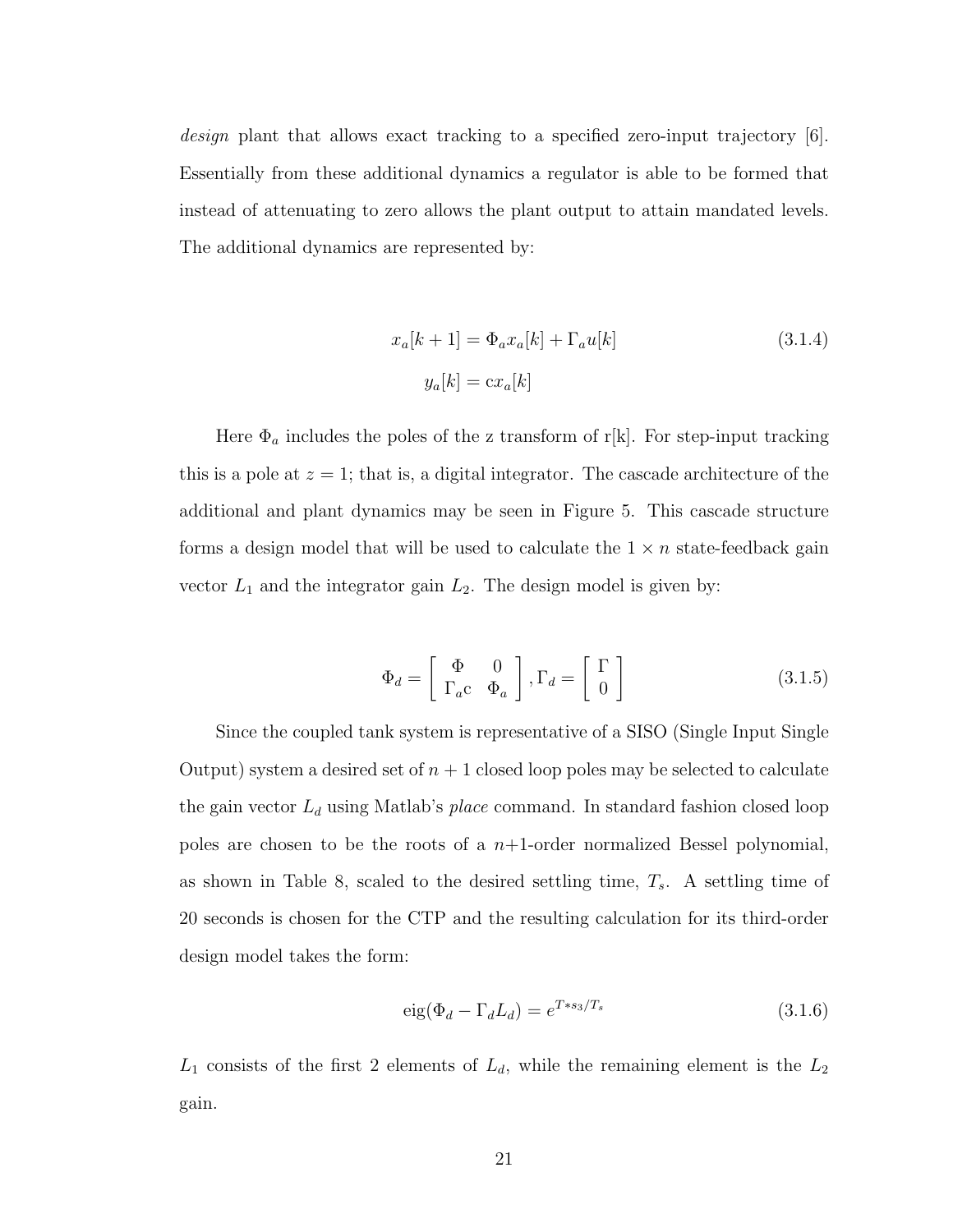|                | Variable   Pole Locations                                      |
|----------------|----------------------------------------------------------------|
| S <sub>1</sub> | $-4.6200$                                                      |
| $s_2$          | $-4.0530, \pm i2.3400$                                         |
| $S_3$          | $-5.0093, -3.9668 \pm i3.7845$                                 |
| $S_4$          | $-4.0156, \pm j5.0723, -5.5281 \pm j1.6553$                    |
| $s_5$          | $-6.4480, -4.1104 \pm i6.3142, -5.9268 \pm i3.0813$            |
| $s_{6}$        | $-4.2169 \pm j7.5300, -6.2613 \pm j4.4018, -7.1205 \pm 1.4540$ |

<span id="page-31-0"></span>Table 8. Roots of Normalized Bessel Polynomials 1st thru 6th Order Systems With 1-Second Settling Time [\[6\]](#page-59-1)

The interconnection of the established linear control system and the nonlinear plant is shown in Figure [4](#page-31-1) below. The system is nonlinear, but the system from  $v$ to w is approximated by the linear system defined by Equation [2.1.13.](#page-15-0)



<span id="page-31-1"></span>Figure 4. The connection between the nonlinear plant and linear control algorithm.

Here the equilibrium state vector  $x_e$  is subtracted from the measured state vector to yield  $w$ , the vector of state variable deviations, and the equilibrium plant input  $u_e$  is added to the output v. The resulting combination is a linear control algorithm which governs the plants deviations from equilibrium.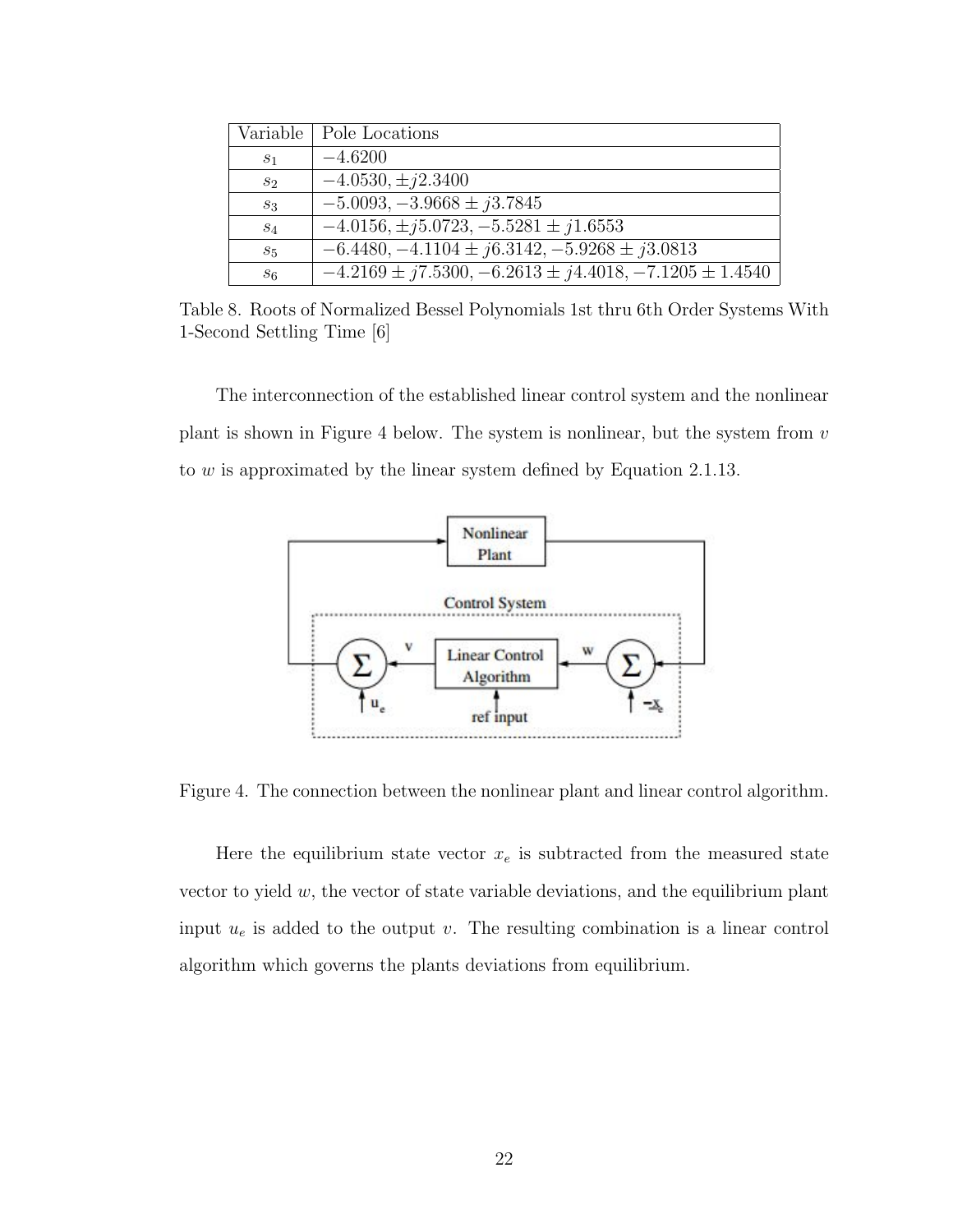

<span id="page-32-0"></span>Figure 5. A tracking system for the linear plant model.

This basic loop outlined in Figure [5](#page-32-0) shows the cascade structure of the linear plant with the additional dynamics needed for this problem. The reference input r[k] specifies the deviation of the liquid level in tank 2 from the value used to linearize the model. In order to apply this algorithm to the nonlinear plant the actual state variables must be converted to deviations from equilibrium as in Figure [4.](#page-31-1) Likewise the plant input v must be converted from a deviation term to the actual total value of pump voltage by adding  $u_e$  prior to being processed through the plant. Thus the complete tracking system follows Figure [6:](#page-32-1)



<span id="page-32-1"></span>Figure 6. Tracking system applied to the nonlinear plant.

From Figure [6](#page-32-1) it can be shown that the input to the plant is represented by:

<span id="page-32-2"></span>
$$
u[t] = u_e + L_2 x_a[t] - L_1 w[t] \tag{3.1.7}
$$

Here  $u_e$  represents the pump voltage associated with the equilibrium height in the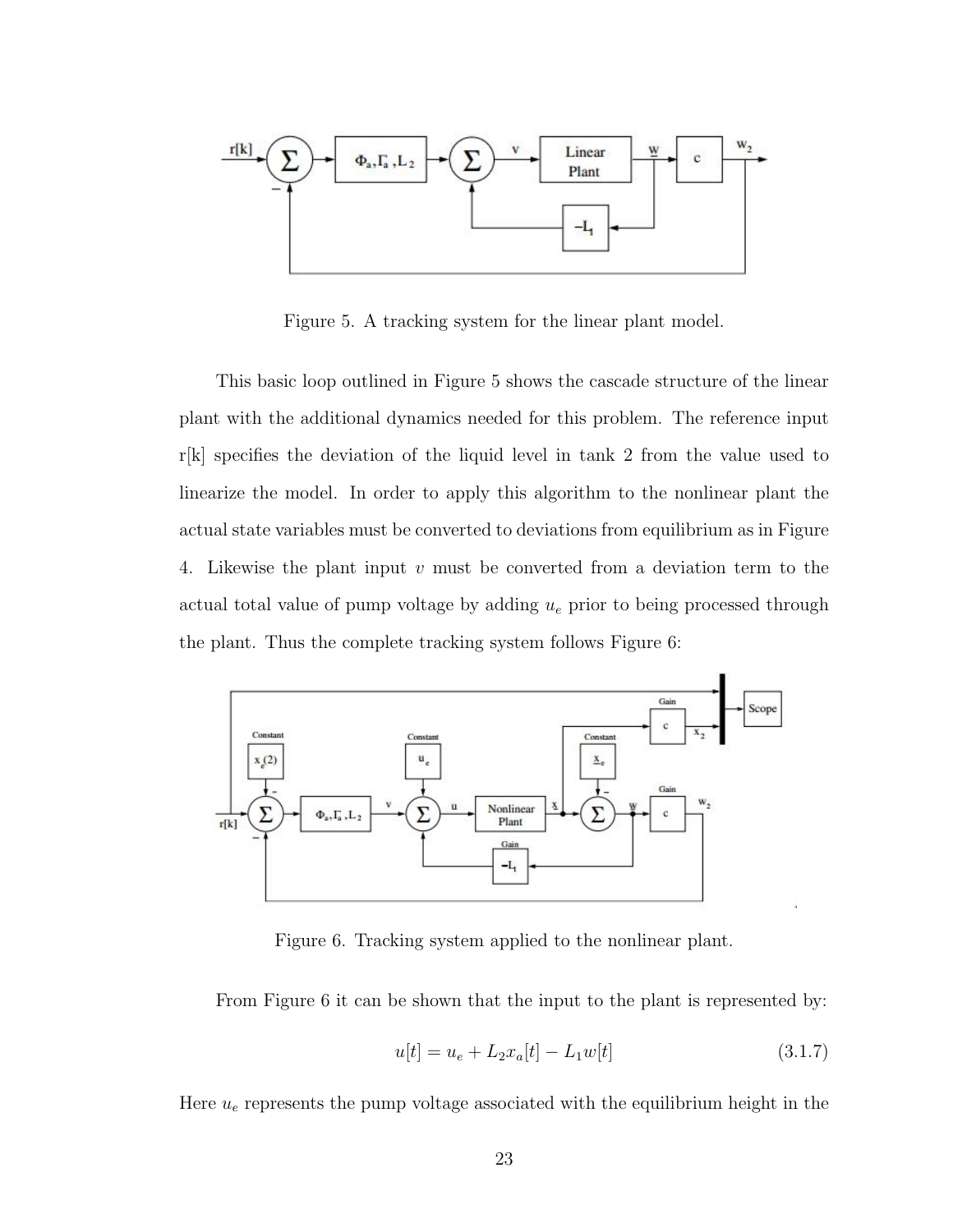tanks,  $x_a$  is the state variable of the additional dynamics and  $w[t]$  is the deviation of the state variables from equilibrium. Further examination of the control loop reveals that the initial value of the plant input is:

$$
u[0] = u_e + L_2 x_a[0] - L_1 w[0] \tag{3.1.8}
$$

Because both tanks are empty at the onset of system initiation  $w[0] = -x_e$ 

$$
u[0] = u_e + L_2 x_a[0] + L_1 x_e \tag{3.1.9}
$$

Setting the initial plant input to zero and solving for the state variable of the additional dynamics ensures a smooth startup value for the plant input.

$$
x_a[0] = -(u_e + L_1 x_e) * L_2^{-1}
$$
\n(3.1.10)

#### <span id="page-33-0"></span>3.2 Integrator Wind-up

As with any system there are limitations in its ability to respond to the demands of an applied command signal. In the case of the coupled-tank process the goal of the controller is to adjust the liquid height in the bottom tank by pumping fluid into the upper tank via supplying a range of voltages to the pump. To properly control this system the concept of Integrator Wind-up must be addressed.

The integrator is responsible for minimizing the set value error. The condition of integrator wind-up occurs when a system experiences a large change in set-point. The system is called to respond faster than its natural capacitance will allow resulting in large accumulation of error by the integrator [\[4\]](#page-59-5). This error grows large enough that even after the system has obtained its set value the integrator's momentum forces the system past the set-point. At this time error occurs in the opposite direction and the integrator finally begins to unwind. The overall result is an overshoot type scenario, which is an undesirable characteristic in matters of control.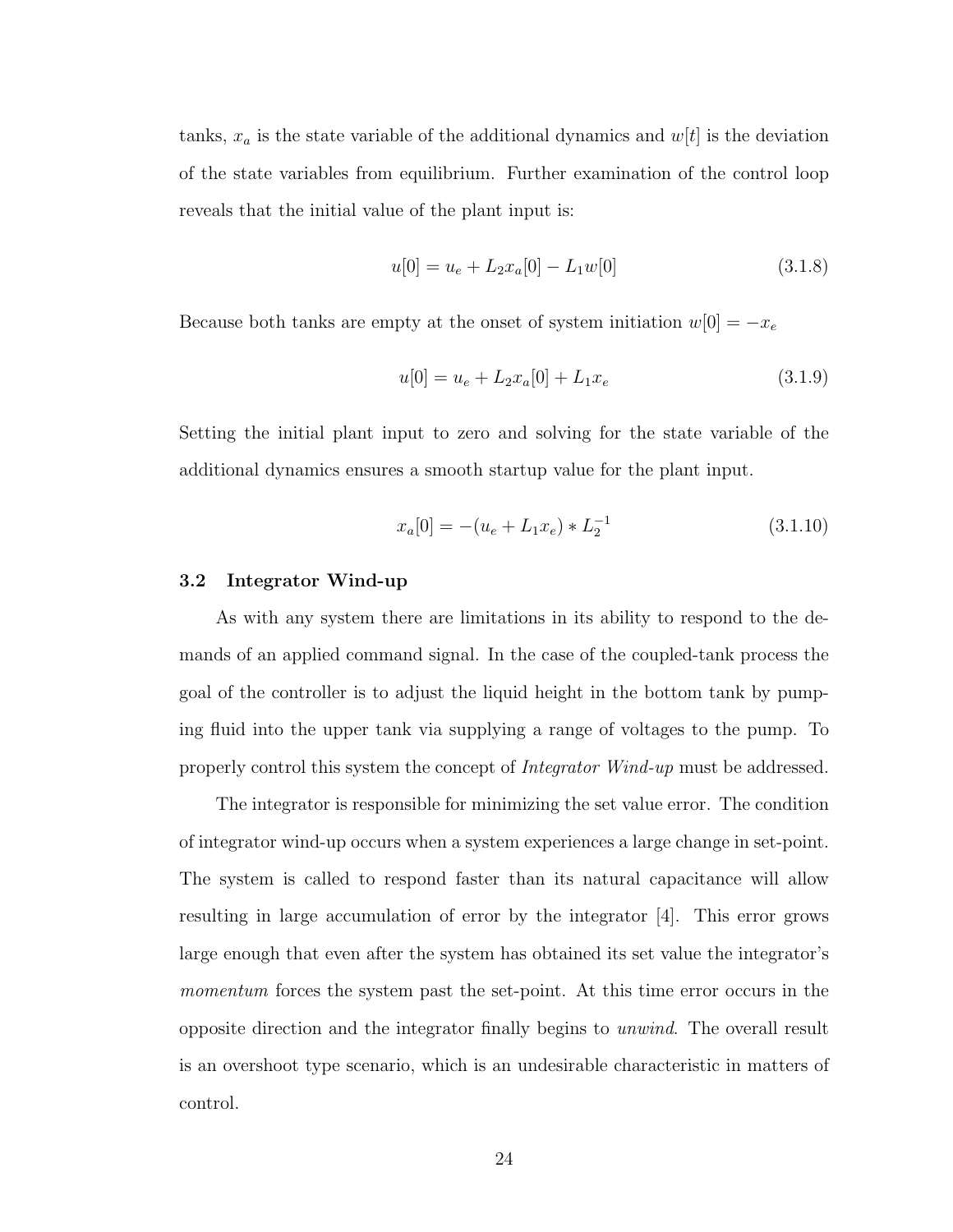The coupled-tank process demands set-points in discrete time and thus two physical limitations of the system become immediately apparent. The first of which deals with the range of voltage that the pump is able to accommodate. The second pertains to the maximum amount of liquid the tanks, specifically the upper tank is able to hold.

#### <span id="page-34-0"></span>3.2.1 Pump Saturation

The Quanser Coupled-Tank system is supplied with a single electric powered pump whose power amplifier operates on a range of 0 to 22 volts. This voltage range sets a limit on the control systems ability to control the level of liquid in the lower tank. At one extreme the tracking system could command an input pump voltage higher than 22 volts in its attempt to mandate tank level under the specified settling time. This scenario commonly appears when a rapid increase in tank fluid height is required. A good technique to combat this problem is to set a threshold, from here on referred to as  $U_{max}$ , on the total input voltage  $u[t]$  to the plant. This solution is not without its own faults as will be discussed in Section [3.3.](#page-36-0)

At the other extreme the tracking system could command a negative input value below that of 0 volts. This circumstance could occur if a drastic drop in tank fluid height is required. The tracking system would be attempting to feed a negative input value to the plant in the hopes of causing a vacuum to remove liquid at a faster rate than that of gravity alone. This of course is beyond the capabilities of the physical system. As such a second threshold must be implemented to limit all negative commanded values of  $u[t]$  to a constant value of 0.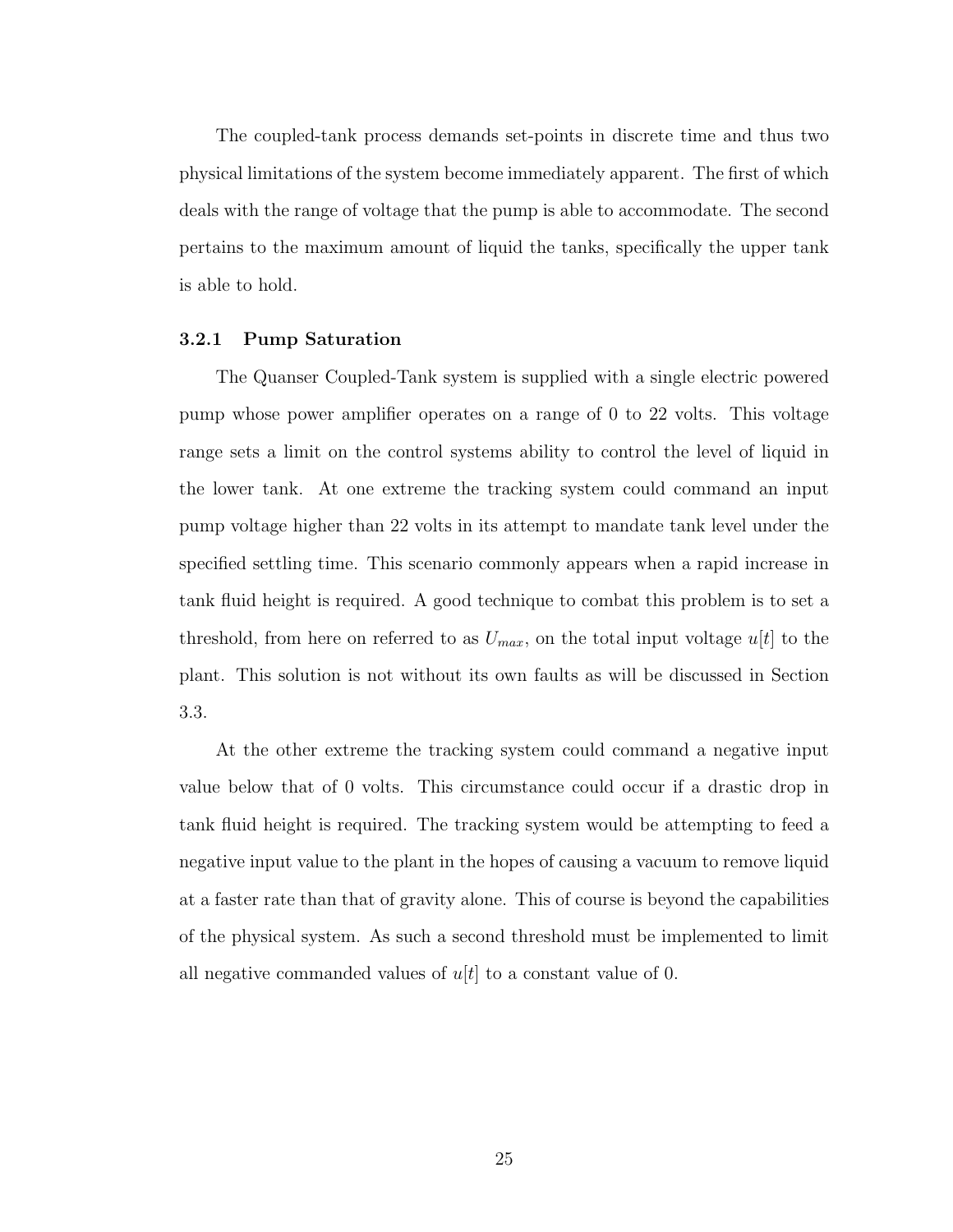#### <span id="page-35-0"></span>3.2.2 Tank Level Saturation

The second major limitation on the Coupled-Tank system presents itself in the upper tank's fluid capacity. The arrangement of the Quanser Two Tank Module is such that both the upper and lower tanks have an identical volume with orifices located at the bottom of each tank to facilitate as drains. These orifices are able to be adjusted in diameter allowing for increased and decreased draining for each tank, respectively. When a drastic increase in fluid height is commanded in the bottom tank a rapid inflow of fluid is introduced to the upper tank. Because the flow into the tank can be much greater than the flow out, due to orifice size, a scenario can occur where the tracking system commands a higher height in the upper tank than is physically possible. This is referred to as tank level saturation.

While the tracking system is merely performing its best to track the second tank height the physical system has reached its peak. As before with the saturation of the pump the solution to this problem relies on setting a constant value for the input to the plant, when the upper tank is commanded beyond its maximum value. This constant value, named  $U_{ssmax}$ , is the pump voltage at which the upper tank obtains a steady state height that coincides with the maximum height allowed in the tank. This value can be calculated provided the  $\alpha$  coefficient of the orifice and  $\beta$  coefficient of the pump are known. Referencing the first line of Equation [2.1.4:](#page-14-0)

$$
0 = \beta_1 u_e - \alpha_1 \sqrt{2gx_e(1)}
$$

This equation describes the equilibrium upper tank height at steady state. Modifying the equation for the maximum allowable tank height,  $x_{max}(1)$  instead of equilibrium height alters the equation as follows:

$$
0 = \beta_1 U_{ssmax} - \alpha_1 \sqrt{2gx_{max}(1)}
$$
 (3.2.1)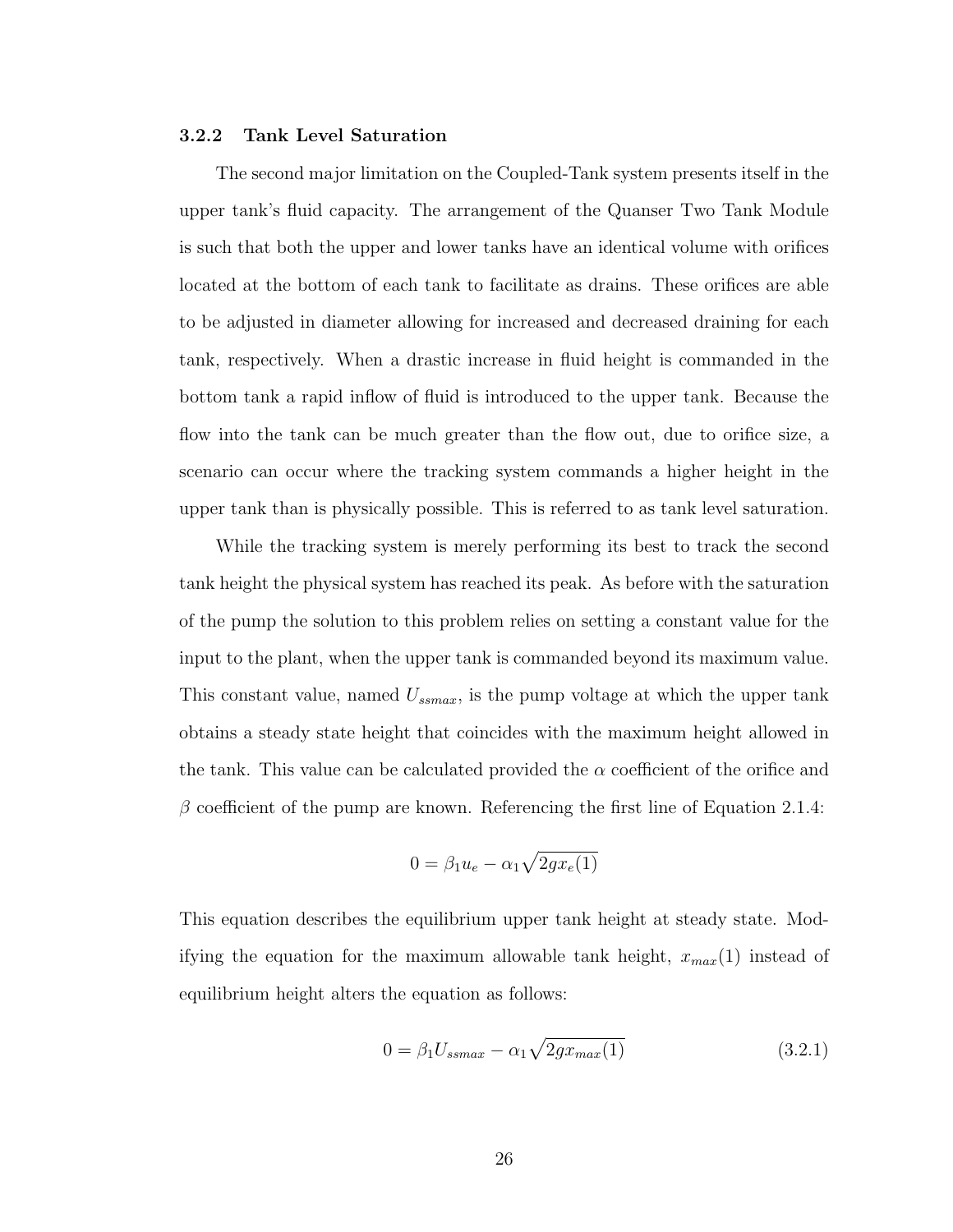Solving for  $U_{ssmax}$  yields:

$$
U_{ssmax} = \frac{\alpha_1 \sqrt{2gx_{max}(1)}}{\beta_1} \tag{3.2.2}
$$

It is important to note that  $x_{max}(1)$  must be slightly less than the physical maximum tank height of the CTP. This is due to the loop implemented in the smart integrator. Performing this step avoids an infinite loop.

#### <span id="page-36-0"></span>3.3 Anti-Windup Scheme

As speculated in Section [3.2.2](#page-35-0) the method used for limiting the saturation of the input  $u|t|$  is not without flaw. While this technique does address the case where the pump has been commanded beyond its maximum range it does not consider the previous portion of control which mandated the command. For this case an anti-windup scheme must be implemented. Here anti-windup refers to any measures taken to provide local feedback that make the controller stable alone when the main loop is opened by signal saturation [\[7\]](#page-59-7). Specifically this pertains to the  $x_a$  state variable of the additional dynamics. Under normal situations, i.e. those without saturation, the  $x_a$  variable is updated through the feedback loop specifying the change in deviation from equilibrium. The controller then looks at this updated state variable and adjusts the input voltage  $u[t]$  accordingly to force the continued tracking of the system.

With the previous threshold scheme the normal order is disrupted by simply mandating the input to be a constant. The  $x_a$  state variable must then be properly updated to reflect the desired change in the control system. Standard calculation of  $x_a$  would involve the previous iteration of the state variable,  $x_a$ old summed with the current total deviation from equilibrium signal  $e$ . Because the problem encountered is an overwhelming demand for higher input, the best solution is to adjust  $x_a$  in a manner that will bring the controller back into the acceptable range faster than would happen naturally. This is achieved by first calculating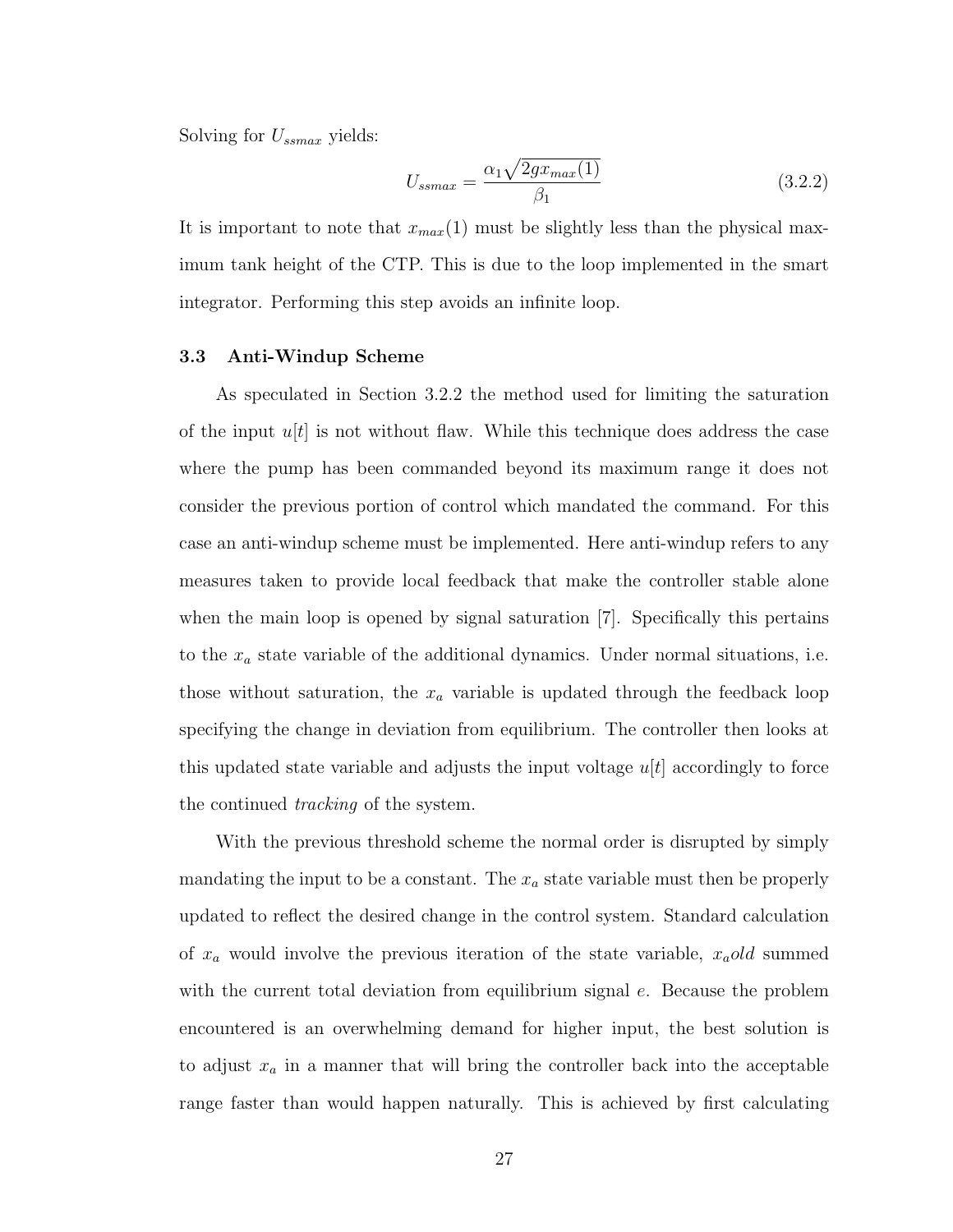the difference from the commanded input voltage and that set by the saturation threshold. The difference of these values is then scaled by an experimentally found  $L_3$  gain [\[7\]](#page-59-7). Subtracting this product from the value of  $x_a$ old yields the updated state variable  $x_a$ .



<span id="page-37-0"></span>Figure 7. Simulated tank heights without physical limits.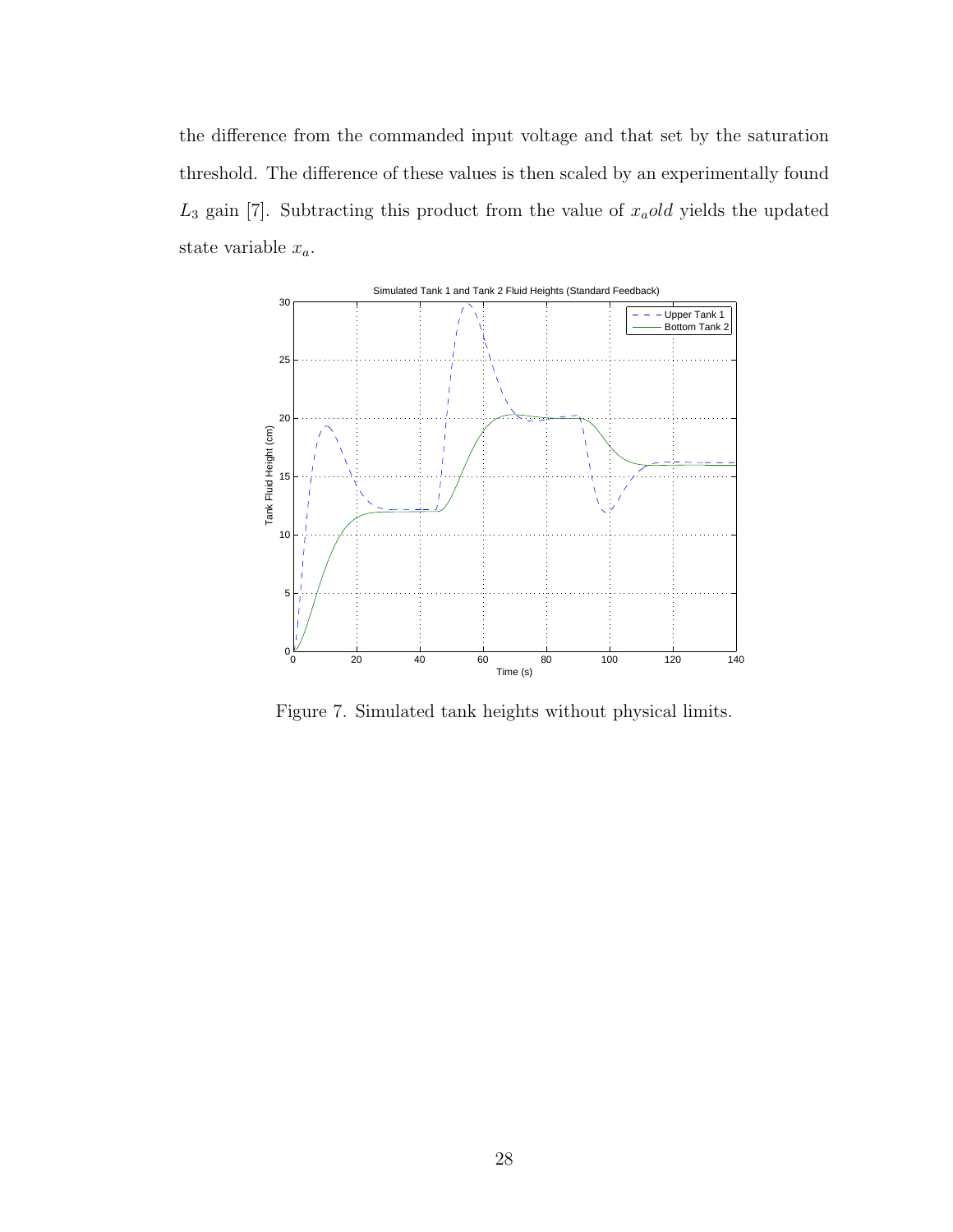

<span id="page-38-0"></span>Figure 8. Simulated plant input with no consideration for physical limits.

As a starting point a simulation is performed using the same parameters calculated in Chapter 2. In this simulation the bottom tank received a series of desired height step commands starting from empty and in series from 12cm to 20cm to 16cm at 45 second intervals respectively. This simulation uses the standard integrator where the  $x_a$  variable is updated with the error signal e and operates as if no physical limitations exist. The system tracks the Tank 2 height exceptionally well as seen in Figure [7.](#page-37-0) However this figure also demonstrates the concept discussed in Section [3.2.2,](#page-35-0) regarding tank saturation. The control system commands the upper tank to obtain a 30 cm level when the accepted safe limit is physically 28 cm. The accompanying Figure [8](#page-38-0) showcases the plant input or pump voltage commanded during the same simulation. As mentioned in Section [3.2.1](#page-34-0) the maximum allowable pump voltage is 22 volts, whose limit is exceeded twice during this simulation.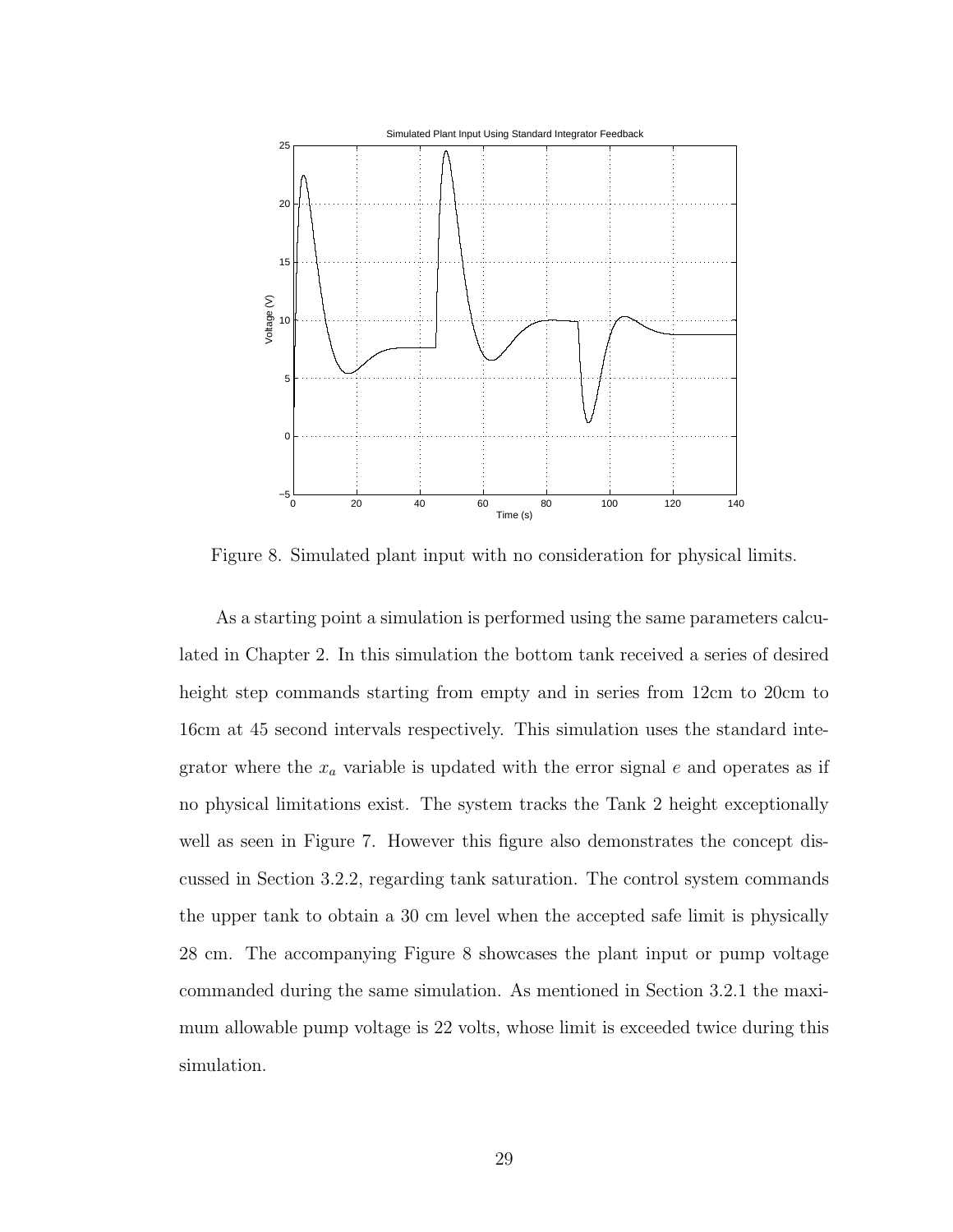

<span id="page-39-0"></span>Figure 9. Plant input with physical limits and without xa updated.

A first attempt at remedying the saturations observed in simulation would be to simply add limits to the integrator in order to bring the simulation closer to the real system. Setting constant values for the pump voltage does not fully address the situation as the additional dynamics must be dealt with. Figure [9](#page-39-0) demonstrates the behavior of the plant input when the  $x_a$  variable is not updated in times of saturation and simply recycles the previous  $x_a$  value. Notice the plant input's initial ramp up to fill the completely empty tank. The commanded pump voltage exceeds the 22 volt threshold and a oscillation of signal is experienced, which continues until the tank obtains the desired 12cm height and the commanded input falls well below the threshold. At 45 seconds the second change in set-point occurs once again resulting in a full pump value condition. This time however the condition is short lived as the upper tank begins to saturate and the Smart Integrator implements its  $U_{\text{ssmax}}$  threshold, seen here at approximately 8 volts. In comparison Figure [10](#page-40-1) demonstrates the effectiveness of the  $L_3$  gain technique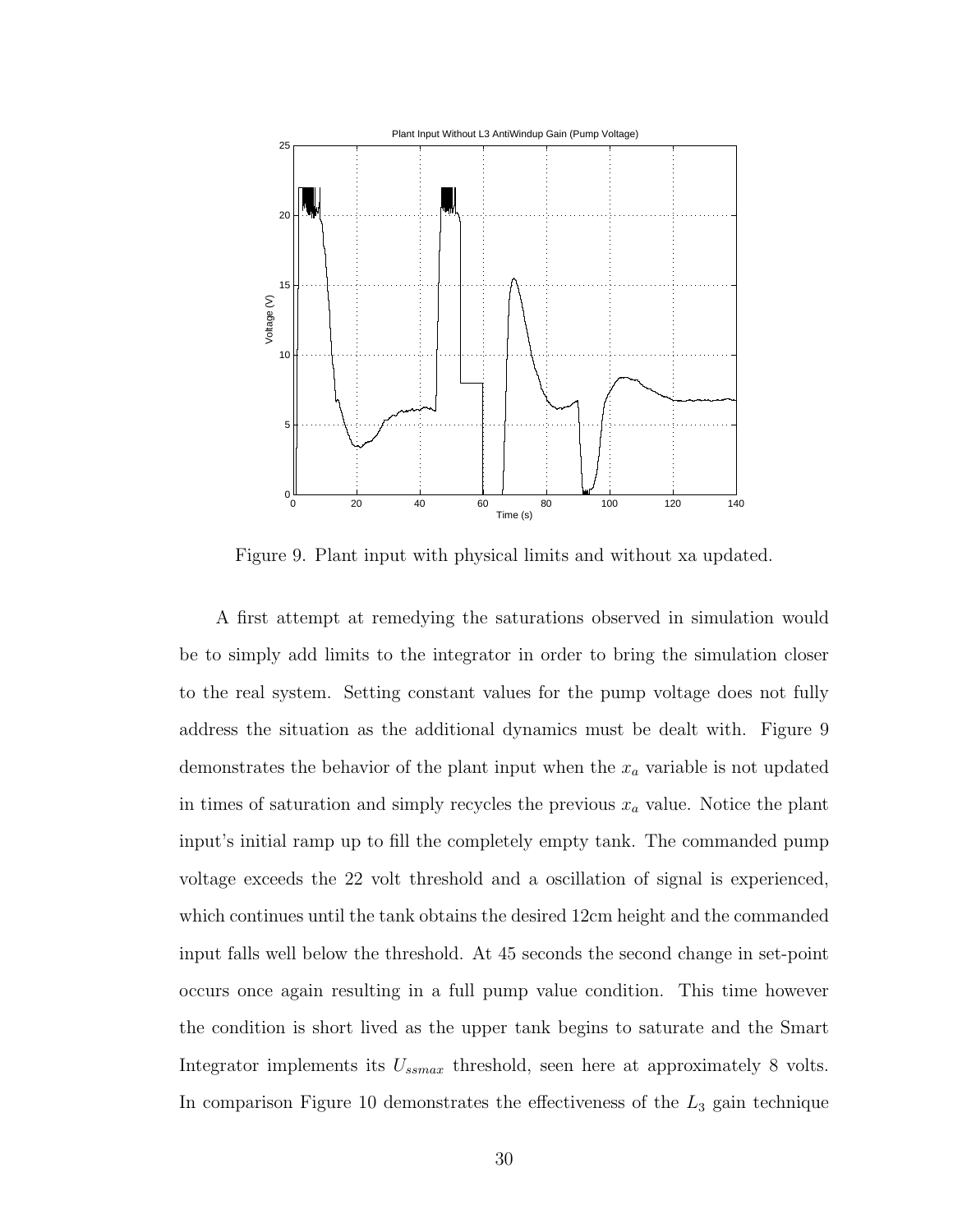when all other parameters are kept constant. This figure was taken from the same experiment used to produce Figure [15](#page-45-1) and [16](#page-46-0) at the end of this chapter.



<span id="page-40-1"></span>Figure 10. Input to plant using L3 antiwindup gain CTP.

#### <span id="page-40-0"></span>3.4 Application to Hardware - Simulink

The overall application of the previously mentioned control scheme for the CTP is outlined below in Figure [11.](#page-41-0) The tracking system described by this block diagram was constructed using a companion package to Matlab, referred to as Simulink. This program allows predetermined values and equations that are setup in standard Matlab syntax to be pictorially represented as a feedback diagram. As a result once the overall control algorithm has the correctly calculated gains Simulink has the provisions to allow review of the systems performance via simulation. More importantly the tracking system produced by this diagram can be compiled by Simulink into C+ programming language and externally downloaded onto the desired hardware.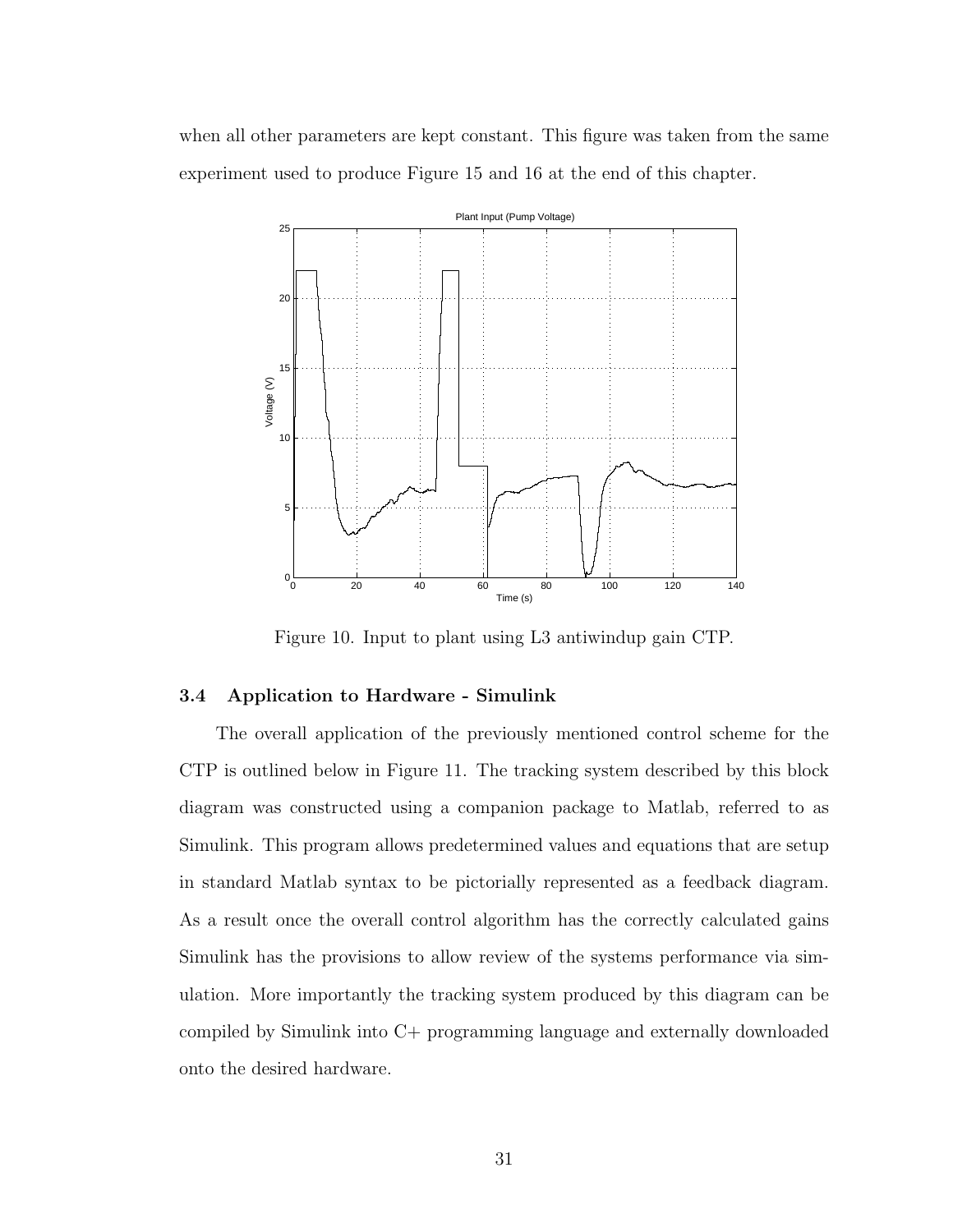

<span id="page-41-0"></span>Figure 11. Block Diagram of Tracking System in Simulink for CTP.

Notice here the initial step command inputs which dictate the desired tank fluid heights at specified time intervals. The step commands are first brought to a summation junction where the deviation from the lower tank equilibrium height is found. This value is the error signal from equilibrium or e which becomes multiplexed with portions of the feedback loop prior to being input to the *Smart* Integrator.

The Smart Integrator function box in this diagram represents the implementation of control law Equation [3.1.7.](#page-32-2) As previously discussed in this chapter there exist certain cases where the use of [3.1.7](#page-32-2) has to be modified in order to account for pump and tank saturation. The tactics used in this function block help the integrator of the controller minimize its accumulation of error and therefore limit any overshoot behavior. The application of this method in Simulink is as follows: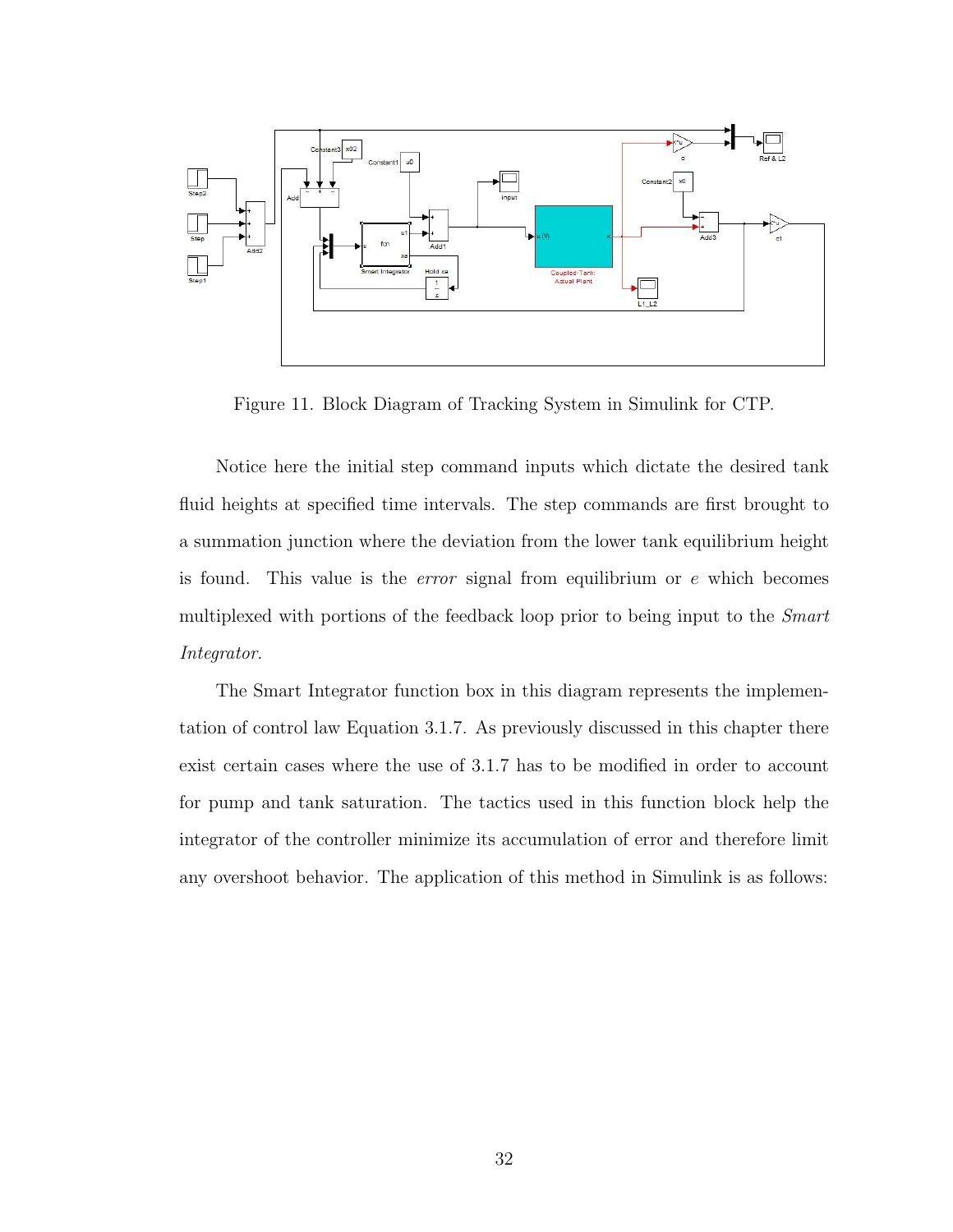```
function [u1, xa] = fcn(u, L1, L2, Ussmax, Umax, u0, L1 MAX C)
%#eml
e=u(1); %Error signal
x=u(2:3); %State variables
xa_old=u(4); %Previous iteration of Additional Dynamics
du=L2*xa old-L1*x; %Standard Control Law
L3=10.5; %Experimentally found L3 Gain
if x(1) >L1 MAX C-15 %Upper Tank Level Saturation
    xa=xa old;
    u1=Ussmax-u0;
elseif du+u0 > 0.95*Umax %Pump Saturation - Upper Limit (within 95%)
    xa=xa old-L3*((du+u0)-Umax); %L3 Gain Anti Windup Scheme
    u1=Umax-u0;elseif du+u0 < 0 %Pump Saturation - Lower Limit
    xa=xa old-L3*((du+u0)-0);
                               %L3 Gain Anti Windup Scheme
    u1 = -u0;else
    xa=xa_old+e; %Standard Integrator Feedback
    u1 = du:
end
```
<span id="page-42-0"></span>Figure 12. Smart Integrator Function

The output of each case is the determined change in pump voltage  $u_1$  and the updated additional dynamics state variable  $x_a$ . Notice here that  $x_a$  is held from each prior iteration through the integrator, renamed  $x_{a}old$ , to be used in calculation of the next additional dynamics state variable. The change in voltage  $u_1$  is summed with the equilibrium voltage and fed to the hardware plant. From here the system reacts and pressure sensor voltages are pulled from the hardware plant in order to update the  $x_1$  and  $x_2$  state variables. The deviation from equilibrium tank height is then recalculated and looped back to adjust both the difference from the desired step command and the integrator's next iterative response.

A demonstration of the results of this chapter are represented here via simulation and experimentally. The parameters which outline the Quanser Coupled Tank Process are listed below.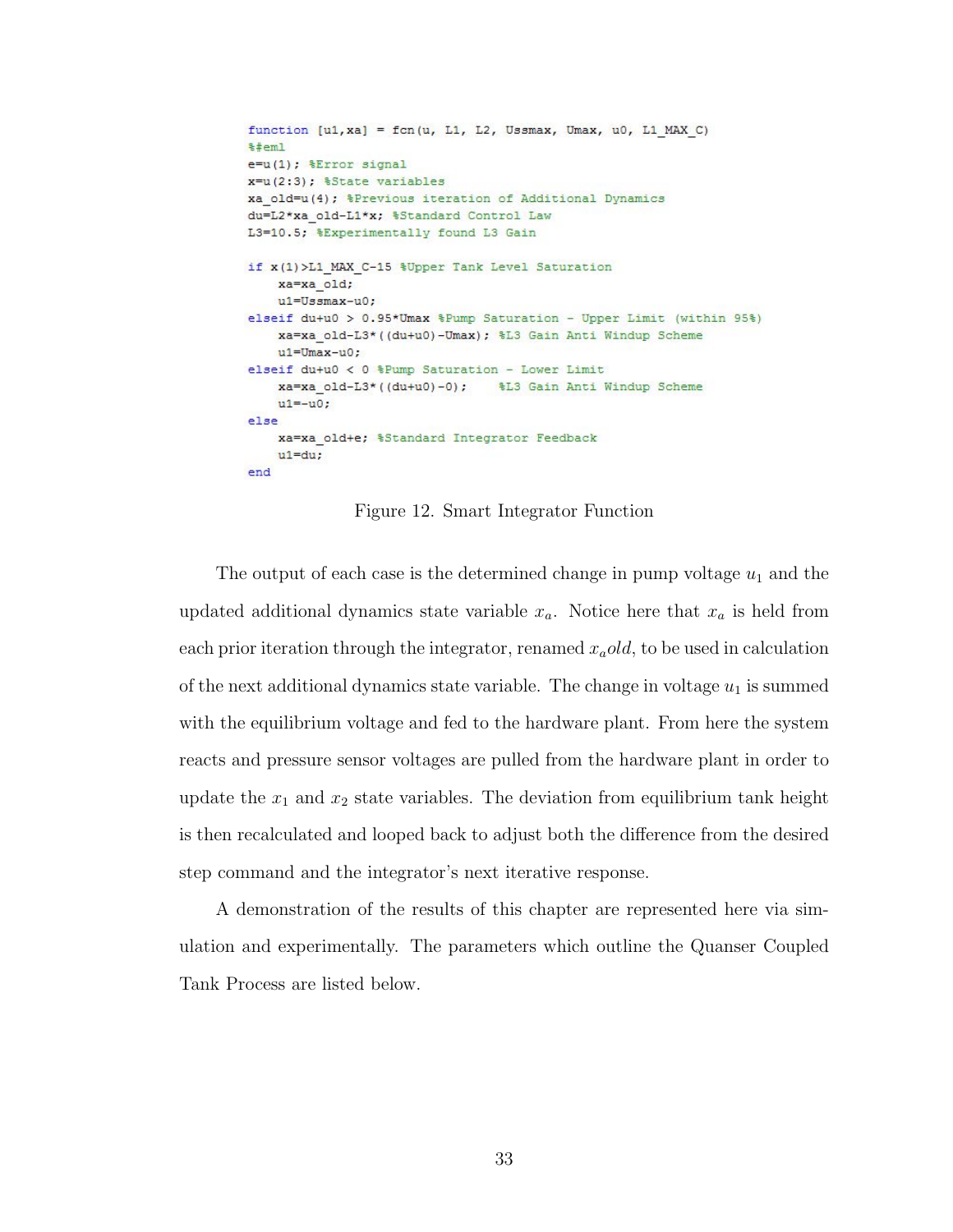$$
\dot{\mathbf{x}} = \mathbf{A}\mathbf{x} + \mathbf{b}u
$$

$$
y = \mathbf{c}\mathbf{x}
$$

where

$$
A = \begin{bmatrix} -0.055988 & 0\\ 0.055988 & -0.057025 \end{bmatrix}, b = \begin{bmatrix} 0.24813\\ 0 \end{bmatrix}, c = \begin{bmatrix} 0 & 1 \end{bmatrix}
$$

With a sampling interval of  $T = 0.1s$ .

$$
\Phi = \begin{bmatrix} 0.99442 & 0 \\ 0.0055673 & 0.99431 \end{bmatrix}, \Gamma = \begin{bmatrix} 0.024744 \\ 0.000069201 \end{bmatrix}, \Phi_a = 1, \Gamma_a = 1
$$

A selected settling time of  $T_s = 20$  seconds results in the following poles,  $p_i$ :

$$
p_i = \text{spoles} = s3/T_s = [-0.19834 \pm 0.18922i \quad 0.25047]
$$

Mapping the poles with the ZOH formula yields:

zpoles = 
$$
e^{p_i*T}
$$
 = [0.98019 ± 0.01855*i* 0.97526]

Supplied with the aforementioned data Matlab's place returned the following gains:

$$
L_d = [2.1179 \quad 9.9757 \quad 0.13191]
$$
  

$$
L_1 = [2.1179 \quad 9.9757], \quad L_2 = [0.13191]
$$

Gain and phase margins were as follows for this design model:

Upper Gain Margin = 
$$
30.1
$$
dB  
Lower Gain Margin =  $-30.1$ dB  
Phase Margin =  $67$ degrees

Results were gathered using the following step commands over a total of 140 seconds.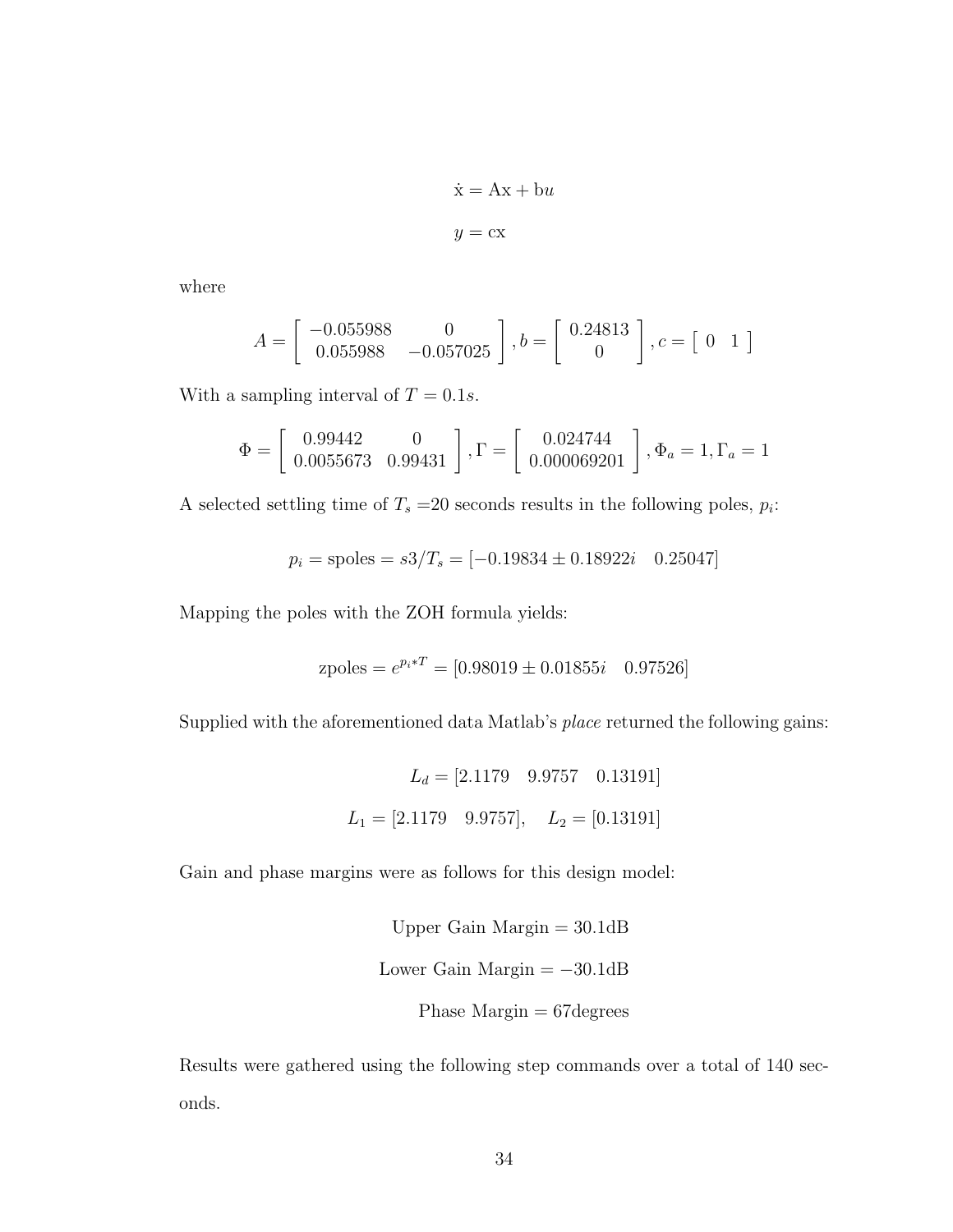$$
r(t) = 12, \quad 0 \le t < 45s
$$
\n
$$
20, \quad 45 \le t < 90s
$$
\n
$$
16, \quad 90 \le t < 140s
$$

### Simulation Results



<span id="page-44-0"></span>Figure 13. A comparison of commanded reference input to simulated fluid height CTP.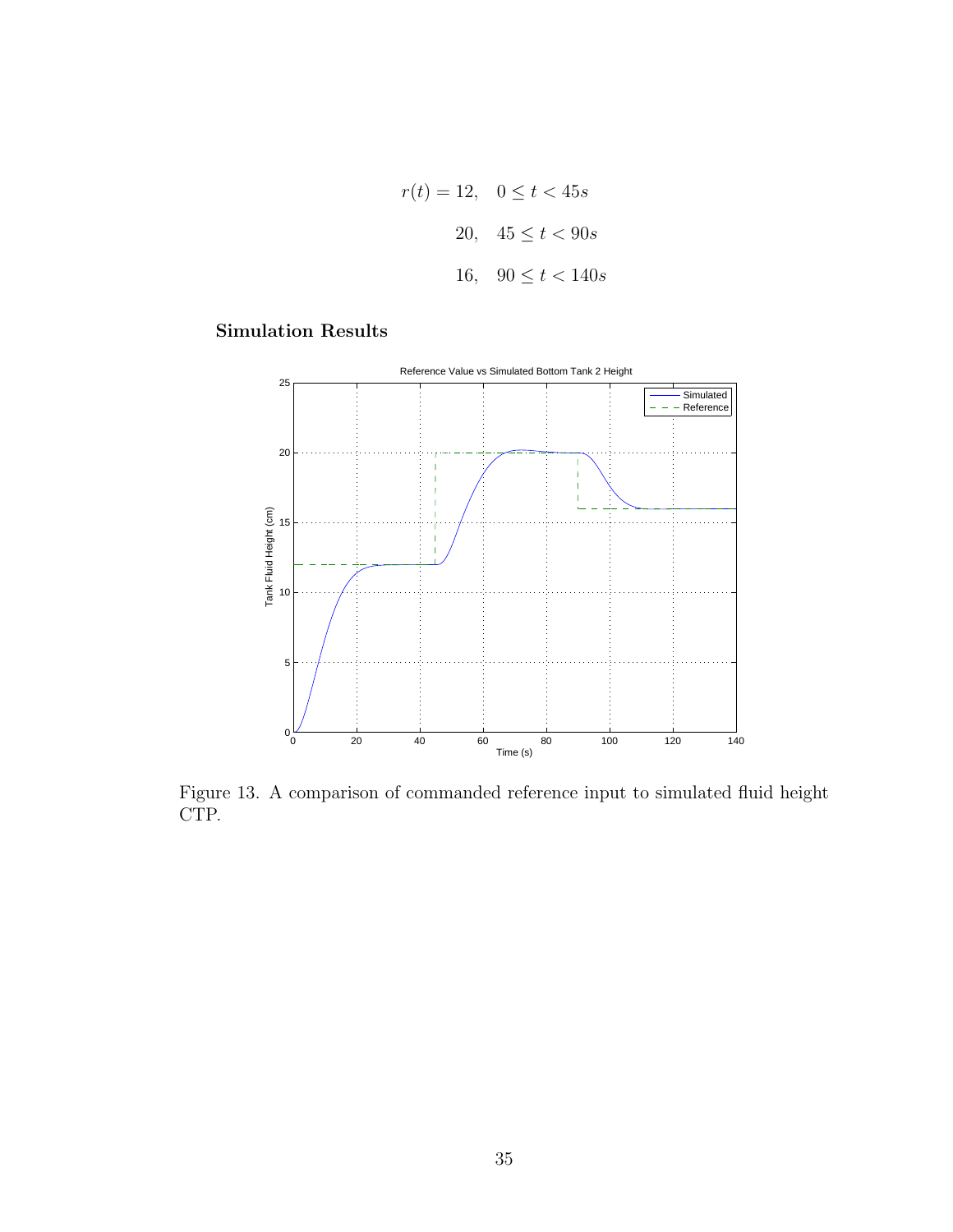

<span id="page-45-0"></span>Figure 14. Simulated comparison of tank fluid heights CTP.

## Experimental



<span id="page-45-1"></span>Figure 15. A comparison of commanded reference input to actual fluid height CTP.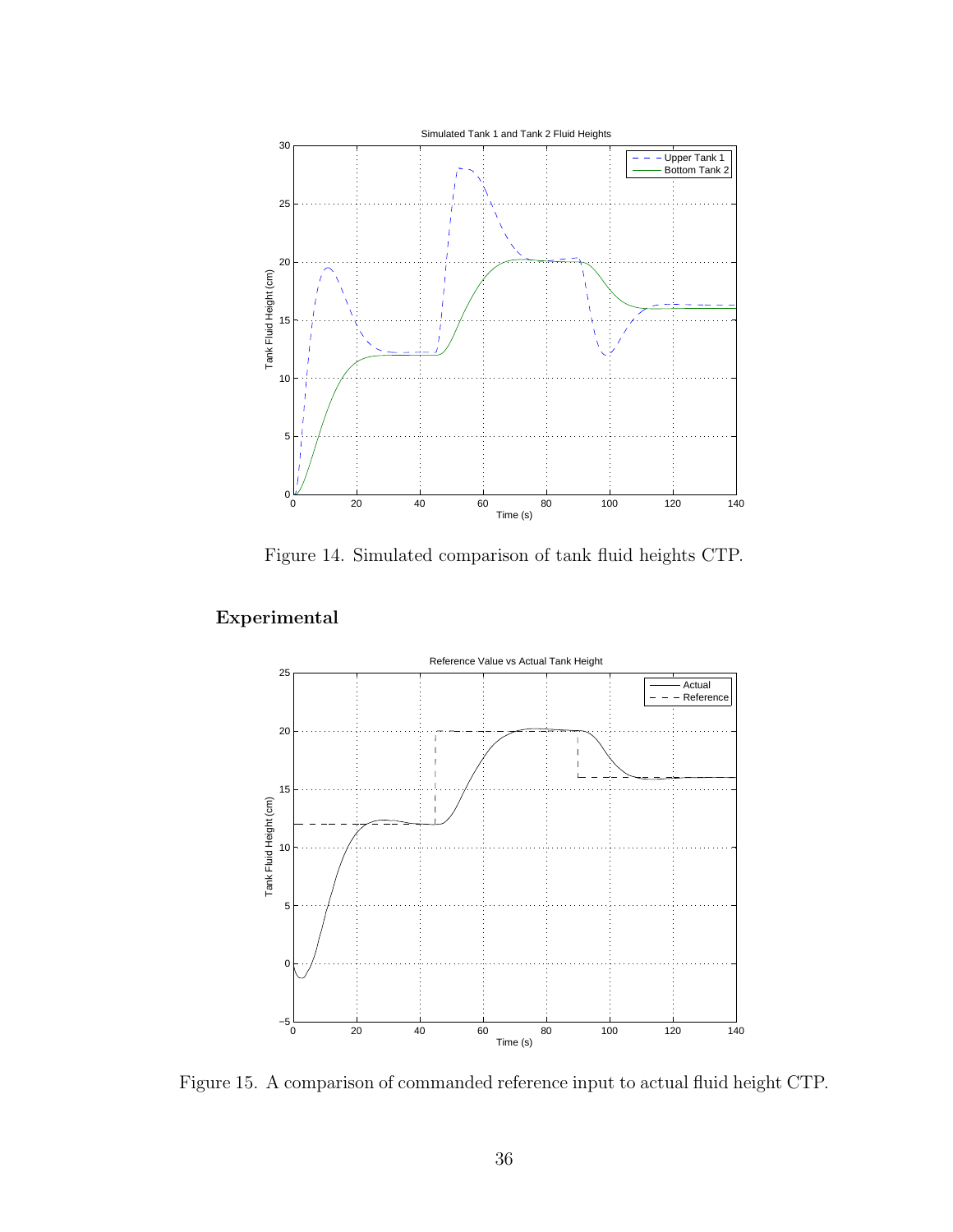

<span id="page-46-0"></span>Figure 16. Actual comparison of tank heights during experiment CTP.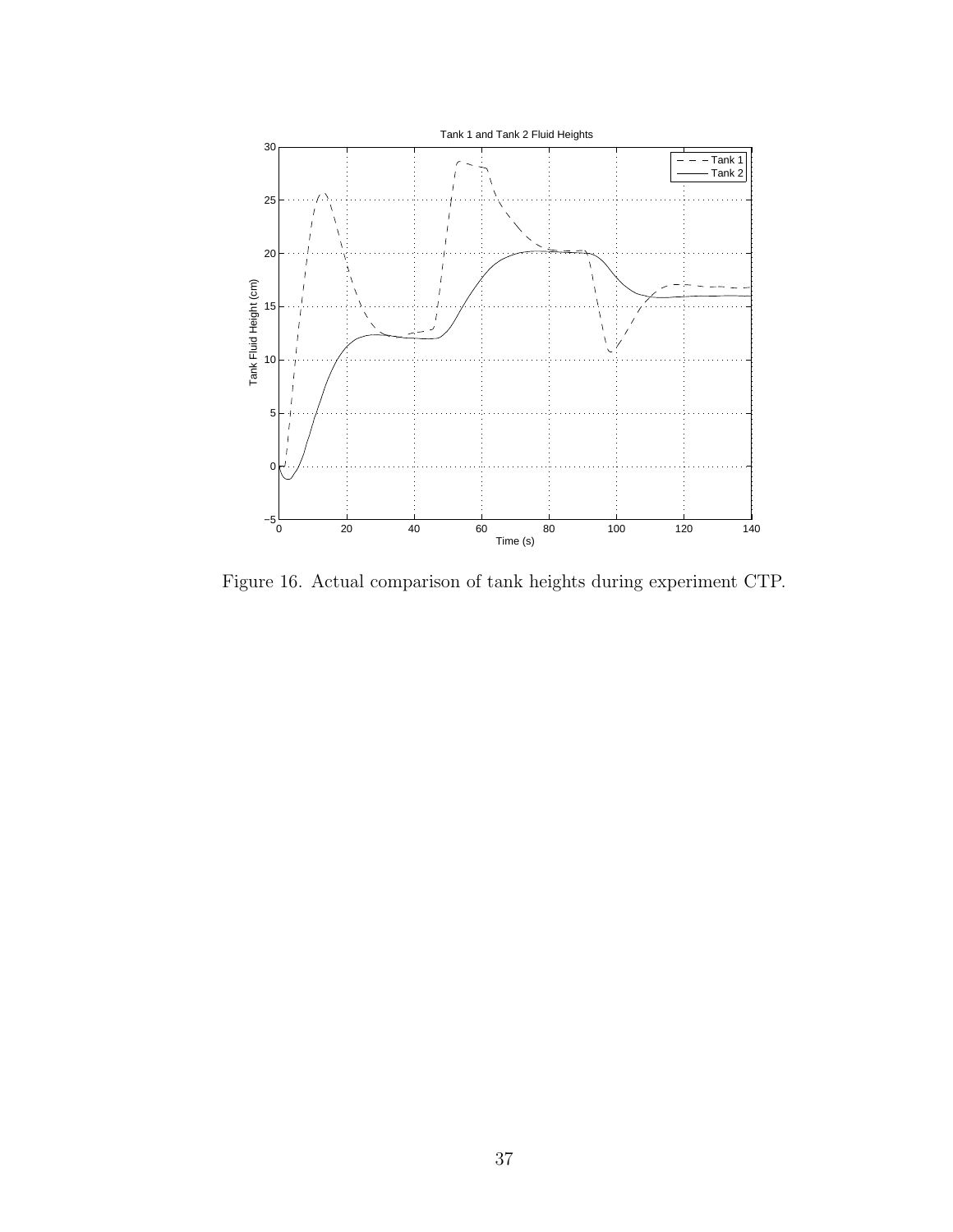#### CHAPTER 4

#### Quadruple-Tank Process Control

#### <span id="page-47-1"></span><span id="page-47-0"></span>4.1 Higher Order State Feedback Tracking System

As introduced in the coupled tank process a linear state feedback tracking system provides the desired level of control needed to effectively command tank fluid height. The same basic architecture can be transplanted into the quadruple tank process with provisions to accommodate the higher order of the system. The quadruple tank process is representative of a Multiple-Input, Multiple-Output (MIMO) system and therefore has a level of complexity not found in the CTP. The defining difference here lies with the fact that in a multi-variable system there exist an infinite number of different feedback matrices  $L$  that yield a given set of closedloop pole locations  $[6]$ . In contrast a SISO system has a unique L gain vector associated with a given set of closed loop pole locations. In multi-variable problems it is therefore necessary to consider the *robustness* of the control system with the selected L feedback gain matrices to ensure stability when inevitable model errors are present.

#### <span id="page-47-2"></span>4.1.1 Multi-Variable State-Space Tracking System Architecture

Because the linear tracking system architecture described in Chapter 3 remains valid for the QTP, the zero-order hold equivalent model introduced in Equation [3.1.3](#page-29-0) is also valid. Represented here in discrete time as:

<span id="page-47-3"></span>
$$
x[k+1] = \Phi x[k] + \Gamma u[k]
$$
\n
$$
y[k] = \text{Cx}[k]
$$
\n(4.1.1)

This equation holds true with the understanding that it follows the order of the system, n, where the QTP is of the 4th order. This means that the matrices  $\Phi$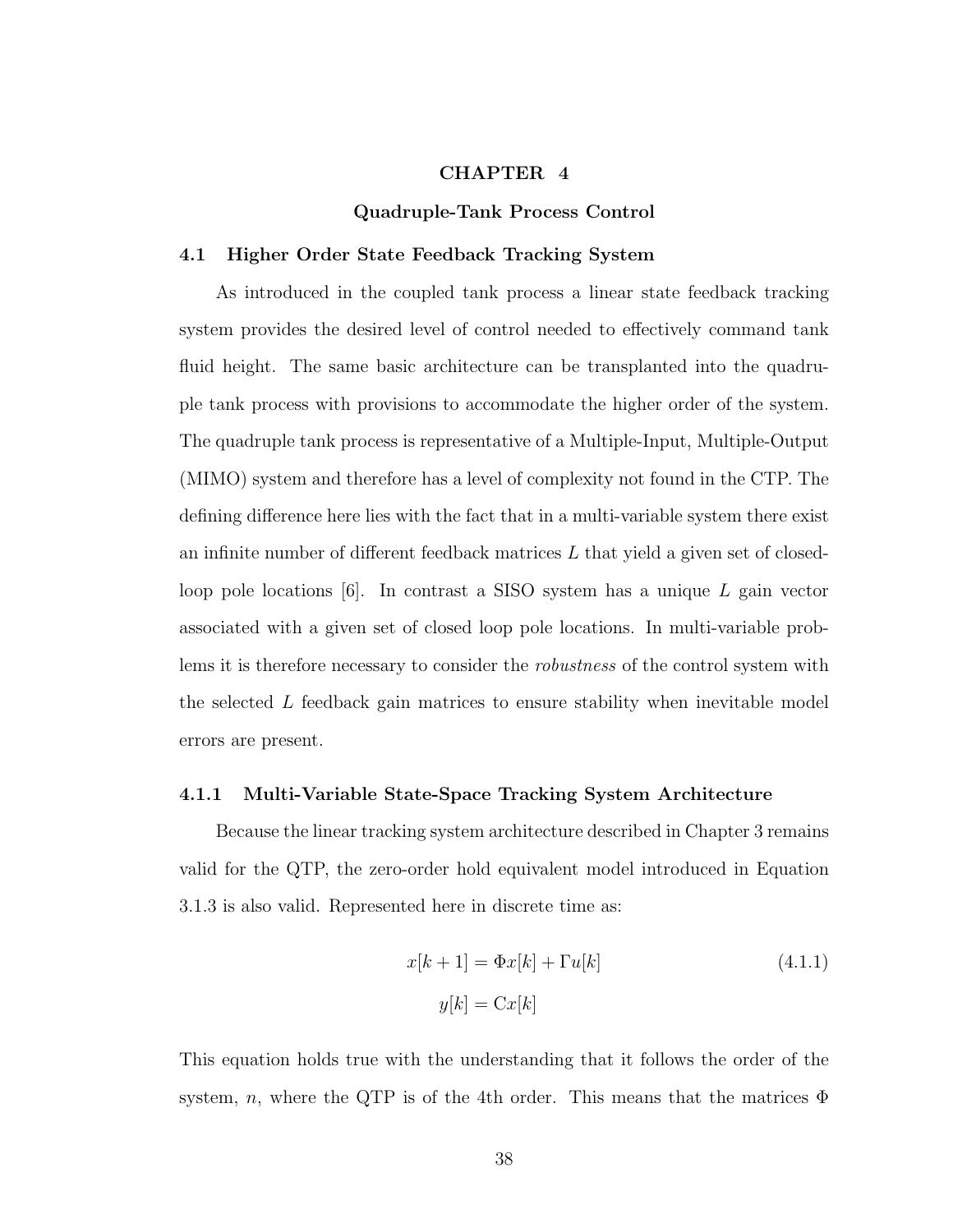and Γ will increase rank respectively to the linearized state space model described in Equation [2.2.8.](#page-19-1)

For a multi-variable system the additional dynamics must be applied to each of the system's outputs. With each output the additional dynamics are replicated into a parallel system. The QTP has two outputs that are represented by the two bottom tanks and requires a two times replication. Therefore the additional dynamics used for the Coupled -Tank

$$
\Phi_a = 1, \quad \Gamma_a = 1,
$$

are replicated for two outputs to obtain,

$$
\bar{\Phi} = \begin{bmatrix} 1 & 0 \\ 0 & 1 \end{bmatrix}, \bar{\Gamma} = \begin{bmatrix} 1 & 0 \\ 0 & 1 \end{bmatrix}.
$$
 (4.1.2)

The replicated additional dynamics  $\bar{\Phi}$  and  $\bar{\Gamma}$  form a similar relation to Equation [3.1.4](#page-30-0) given by:

<span id="page-48-0"></span>
$$
x_a[k+1] = \bar{\Phi}x_a[k] + \bar{\Gamma}u[k]
$$
\n
$$
y_a[k] = \text{C}x_a[k]
$$
\n(4.1.3)

Following the tracking system laid out in Chapter 3, when the replicated additional dynamics of Equation [4.1.3](#page-48-0) are cascaded with the ZOH model of the plant, described in Equation [4.1.1,](#page-47-3) the result is a design model for the overall system.

$$
\Phi_d = \begin{bmatrix} \Phi & 0\\ \bar{\Gamma}_a C & \bar{\Phi}_a \end{bmatrix}, \Gamma_d = \begin{bmatrix} \Gamma\\ 0 \end{bmatrix}
$$
 (4.1.4)

where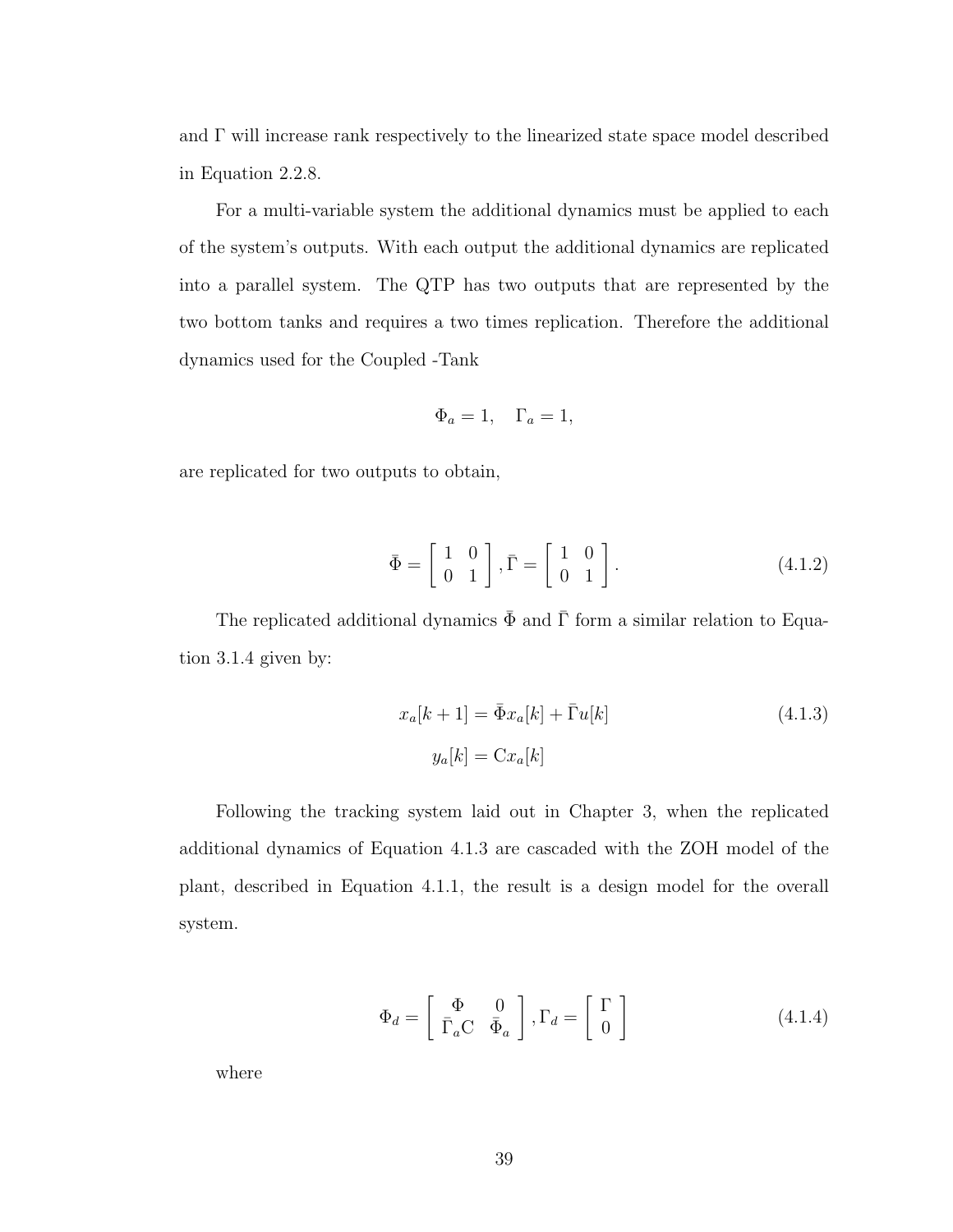$$
x_d[k] = \left[\begin{array}{c} x[k] \\ x_a[k] \end{array}\right] \tag{4.1.5}
$$

This design model allows calculation of the feedback gain matrix **L** which has  $n+2$  columns, where  $n = 4$  for the QTP. The matrix **L** is partitioned into the first 4 and last 2 columns to obtain feedback gain matrices  $L_1$  and  $L_2$ .

| Parameter  | Value     |  |
|------------|-----------|--|
| $\alpha_1$ | 0.010949  |  |
| $\alpha_2$ | 0.012142  |  |
| $\alpha_3$ | 0.0040214 |  |
| $\alpha_4$ | 0.0053157 |  |
| $\beta_1$  | 0.21009   |  |
| $\beta_2$  | 0.23525   |  |
| 33         | 0.079938  |  |
|            | 0.088820  |  |
|            | 981       |  |

<span id="page-49-1"></span>Table 9. Parameter Values for the Quanser Lab Quadruple Tank Process

#### <span id="page-49-0"></span>4.1.2 Closed-Loop Pole Placement

The QTP system with the additional integrator dynamics is a 6th-order system, and care must be taken when choosing the closed-loop pole locations. Closed loop pole locations must be chosen under certain guidelines as to encourage the best output of performance. These guidelines are published in [\[8\]](#page-59-8) and demonstrate a solid basis for choosing the pole locations of any standard system. For a tracking system these rules recommend normalized Bessel poles, shown in Table [8,](#page-31-0) scaled by the settling time as an initial foundation. However rather than using Bessel poles for all pole locations the stated rules suggest examining the natural poles and zeros of the plant to see if they merit use as closed loop poles. The analog plant poles of the QTP system used in the simulation at the end of this Chapter are as follows: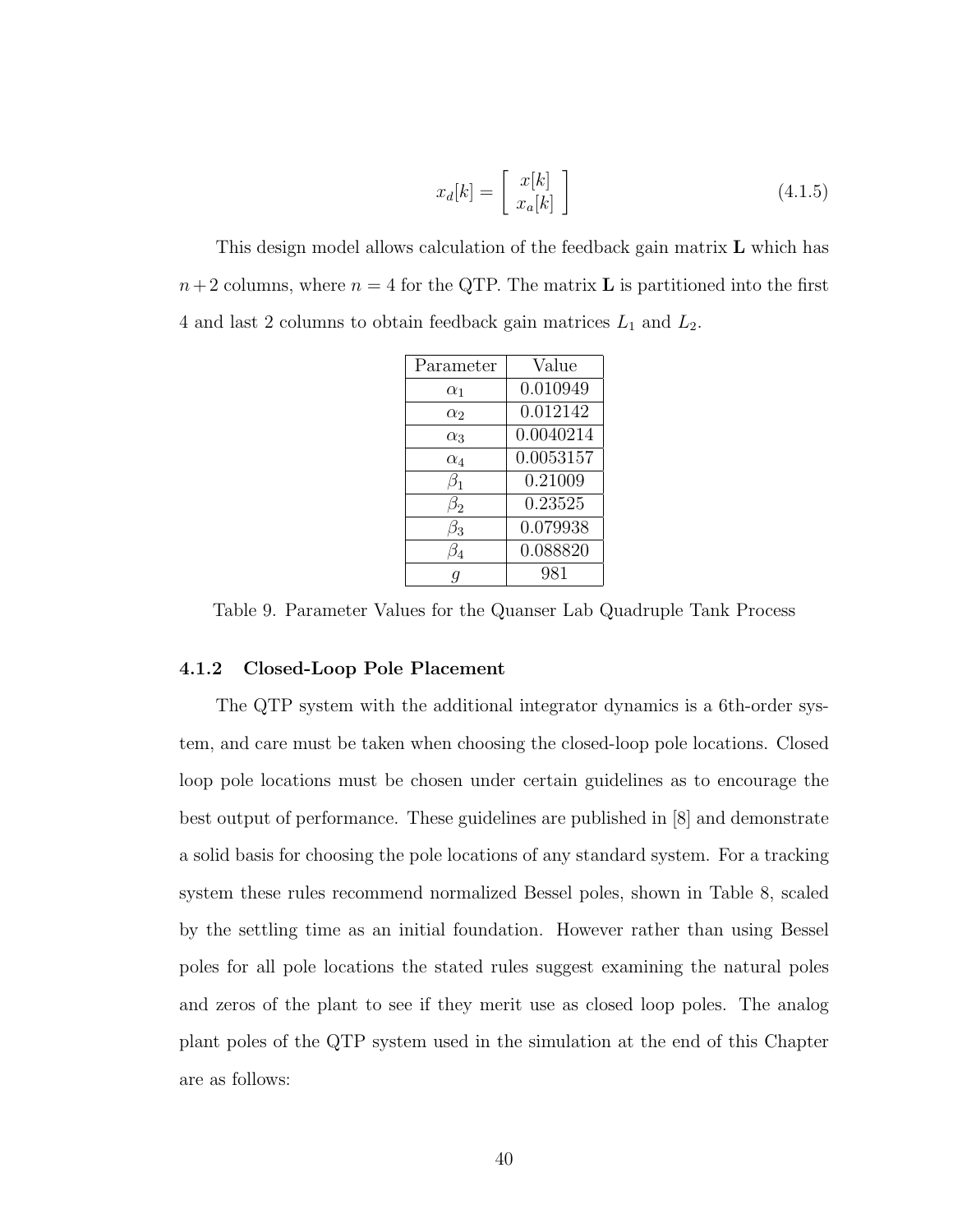$$
[-0.06758 - 0.07438 - 0.03308 - 0.05201]
$$
 (4.1.6)

In order to be selected as a closed loop pole the plant poles must be sufficiently damped in nature, that is they must have a real part which lies to the left of a first order Bessel pole divided by the desired settling time. The desired settling time for this QTP system is  $Ts = 25s$ . Therefore, sufficiently damped plant poles are those that lie to the left of  $s1/T_s = -0.1848$ . Under these given constraints none of the analog plant poles are a valid choice as closed loop pole locations.

The second applicable guideline for a tracking system recommends the selection of "slow", stable zeros of the plant for use as closed loop poles. The criteria for such zeros is that their real part be negative and lie to the right of  $4 * s1/T_s = -0.7392$ . Zeros of the plant were calculated to be:

$$
[-0.06090 - 0.02419] \tag{4.1.7}
$$

Because both zeros satisfy the criteria they are deemed eligible for examination as closed loop poles. From inspection it has been found that a slight modification of these poles to -0.0575 and -0.0225 results in optimum performance in both simulation and experimentation. The remaining poles will default to normalized Bessel poles as performed in the CTP. The following vector represents all six poles needed for the QTP with a settling time of  $Ts = 25s$ :

$$
p_i = [-0.0575 \quad -0.0225 \quad s4/Ts] \tag{4.1.8}
$$

As the QTP is a tracking system in discrete time all poles must be mapped into the z-plane using the ZOH pole mapping formula. This formula takes the selected poles represented by  $p_i$  and multiplies them by the sampling interval T before finally taking their exponential. This is represented in the following formula: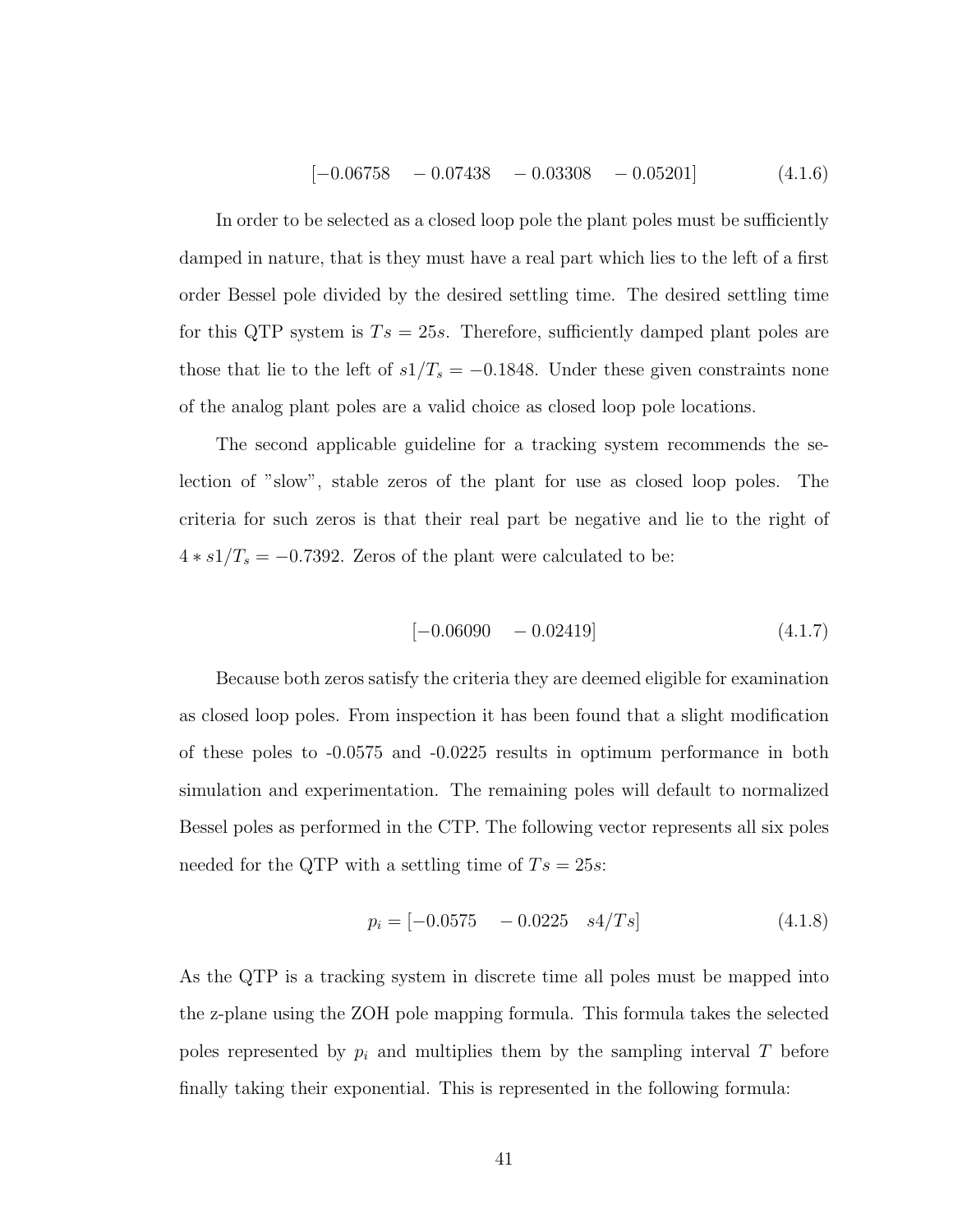$$
e^{p_i T} \tag{4.1.9}
$$

#### <span id="page-51-0"></span>4.1.3 Robust Feedback Gain Calculation

In Chapter 3 after having constructed the dynamic model and selected the desired closed loop poles, the feedback gains were calculated using the place function of Matlab. As previously mentioned, with a multi-variable system there exists an infinite number of feedback gain matrices that can be formulated from the same set of desired closed loop poles. While the place function will work with good results for this system time must be taken to examine the robustness of the overall system when these gains are used. Perturbation to the system can be caused by model errors and therefore a level of robustness must be ladened within the control system to account for the inaccuracies associated with modeling the dynamics of the system.



<span id="page-51-1"></span>Figure 17. Model perturbation in state feedback tracking system.

In order to perform this examination a discussion of model perturbation and the small gain theorem must be introduced [\[9\]](#page-59-9). The diagram in Figure [17](#page-51-1) represents a state-feedback tracking system with input-multiplicative plant perturba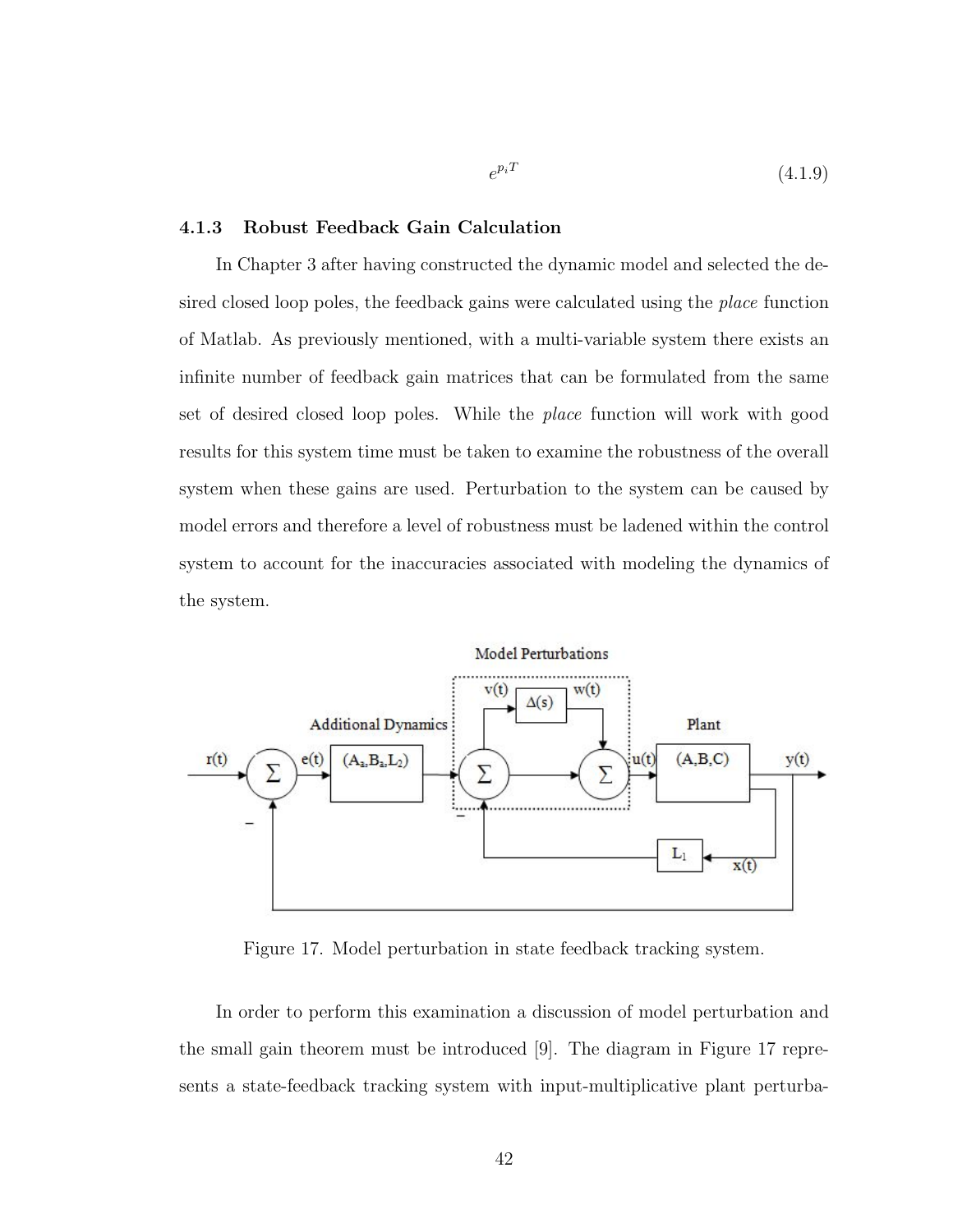tion. This closed loop system is said to be stable when  $\Delta(s) = 0$ . This then implies that the system will remain stable as long as all model perturbations satisfy:

$$
||\Delta(s)||_{\infty} < \delta_1 \tag{4.1.10}
$$

Here the system infinity norm is:

$$
||\Delta(s)||_{\infty} = \sup_{\omega} \bar{\sigma}(\Delta(j\omega))
$$
\n(4.1.11)\n
$$
\bar{\sigma}(\mathbf{M}) = \text{maximum singular value of } \mathbf{M}
$$

The value  $\delta_1$  represents the reciprocal of the infinity norm of the system from  $w(t)$ to  $v(t)$  [\[10\]](#page-59-10). From the tracking system shown the system from  $w(t)$  to  $v(t)$ , with  $r(t)$  set to zero, or  $G(s)$  can be described in state-space form as:

$$
\begin{bmatrix} \dot{x} \\ \dot{x}_a \end{bmatrix} = \begin{bmatrix} A - BL_1 & BL_2 \\ -B_a C & A_a \end{bmatrix} \begin{bmatrix} x \\ x_a \end{bmatrix} + \begin{bmatrix} B \\ 0 \end{bmatrix} w \qquad (4.1.12)
$$

$$
v = \begin{bmatrix} -L_1 & L_2 \end{bmatrix} \begin{bmatrix} x \\ x_a \end{bmatrix}
$$

The stability robustness bound for this tracking system is then given by:

$$
\delta = \frac{1}{||\mathbf{G}(s)||_{\infty}}\tag{4.1.13}
$$

This robustness norm is then used to gage how well the model will remain stable under a certain level of perturbation. Generally speaking the larger this number the larger the inaccuracy the controller is able to handle while keeping the system stable. The accepted region for a robustly stable system is as follows:

$$
0.5 \le \delta_1 < 1 \tag{4.1.14}
$$

Utilizing Matlab's *place* function to calculate feedback gains reveals a  $\delta_1$  = 0.8451 for the simulated QTP calculated at the end of this chapter. This illustrates that the system will have more than sufficient robustness to function even in the face of model perturbation.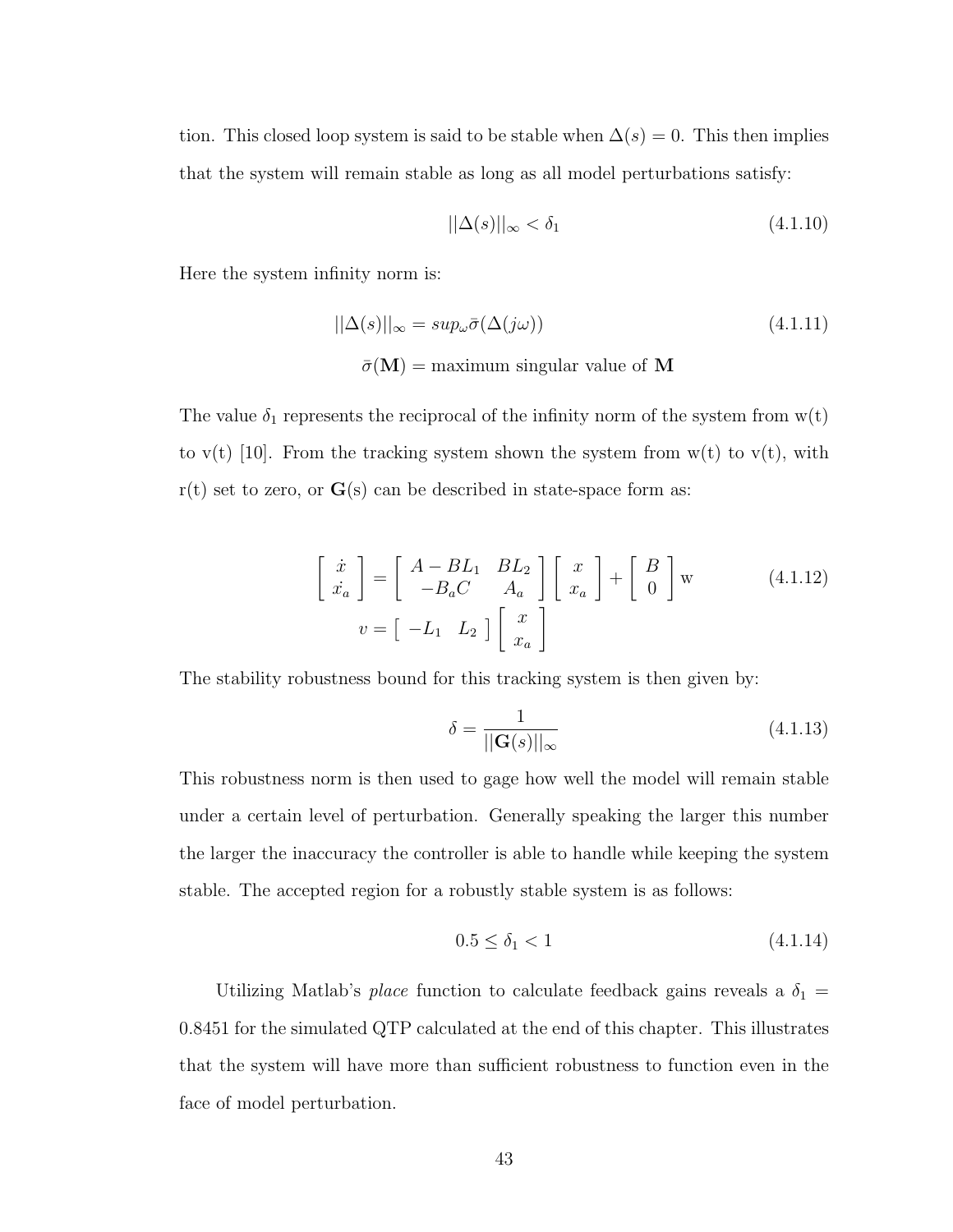#### <span id="page-53-0"></span>4.2 QTP Simulation

A demonstration of the results of this chapter are represented here via simulation. The parameters which outline the Quanser Quadruple Tank Process are outlined in Table [9.](#page-49-1)

$$
\dot{\mathbf{x}} = \mathbf{A}\mathbf{x} + \mathbf{b}u
$$

$$
y = \mathbf{c}\mathbf{x}
$$

where

$$
A = \begin{bmatrix} -0.06758 & 0 & 0.03308 & 0 \\ 0 & -0.07438 & 0 & 0.05202 \\ 0 & 0 & -0.03308 & 0 \\ 0 & 0 & 0 & -0.05202 \end{bmatrix}, b = \begin{bmatrix} 0.21009 & 0 \\ 0 & 0.23525 \\ 0 & 0.079938 \\ 0.088820 & 0 \end{bmatrix}
$$

$$
c = \begin{bmatrix} 1 & 0 & 0 & 0 \\ 0 & 1 & 0 & 0 \end{bmatrix}, \quad u_e = \begin{bmatrix} 6 \\ 6 \end{bmatrix}
$$

With a sampling interval of  $T = 0.1s$ .

$$
\Phi = \begin{bmatrix} 0.9933 & 0 & 0.003291 & 0 \\ 0 & 0.9926 & 0 & 0.005169 \\ 0 & 0 & 0.9967 & 0 \\ 0 & 0 & 0 & 0.9948 \end{bmatrix}, \quad \Gamma = \begin{bmatrix} 0.02094 & 0.00001318 \\ 0.00002300 & 0.02344 \\ 0 & 0.007981 \\ 0.008859 & 0 \end{bmatrix}
$$

$$
\Phi_a = \begin{bmatrix} 1 & 0 \\ 0 & 1 \end{bmatrix}, \Gamma_a = \begin{bmatrix} 1 & 0 \\ 0 & 1 \end{bmatrix}
$$

A selected settling time of  $T_s = 25$  seconds results in the following poles,  $p_i$ :

$$
p_i = \text{spoles} = [-0.0225 \quad -0.0575 \quad -0.1606 \pm 0.2029i \quad -0.2211 \pm 0.0662i]
$$

Mapping the poles with the ZOH formula yields:

zpoles =  $e^{p_i}$  = [0.9978 0.9943 0.9839  $\pm$  0.01996*i* 0.9781  $\pm$  0.006476*i*]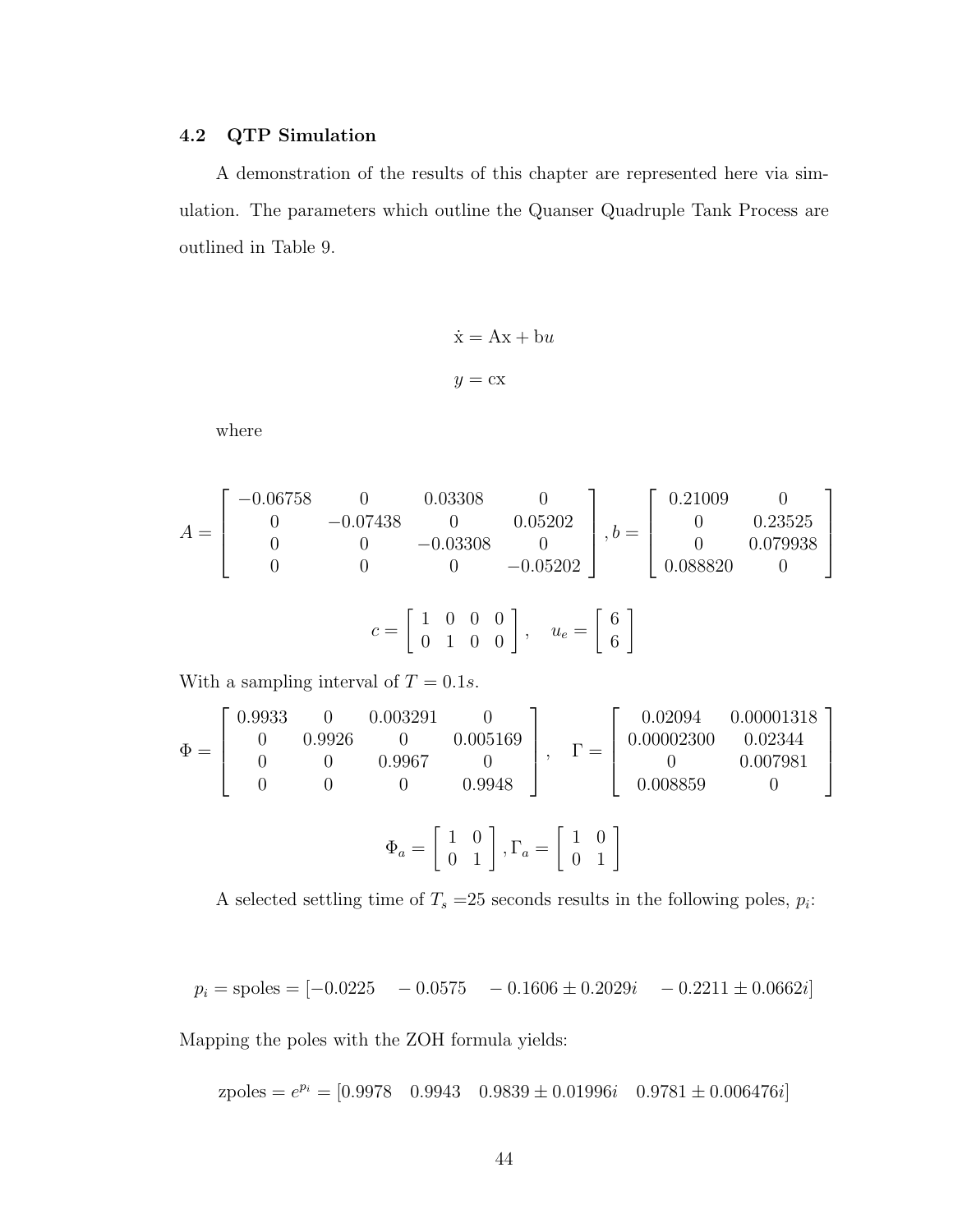Supplied with the aforementioned data Matlab's place returned the following gains:

$$
L_1 = \left[ \begin{array}{cccc} 0.7046 & -0.01568 & 0.5913 & 2.123 \\ 0.3090 & 0.8001 & 1.138 & 0.4038 \end{array} \right], \quad L_2 = \left[ \begin{array}{cc} 0.02566 & -0.0008726 \\ -0.006911 & 0.02419 \end{array} \right]
$$

Using place for gain calculation returned a system with robustness norm  $\delta =$ 0.8451.

Results were gathered using the following step commands over a total of 180 seconds.

$$
r(t) = \begin{bmatrix} 12 \\ 12 \end{bmatrix}, \quad 0 \le t < 60s
$$
\n
$$
\begin{bmatrix} 20 \\ 20 \end{bmatrix}, \quad 45 \le t < 120s
$$
\n
$$
\begin{bmatrix} 16 \\ 16 \end{bmatrix}, \quad 90 \le t < 180s
$$

Simulation Results



<span id="page-54-0"></span>Figure 18. A simulated comparison of commanded reference input to tank fluid height QTP.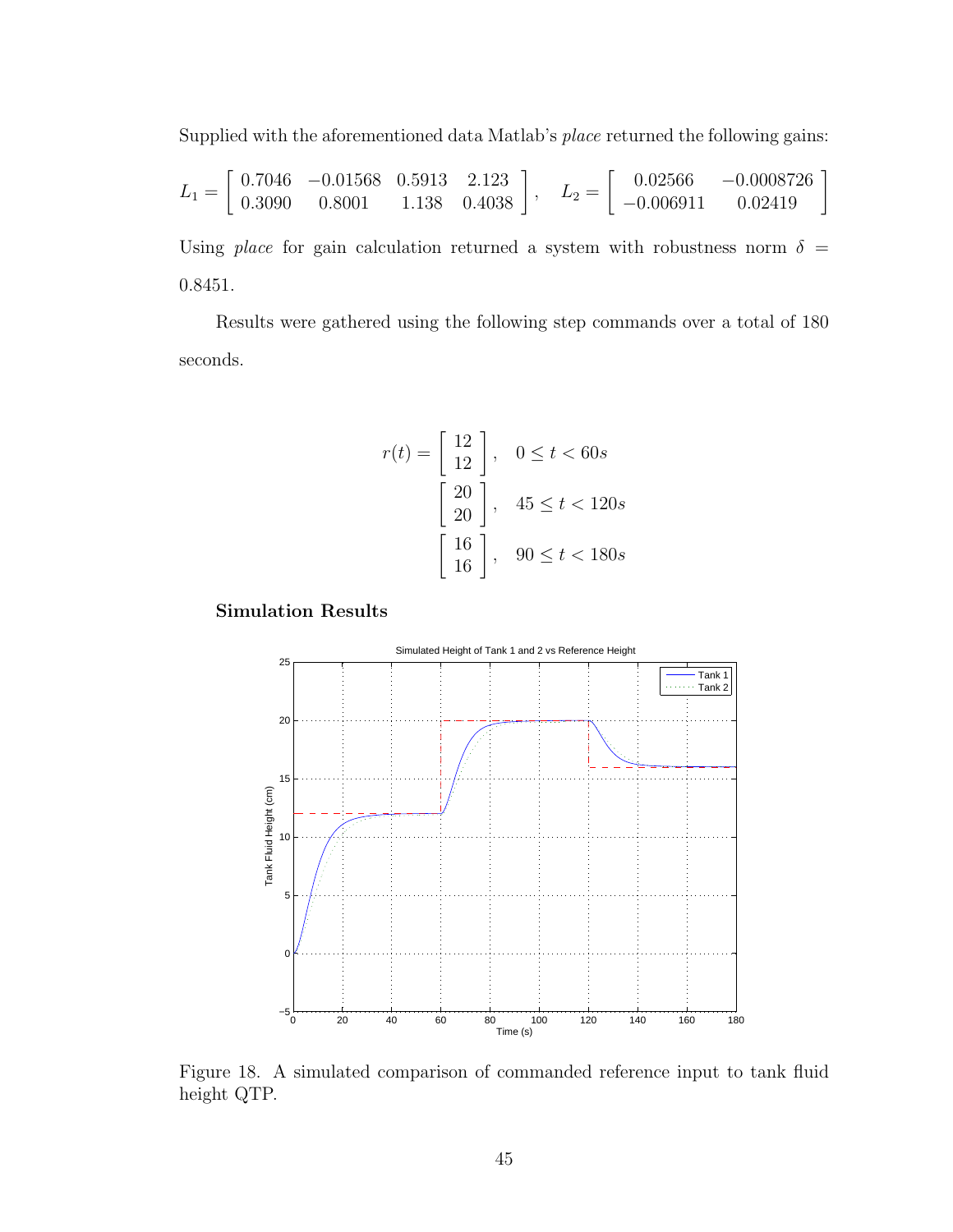

<span id="page-55-0"></span>Figure 19. Simulated tank fluid height responses QTP.

### Experimental Results



<span id="page-55-1"></span>Figure 20. Actual comparison of commanded reference input to tank fluid height QTP.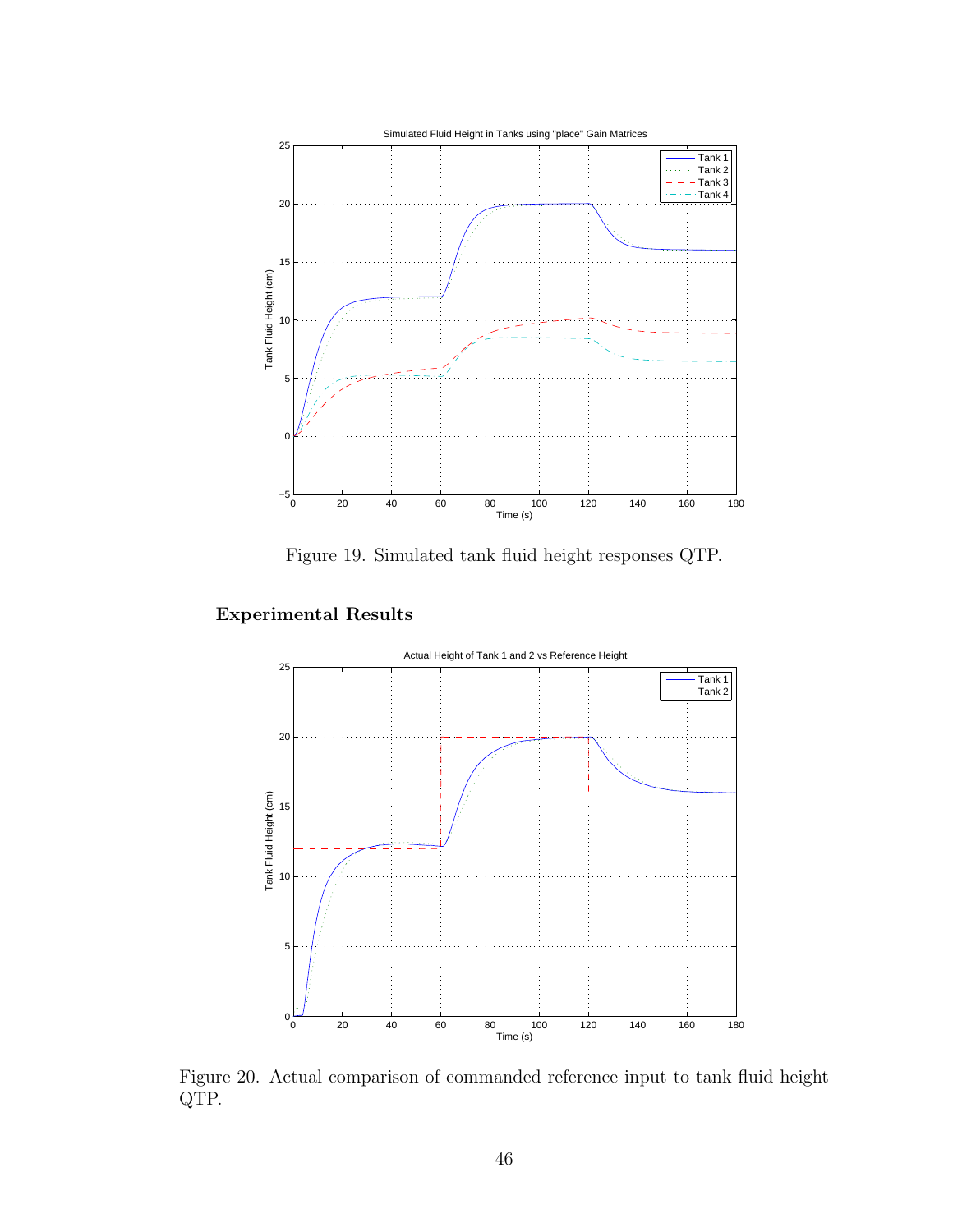

<span id="page-56-0"></span>Figure 21. Actual tank fluid height responses QTP.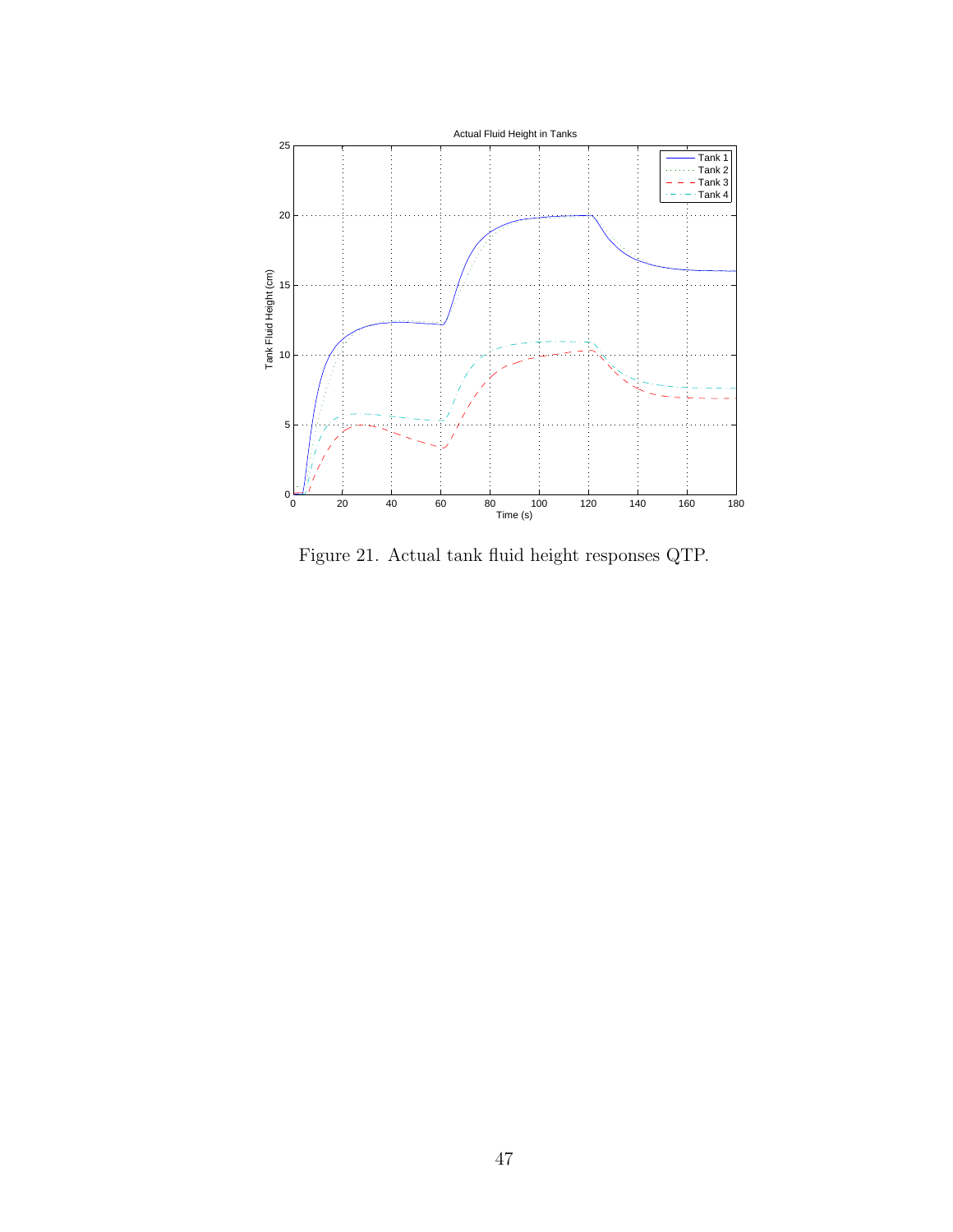#### CHAPTER 5

#### Conclusion and Recommendations

<span id="page-57-0"></span>Given the state-space tracking system architecture demonstrated in this study the prowess of this type of control over the QTP has been made apparent. The digital state-space control employed in this thesis effectively tracked the tank fluid heights under the mandated constraints. The controller performed this task using several techniques to combat many difficulties associated with the QTP including non-linear system dynamics, integrator windup and actuator saturation. With a substantial robustness from proper pole placement the stability and phase margins reveal a system that has ample performance over a considerable bandwidth. This is key when considering the perturbations that could arise should outside forces change the plant model or the ability of the physical system to respond to the controller.

Future work regarding the control the tank processes systems should contemplate the benefits of gain scheduling. This method establishes a range of equilibrium or set points for which traditional feedback gains can be calculated. The benefit to this method is that the control system does not have to rely on one set of gains focused around one equilibrium and instead can actively update the gains depending on the systems position to optimize control [\[11\]](#page-59-11). This method could offer further enhancement of the QTP considering the linearized dynamics and a viable addition to the techniques already discussed.

Further advancements in the study of the QTP should also focus on techniques to deal with the Non-Minimum Phase behavior that occurs in a specified range of inlet pump flow. The configuration used in this study was of the minimum phase type. With minor modifications to the apparatus one could study this peculiar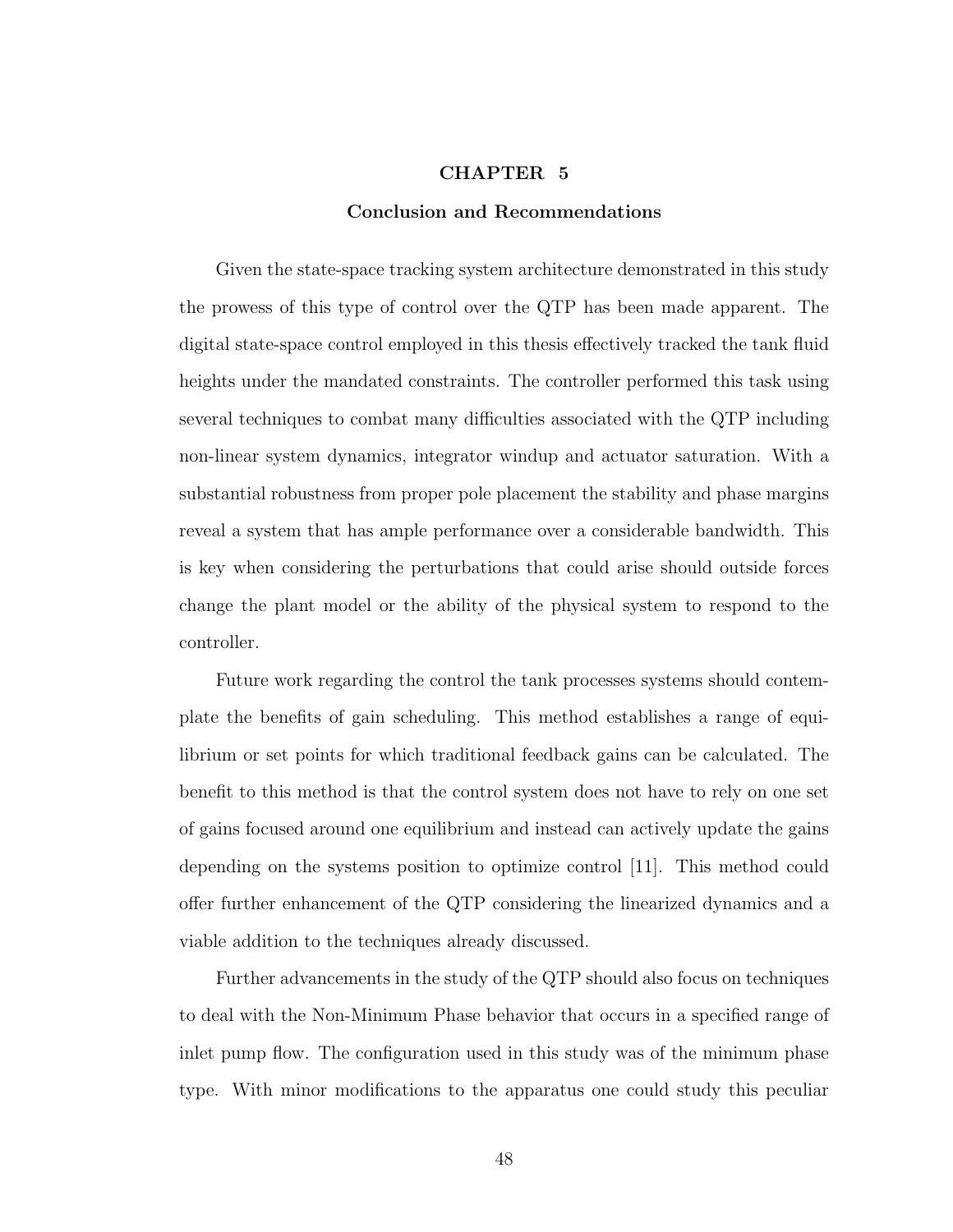characteristic of the QTP and make provisions from a state-space approach to attempt acceptable performance under the given constraints. Non-minimum phase in the QTP occurs when the rate of inlet flow to the upper tanks exceeds that of the inlet flow to the bottom tanks. As a result of this the non-minimum configuration is significantly harder to control and requires settling times an order of magnitude larger than a minimum phase counterpart.

It is important to note that given the dynamics of the apparatus it is essential that to yield good experimental results that the apparatus be calibrated correctly and often. The pressure sensors in both the CTP and QTP are temperamental to changes in climate, such as barometric pressure changes. If not properly calibrated the system will exhibit poor performance most likely in the form of steady state error regarding the tank heights. Calibration of these sensors has been discussed in Chapter 2, but it is the prominent culprit for control system failure in the tank processes. With uncalibrated sensors the input to the control system is flawed, and although the plant dynamics are still valid supplying the control law with false readings will incur a performance error outside the scope of the tracking system.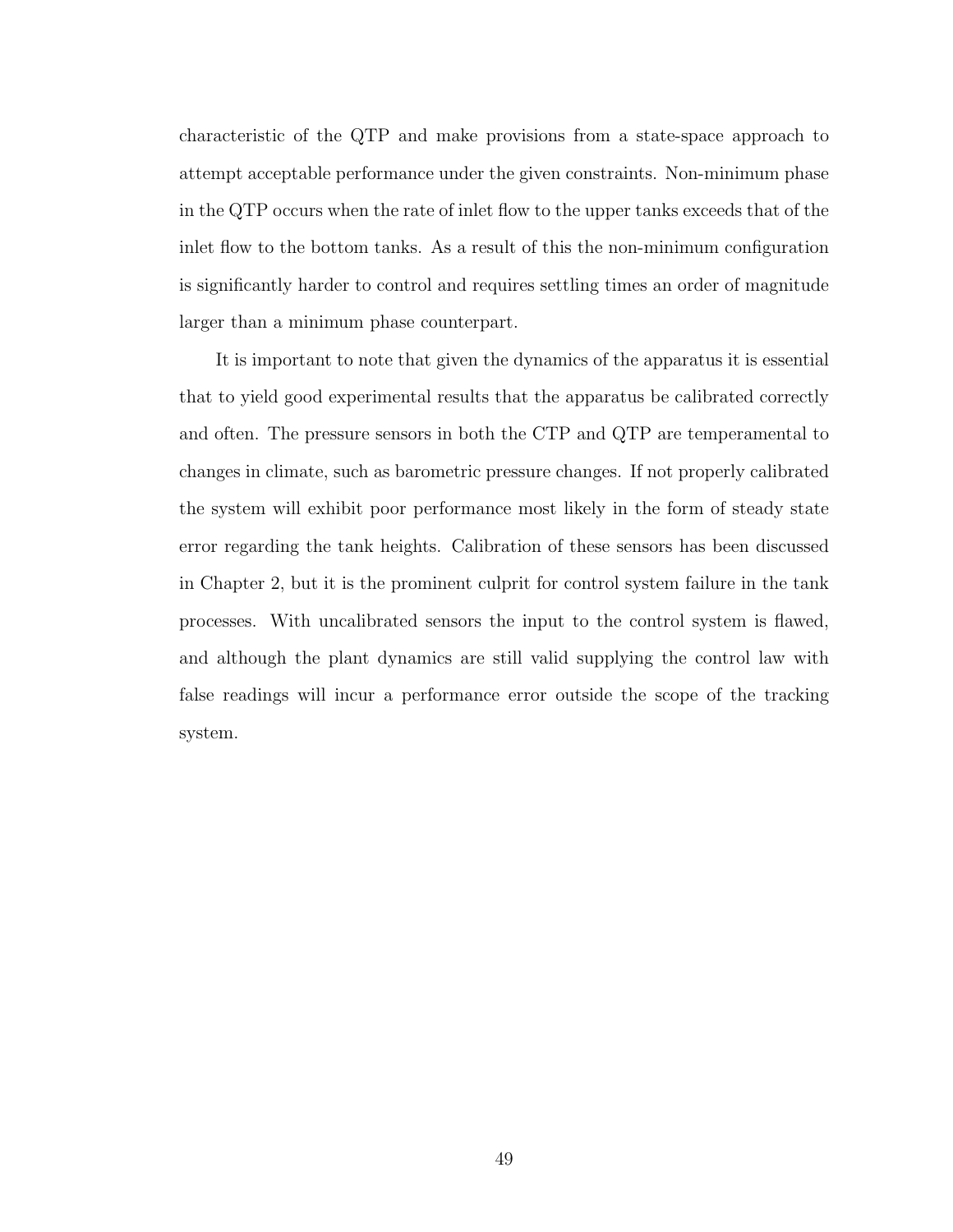#### LIST OF REFERENCES

- <span id="page-59-2"></span><span id="page-59-0"></span>[1] K. H. Johansson, "The-quadruple-tank process: A multivariable laboratory process with an adjustable zero," in IEEE Transactions on Control Systems Technology.
- <span id="page-59-3"></span>[2] K. H. Johansson, "Teaching multivariable control using the quadruple-tank process," in Proceedings IEEE Conference on Decision and Control.
- <span id="page-59-4"></span>[3] R. K. Qamar Saeed, Vali Uddin, "Multi-variable predictive PID control for the quadruple tank process," in World Academy of Science, Engineering and Technology.
- <span id="page-59-5"></span>[4] L. Zaccarian and A. R. Teel, Modern Anti-windup Synthesis. Princeton,New Jersey: Princeton Uniiversity Press, 2011.
- <span id="page-59-6"></span>[5] E. Davison and A.Goldenburg, "Robust control of a servomechanism problem: the servo compensator," Automatica, vol. 11, pp. 461–471, 1975.
- <span id="page-59-1"></span>[6] R. J. Vaccaro, Digital Control: A State-Space Approach. New York,NY: McGraw-Hill, 1995.
- <span id="page-59-7"></span>[7] J. D. P. Gene F. Franklin and A. Emami-Naeini, Feedback Control of Dynamic Systems-Fifth Edition. Upper Saddle River,New Jersey: Pearson Prentice Hall, 2006.
- <span id="page-59-8"></span>[8] R. J. Vaccaro, "An optimization approach to the pole-placement design of robust linear multivariable control systems," in Proceedings 2014 IEEE American Control Conference.
- <span id="page-59-9"></span>[9] J. Burl, Linear Optimal Control. Menlo Park, CA: Addison Wesley Longman, 1999.
- <span id="page-59-10"></span>[10] S. Skogestad and I. Postlethwaite, Multivariable Feedback Control: Analysis and Design, 2nd ed. Chichester, England: John Wiley and Sons, 2005.
- <span id="page-59-11"></span>[11] G. K. Nicholas Kottenstette, Joseph Porter and J. Sztipanovits, "Discretetime ida-passivity based control of coupled tank processes subject to actuator saturation," in 3rd International Symposium on Resilient Control Systems.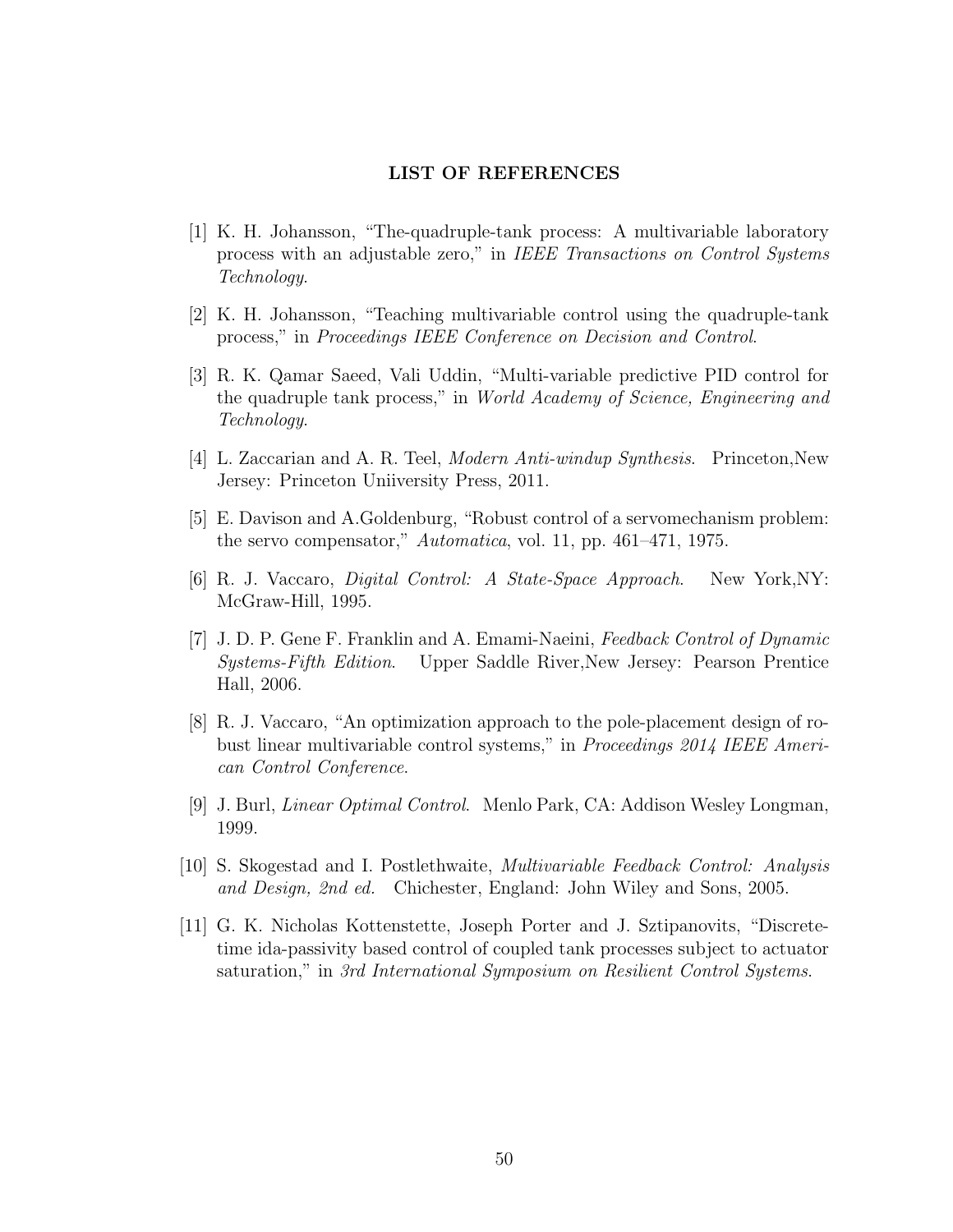#### BIBLIOGRAPHY

- <span id="page-60-0"></span>Burl, J., Linear Optimal Control. Menlo Park, CA: Addison Wesley Longman, 1999.
- Davison, E. and A.Goldenburg, "Robust control of a servomechanism problem: the servo compensator," Automatica, vol. 11, pp. 461–471, 1975.
- Gene F. Franklin, J. D. P. and Emami-Naeini, A., Feedback Control of Dynamic Systems-Fifth Edition. Upper Saddle River,New Jersey: Pearson Prentice Hall, 2006.
- Husek, P., "Decentralized pi controller design based on phase margin specifications," in IEEE Transactions on Control Systems Technology.
- Johansson, K. H., "Teaching multivariable control using the quadruple-tank process," in Proceedings IEEE Conference on Decision and Control.
- Johansson, K. H., "The-quadruple-tank process: A multivariable laboratory process with an adjustable zero," in IEEE Transactions on Control Systems Technology.
- Nicholas Kottenstette, Joseph Porter, G. K. and Sztipanovits, J., "Discrete-time ida-passivity based control of coupled tank processes subject to actuator saturation," in 3rd International Symposium on Resilient Control Systems.
- Qamar Saeed, Vali Uddin, R. K., "Multi-variable predictive PID control for the quadruple tank process," in World Academy of Science, Engineering and Technology.
- Specialty Experiment: PI-plus-Feedforward Water Level Control, Coupled-tank control laboratory-instructor manual ed., Quanser Consulting, document Number: 559, Revision: 05.
- Specialty Experiment: PI-plus-Feedforward Water Level Control, Coupled-tank control laboratory-student handout ed., Quanser Consulting, document Number: 558, Revision: 05.
- Specialty Experiment: PI-plus-Feedforward Water Level Control, Coupled water tank experiments ed., Quanser Consulting, CTP Experiments.
- Skogestad, S. and Postlethwaite, I., Multivariable Feedback Control: Analysis and Design, 2nd ed. Chichester, England: John Wiley and Sons, 2005.
- Uren, K. and van Schoor, G., Advances in PID Control: Predictive PID Control of Non-Minimum Phase Systems. Rijeka, Croatia: Intech, 2011.